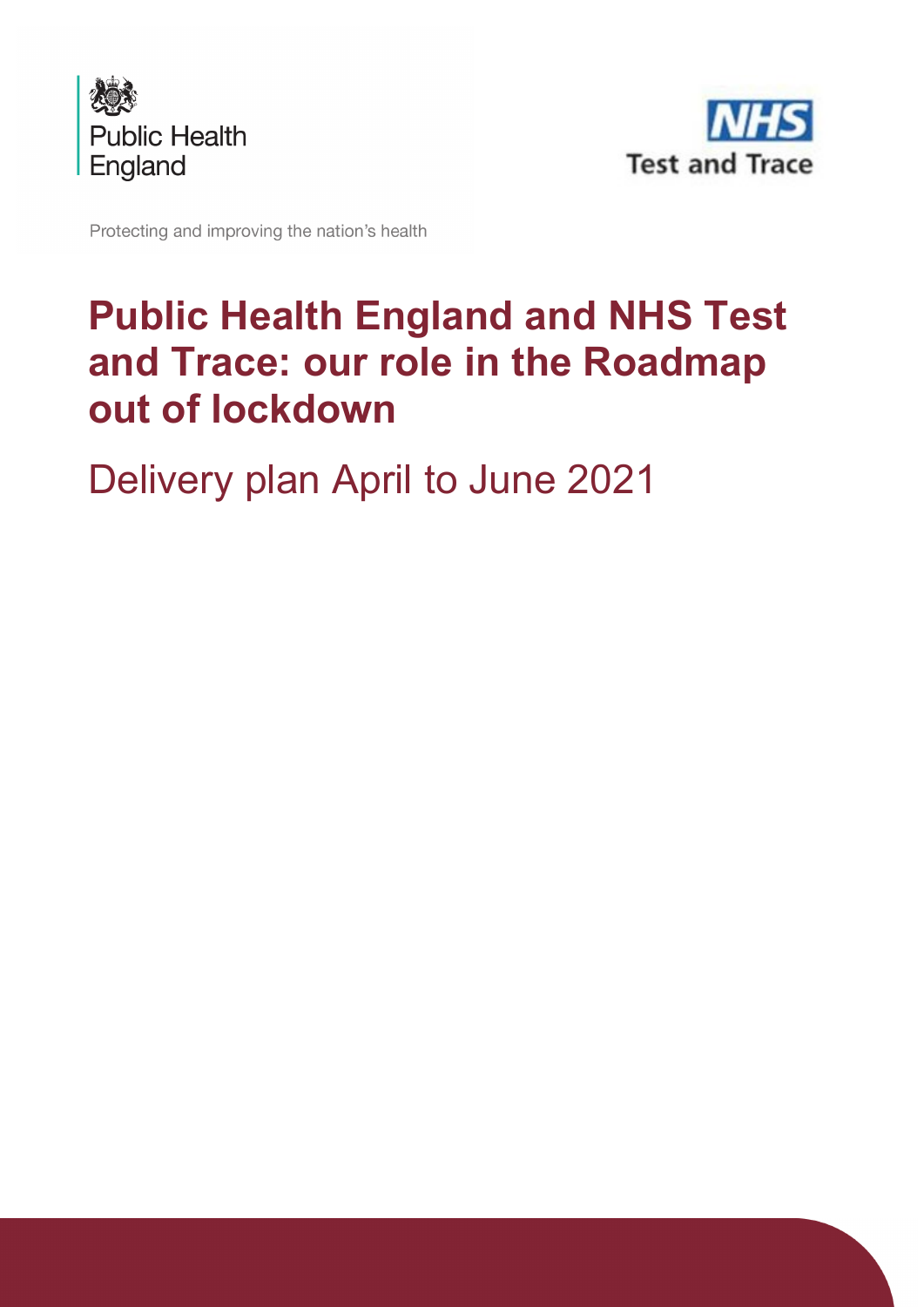# **Contents**

| A. We will continue to develop a response that is fair, works for all and targets enduring |  |
|--------------------------------------------------------------------------------------------|--|
| B. We will ensure our advice, guidance and actions are evidence-based and timely 14        |  |
| C. We will continually improve our end-to-end service, in line with evidence of need.  19  |  |
| D. We will help contain further outbreaks, particularly variants of concern24              |  |
|                                                                                            |  |
|                                                                                            |  |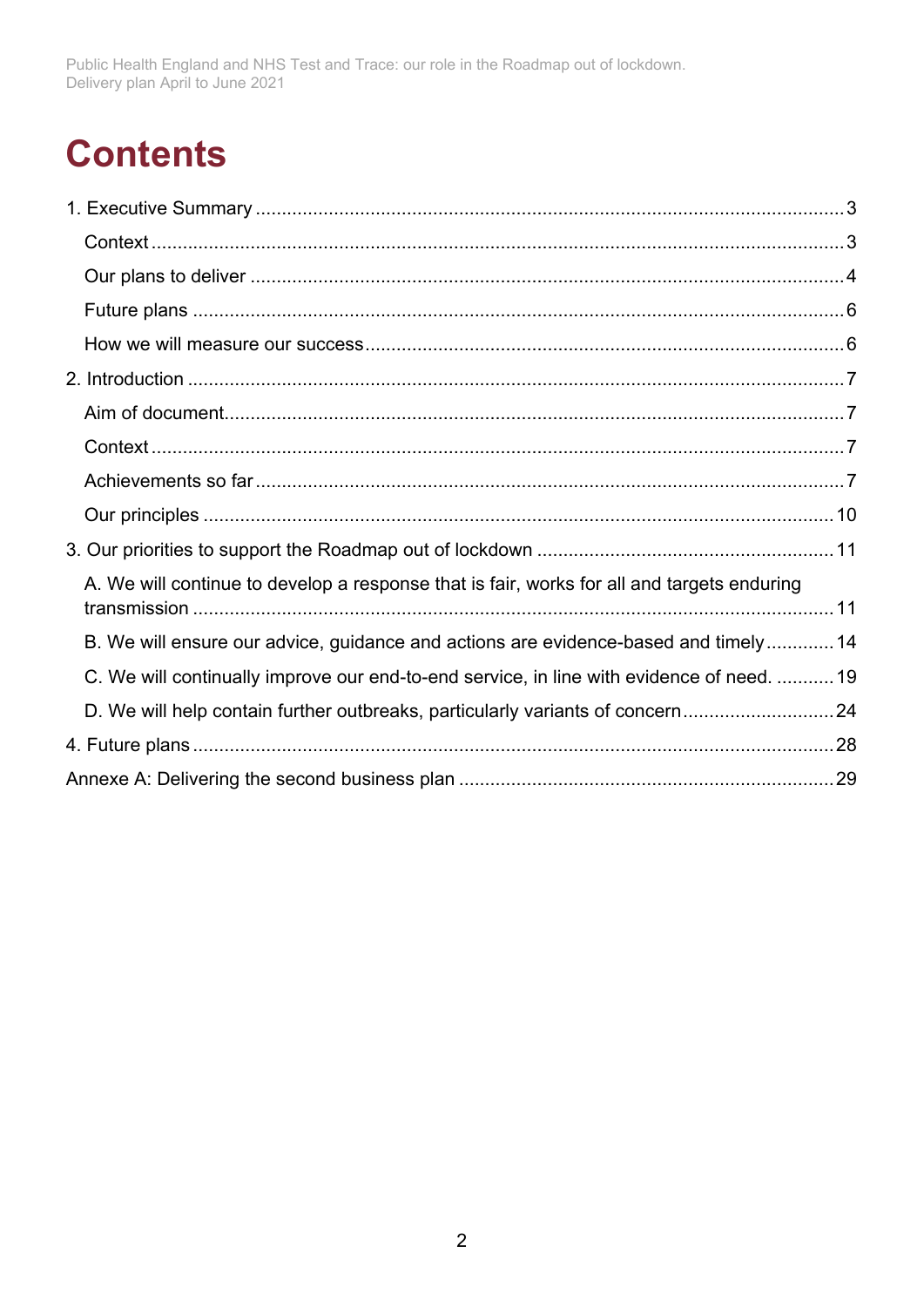# <span id="page-2-0"></span>**1. Executive Summary**

## <span id="page-2-1"></span>**Context**

In February 2021 the Government published the 'COVID-19 Response – Spring 2021' which sets out how the Government will continue to protect and support citizens across the UK and provide a roadmap out of the current lockdown in England ('the Roadmap').<sup>[1](#page-2-2)</sup> This presented a 4-stage process by which the country could re-open schools, re-establish some social contact, re-open business, allow people to travel and to attend public and private events.

Core to the delivery of the Roadmap is the continued public health response to the pandemic. As before, we need to bring together Public Health England's (PHE) scientific expertise with the operational capacity of NHS Test and Trace (NHSTT), including the analytical capability of the Joint Biosecurity Centre (JBC), to deliver for the public. This is a further step on the road towards the establishment of the United Kingdom Health Security Agency (UKHSA) which will ensure a stronger health protection system for the future, building on the legacy of our COVID-19 response.

Our work as part of the Roadmap out of the current lockdown has 4 main themes. We will:

- 1. Continue to develop a response that is fair, works for all and targets enduring transmission
- 2. Ensure our advice, guidance and actions are evidence-based and timely
- 3. Continually improve our end-to-end service, in line with evidence of need
- 4. Help contain further outbreaks, particularly variants of concern

By doing this, we will have a greater impact on reducing prevalence overall and of making the most effective use of our resources.

The Delivery Plan includes work being done across PHE and NHS Test and Trace which supports the Roadmap out of lockdown. It does not define the work being done on the vaccination programme, social and economic restrictions and international travel, although it does support these programmes where necessary.

It was produced in April 2021 as an internal planning document to describe what we are doing, why we are doing it and the commitments we are making because of this. It will be owned and delivered by the relevant members of the Executive Committees of NHSTT and PHE. This version has been prepared for external publication, as a continuation of the series of business plans produced by NHS Test and Trace since its creation in summer 2020.

<span id="page-2-2"></span><sup>1</sup> COVID-19 Response - [Spring 2021 \(Roadmap\)](https://www.gov.uk/government/publications/covid-19-response-spring-2021)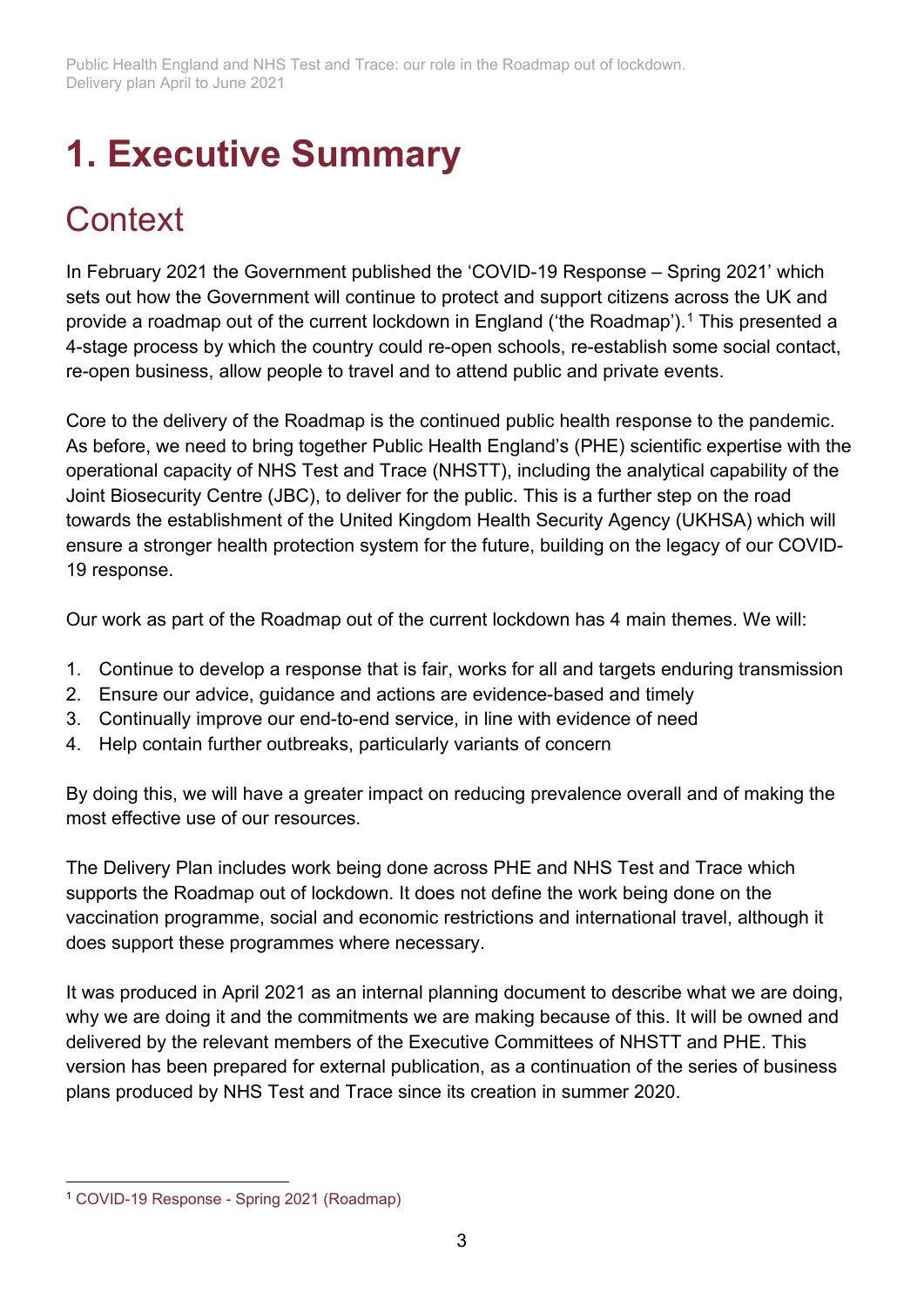The Roadmap will be implemented in a rapidly changing environment. The enormous success of the vaccination programme has made the easing of restrictions possible, but the risk of transmission will increase as society opens up. More vaccinated people will mean fewer people with severe symptoms but potentially a larger number of asymptomatic cases. Further, we have seen throughout the pandemic an unequal impact on certain parts of society. This will continue and may be magnified in the coming months widening health inequalities and potentially risking the success of the Roadmap nationwide.

Finally, new variants of the virus – including those which reduce the effectiveness of vaccines – will continue to pose a risk to the progress of the Roadmap and we must do everything we can to minimise these risks.

## <span id="page-3-0"></span>Our plans to deliver

Our work over the coming months will be taken forward in 4 principal areas that will help provide time for vaccines to have the necessary impact and manage the risk of new variants emerging that may jeopardise vaccine effectiveness and rollout.

### A) We will continue to develop a response that is fair, works for all and targets enduring transmission

The pandemic is having a disproportionate impact on certain groups, many of whom are already disadvantaged within our society. These are the groups who have experienced the effects of enduring transmission of the virus. As we continue with the Roadmap out of lockdown and prevalence decreases across the country, it becomes more critical for us to focus on tackling the issue of enduring transmission to enable all parts of society to exit lockdown safely. In addition, if left unaddressed, we will see continued onwards transmission, that may cause outbreaks and give rise to new variants which would increase risk across the country.

To tackle this, we will refocus our efforts so that we go further in understanding and prioritising the needs of disproportionately impacted groups and supporting those parts of the country tackling enduring transmission, throughout our end-to-end service. This includes ensuring accessibility of all services (digital and non-digital) to all groups, developing bespoke engagement strategies to build participation and trust in services and optimising our understanding of the barriers faced through better data capture and evaluation. In addition, we will continue to support our local partners (particularly NHS, local authorities, their local system partners, and PHEs Regional Health Protection teams) through frameworks and targeted resources to deliver the appropriate services for disproportionately impacted groups in their local area.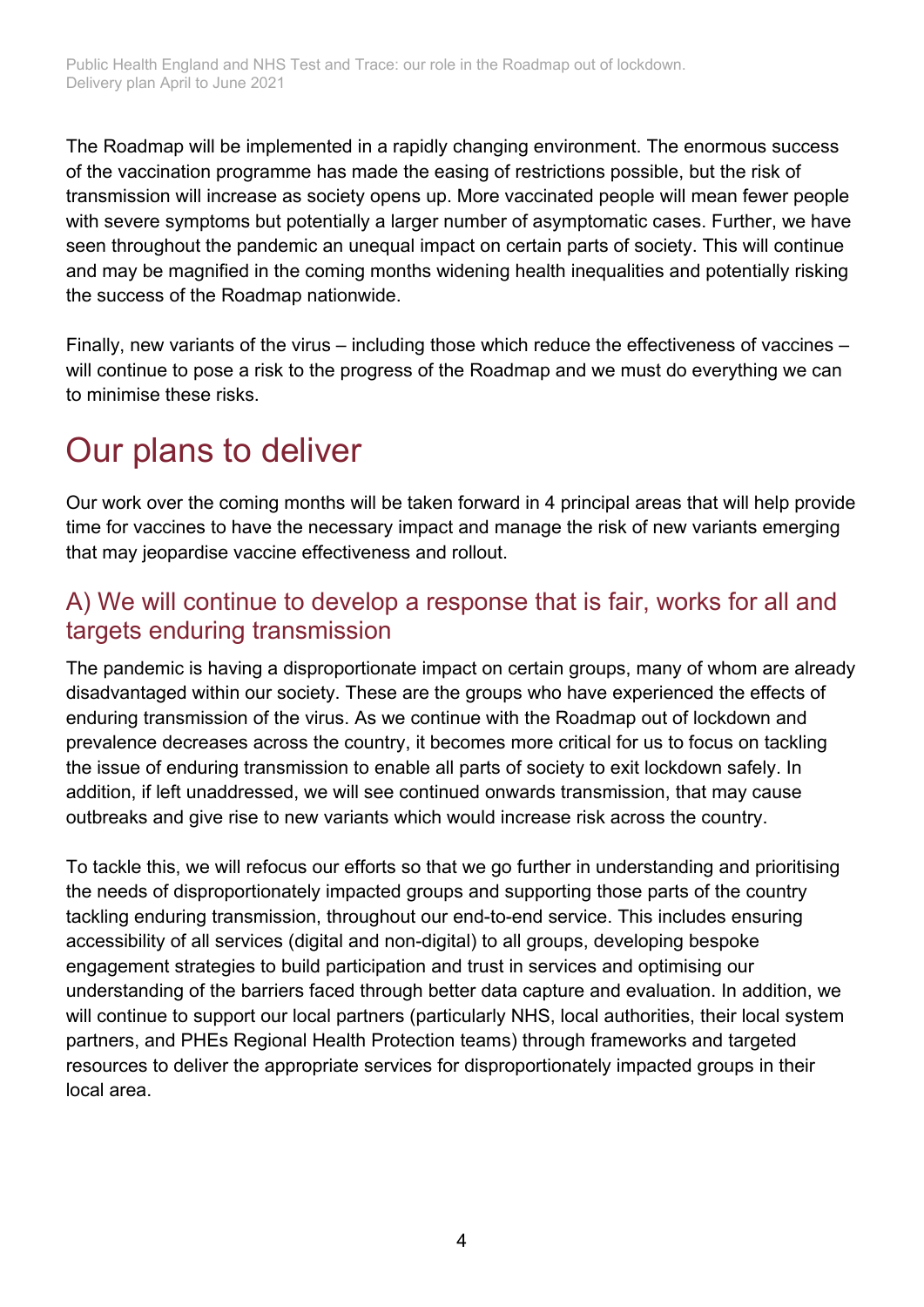### B) We will ensure our advice, guidance and actions are evidence-based and timely

We will continue to produce a range of evidence to develop and share clear and actionable guidance for decision makers across all levels of Government, the NHS and wider public health bodies. This includes through ensuring we have strong analytical capabilities, research and surveillance programmes to provide us with evidence that can drive our response.

By enhancing our already world-leading surveillance activities we can assess and understand differences in prevalence between places and groups, find and manage outbreaks earlier, identify and classify new mutations and variants and help local partners to prevent infections, hospitalisations, and deaths in their communities and across the UK.

We will also provide clear, evidence-based guidance and advice for industry and the public, to prevent people from contracting the virus in the first place, help them to reduce the spread, and enable the safe opening of economic and social activities.

We will ensure guidance is accessible and tailored to different communities and promotes safe behaviours; and we will work to tackle misinformation and encourage participation across our end-to-end test, trace, isolate service.

We will ensure we have evidence to support consideration of value in a broad socio-economic sense to support policy and purchasing decisions.

### C) We will continually improve our end-to-end service, in line with evidence of need

We will offer testing, at least until 30 June, to everyone who needs it, so that we can continue to exit lockdown safely over the coming months. We will continue to promote asymptomatic testing through a simpler universal offer as well as through institutions and other channels to improve uptake and engage with groups disproportionately affected by the pandemic.

We will continue the strong progress we have made in tracing cases and their contacts as quickly as possible, including deepening the integration and partnership with local authorities and further integrating NHS COVID-19 app, phone based and face to face tracing. At the same time, we will work with local government and community groups to improve the support available to people to self-isolate to help break the chains of transmission. We will continue to deliver services to protect the country from imported cases from international arrivals.

### D) We will help contain further outbreaks, particularly variants of concern

The nature of the pandemic is continually shifting. In the winter, we faced high prevalence everywhere, with small variations across the country. As overall prevalence drops, our focus will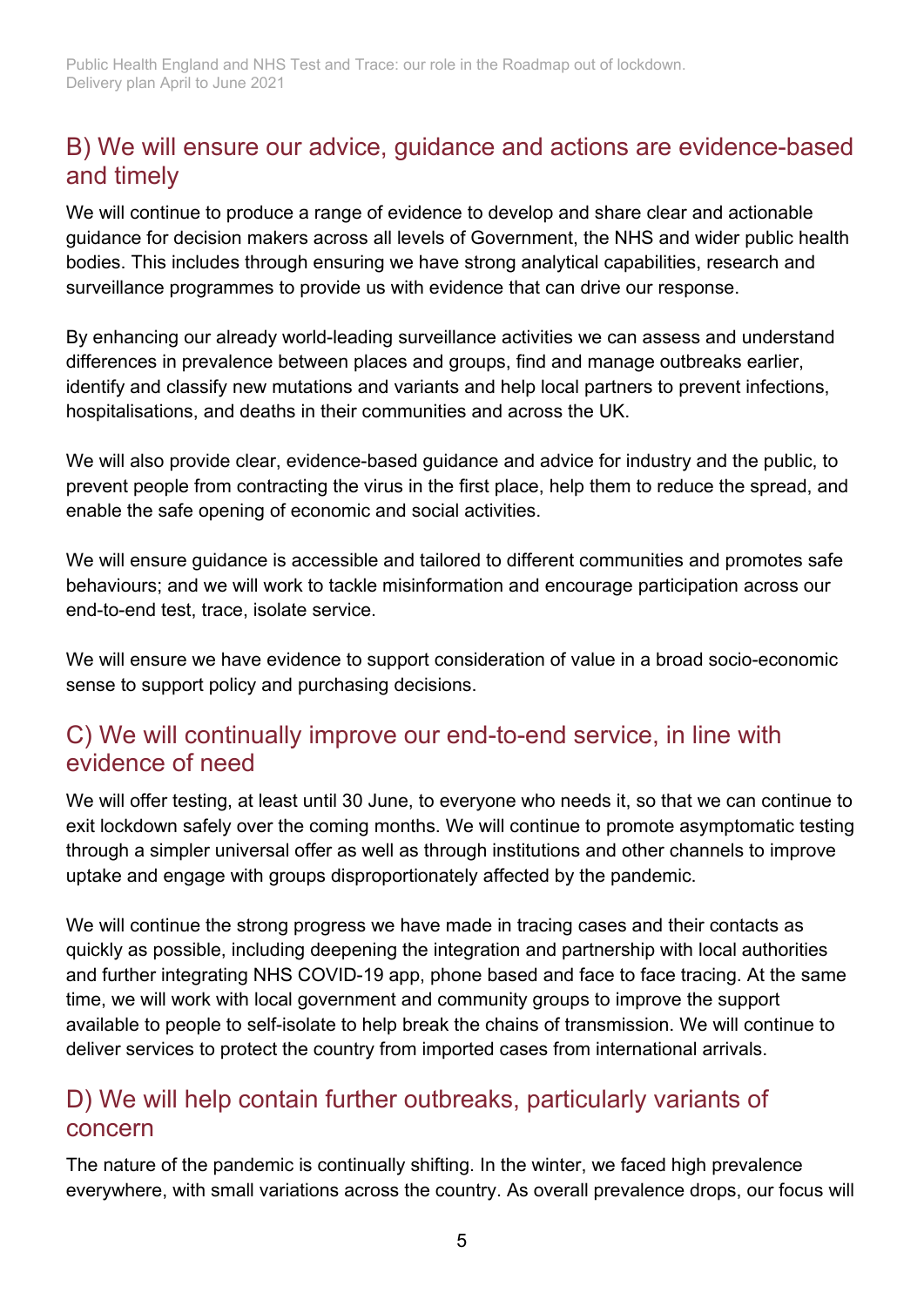shift even more onto identifying and managing local outbreaks, in particular of variants of concern, to contain them. We will continue to strengthen our genomic sequencing capability and roll out new genotyping (reflex) assays across our testing laboratory network.

We will take rapid action to support our local partners with the local management of outbreaks and help prevent wider community transmission, including through a new outbreak response service and working to prevent incursion of new variants at the border.

We will provide national support that enables local teams to tailor their interventions to suppress new and persistent outbreaks rapidly and effectively. The partnership between our organisations, Directors of Public Health, Health Protection Teams, and communities themselves will continue to be at the centre of the response in every area. NHS Test and Trace, PHE, NHS England and NHS Improvement and the Department of Health and Social Care will also work with local systems, and the relevant professional and membership bodies, to continue to shape the future public health landscape.

## <span id="page-5-0"></span>Future plans

This plan outlines the steps that we will take to tackle the pandemic and support the Roadmap in the next few months. Following this point, we will continue to flex our service to support the pandemic response.

Epidemiological modelling can indicate possible trajectories and we have worked with wider DHSC teams to map several scenarios to help us understand the response and preparations we may need to make in the coming months.

Our response will change depending on the scenario that we find ourselves in, allowing us to be more agile and dynamic. We have built the flexibility and scale in our services so that we can adjust quickly to changing circumstances in the pandemic to have the biggest possible impact on prevalence and transmission, deliver well integrated responses, reduce health inequalities and deliver value for money.

### <span id="page-5-1"></span>How we will measure our success

Since the start of the pandemic, the UK government has published a wide range of data on the progress of the virus, the performance of Test and Trace, and the wider government response. Using this and other internal management information, we will monitor our performance against the new commitments in this Delivery Plan. Unless otherwise stated these will be achieved within the duration of this Delivery Plan. In some cases, this will include developing new measures.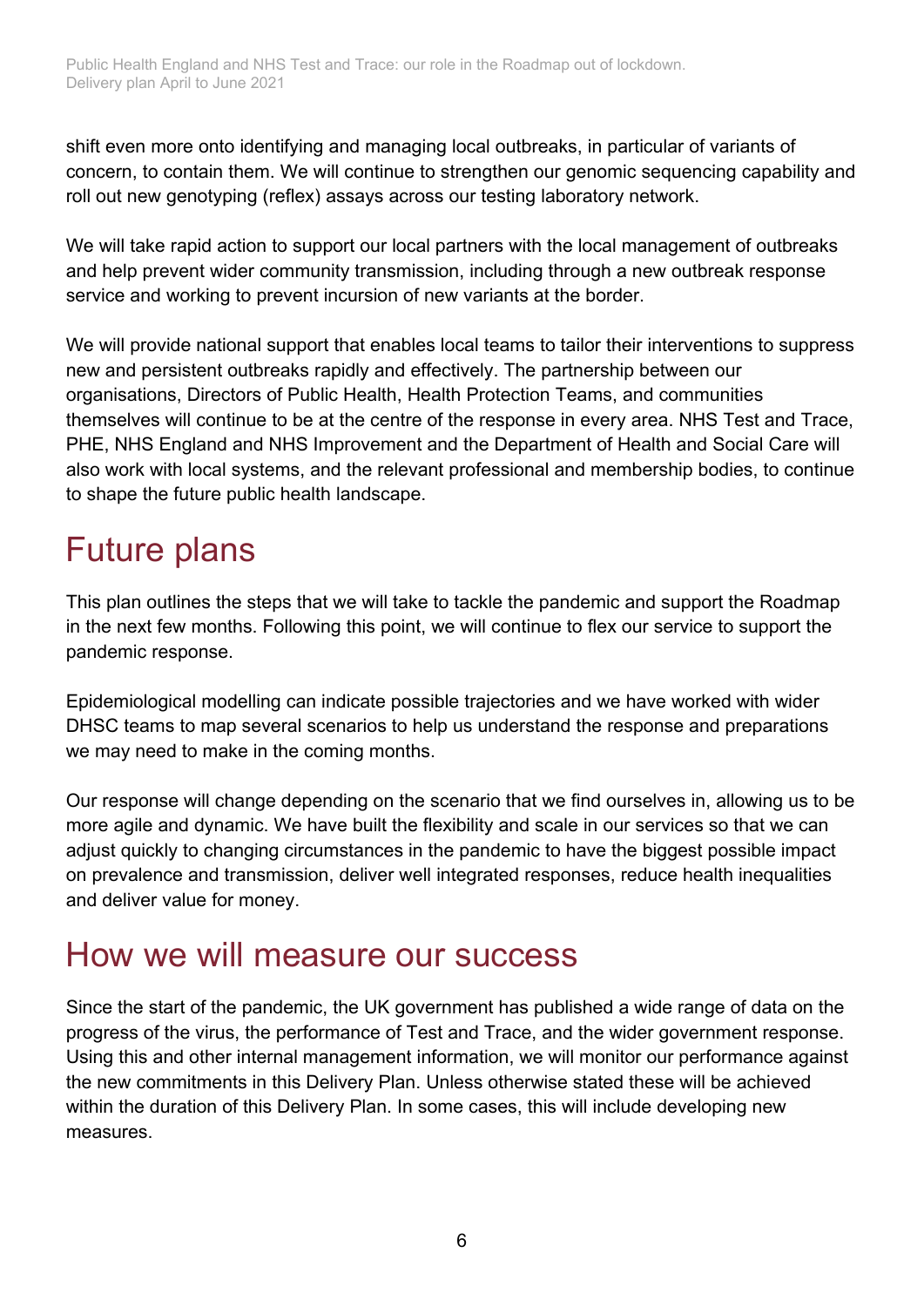# <span id="page-6-0"></span>**2. Introduction**

## <span id="page-6-1"></span>Aim of document

On 22 February 2021 the UK Government published the 'COVID-19 Response – Spring 2021', a roadmap which sets out how we will exit from the current lockdown restrictions in England. This document is a joint Public Health England (PHE) and NHS Test and Trace (NHSTT) plan that outlines how our organisations will support delivery of the Roadmap during the first quarter of 2021 to 2022.

## <span id="page-6-2"></span>**Context**

Over the past year, the COVID-19 pandemic has dominated all of our lives. Our Business Plans, published in July and December 2020, set out the contribution of NHSTT in supporting the Government's response to the pandemic. A significant amount has been achieved in a very short time. We now have a test, trace and isolate system that operates at huge scale and great speed and is ever more integrated with local authorities.

Over the coming months we will enter a different phase of the pandemic necessitating a change to the focus of the public health response. This response will be shaped by 4 priorities. We will:

- continue to develop a response that is fair, works for all and targets enduring transmission
- ensure our advice, guidance and actions are evidence-based and timely
- continually improve our end-to-end service, in line with evidence of need
- help contain further outbreaks, particularly variants of concern

## <span id="page-6-3"></span>Achievements so far

In December [2](#page-6-4)020, we published the second NHSTT Business Plan<sup>2</sup> setting out our ambitions to further increase our impact in supporting the UK Government's COVID-19 Winter Plan<sup>3</sup>. We made 50 commitments in that plan, all of which we have now achieved, in full or in part. Annex A gives details of how we delivered each of them.

Our focus in the next phase will be to build on the capabilities we have created over the last 9 months. As at 31 March 2021:

<span id="page-6-4"></span><sup>2</sup> [NHS Test and Trace business plan](https://www.gov.uk/government/publications/nhs-test-and-trace-business-plan)

<span id="page-6-5"></span><sup>3</sup> [COVID-19 Winter Plan](https://www.gov.uk/government/publications/covid-19-winter-plan)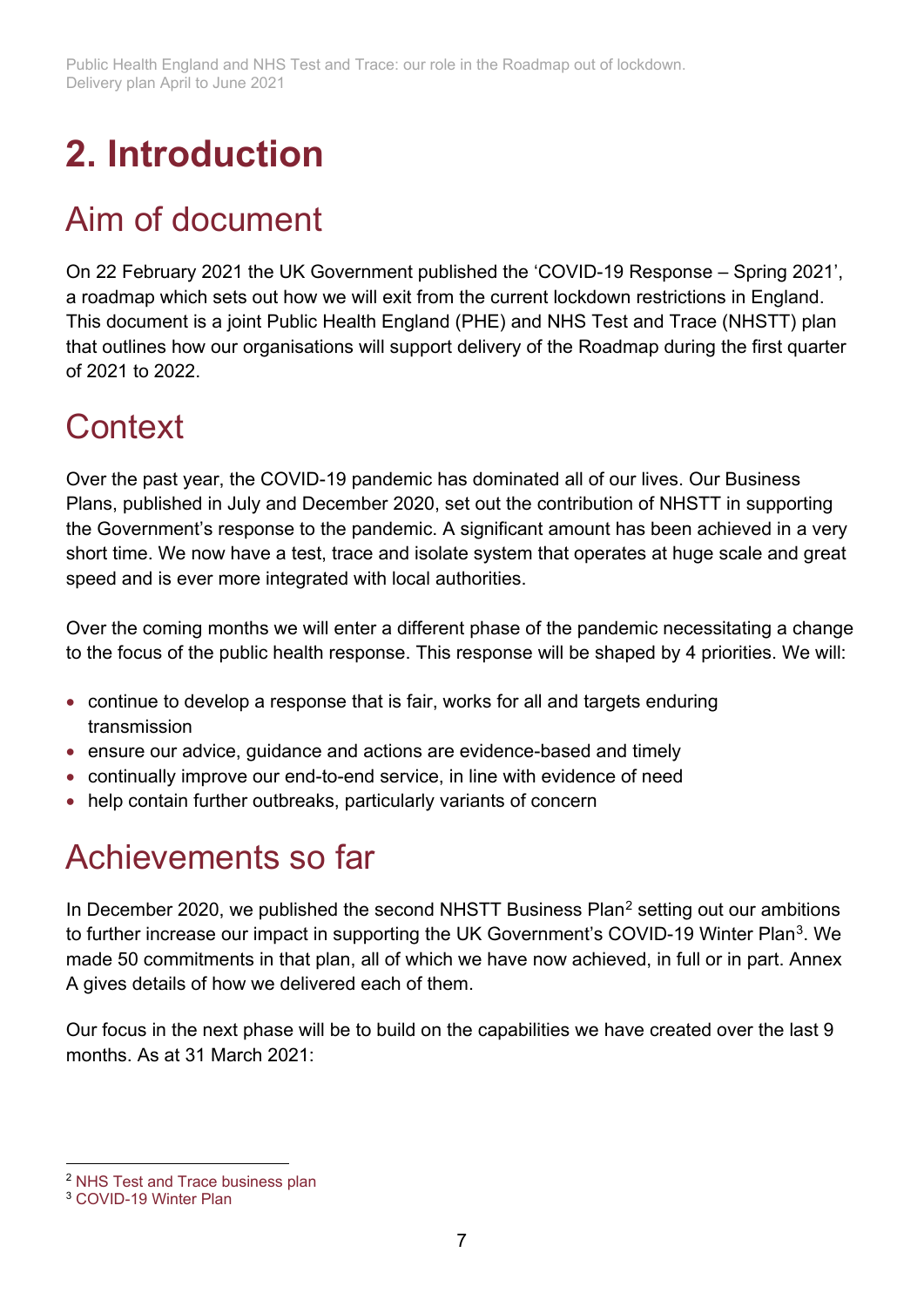We have expanded our symptomatic testing capacity – we now have capacity to carry out 653,528 PCR tests per day<sup>[4](#page-7-0)</sup> with 90.6% of in-person tests being returned within 24 hours in the most recent week (2[5](#page-7-1) March to 31 March).<sup>5</sup>

We have made testing even easier to access with 1390 asymptomatic test sites $6$  and 1100 symptomatic test sites. We have a network of 9 pillar 2 laboratories to process PCR tests.<sup>[7](#page-7-3)</sup>

We have provided over 5 million Lateral Flow (asymptomatic tests) per week<sup>[8](#page-7-4)</sup> to help find more positive cases and help protect vulnerable people. This includes regular testing in adult social care settings (to supplement PCR testing), to enable the return to schools, colleges, workplaces, as well as locally led programmes to identify asymptomatic cases within the community.

Over 25 million<sup>[9](#page-7-5)</sup> results have returned from primary and secondary school teachers and students since the reopening of schools and colleges for face-to-face education on 8 March 2021. This programme reached nearly a quarter of England's population, alongside the expansion of asymptomatic testing to households and support bubbles of school and college age children, which helped support the associated social, health and economic benefits of keeping education settings open.

We now consistently trace the majority of cases and contacts both within 24 hours. In the most recent week (25 March to 31 March) 83.5% of index cases were reached within 24 hours (72.1% since Test and Trace began), 98.2% of contacts were reached within 24hours of index case providing detail and 79.1% (25 March to 31 March) of contacts were reached within 48 hours of test ordering.

We have developed public dashboards to provide a definitive source of information on COVID-19 in the UK, including the [Daily Summary: Coronavirus in the UK](https://coronavirus.data.gov.uk/details/testing) dashboard, and published and maintained guidance for the public, health and care sector and the private sector on how to stay safe and adapt services accordingly during the pandemic.

We have deepened the integration and partnership of our service with local authorities, through a refreshed Contain Framework, £400 million provided through the Contain Outbreak Management Fund for 2021 to 2022 (up to £1.6 billion to date) and the development of over 313 Local Tracing Partnerships.

<span id="page-7-0"></span><sup>4</sup> [Coronavirus testing](https://coronavirus.data.gov.uk/details/testing)

<span id="page-7-1"></span><sup>5</sup> [Weekly statistics for NHS Test and Trace \(England\) 25 March to 31 March 2021](http://www.gov.uk/government/publications/weekly-statistics-for-nhs-test-and-trace-england-25-march-%20to-31-march-2021)

<span id="page-7-2"></span><sup>6</sup> Community Testing Programme PMO.

<span id="page-7-3"></span><sup>7</sup> Accurate as of 7 April 2021.

<span id="page-7-4"></span><sup>8</sup> Weekly statistics for NHS Test and Trace (England).

<span id="page-7-5"></span><sup>9</sup> Data from 8 March to 16 April 2021 – total number of results since programme launched on 4 January 2021 is over 32 million.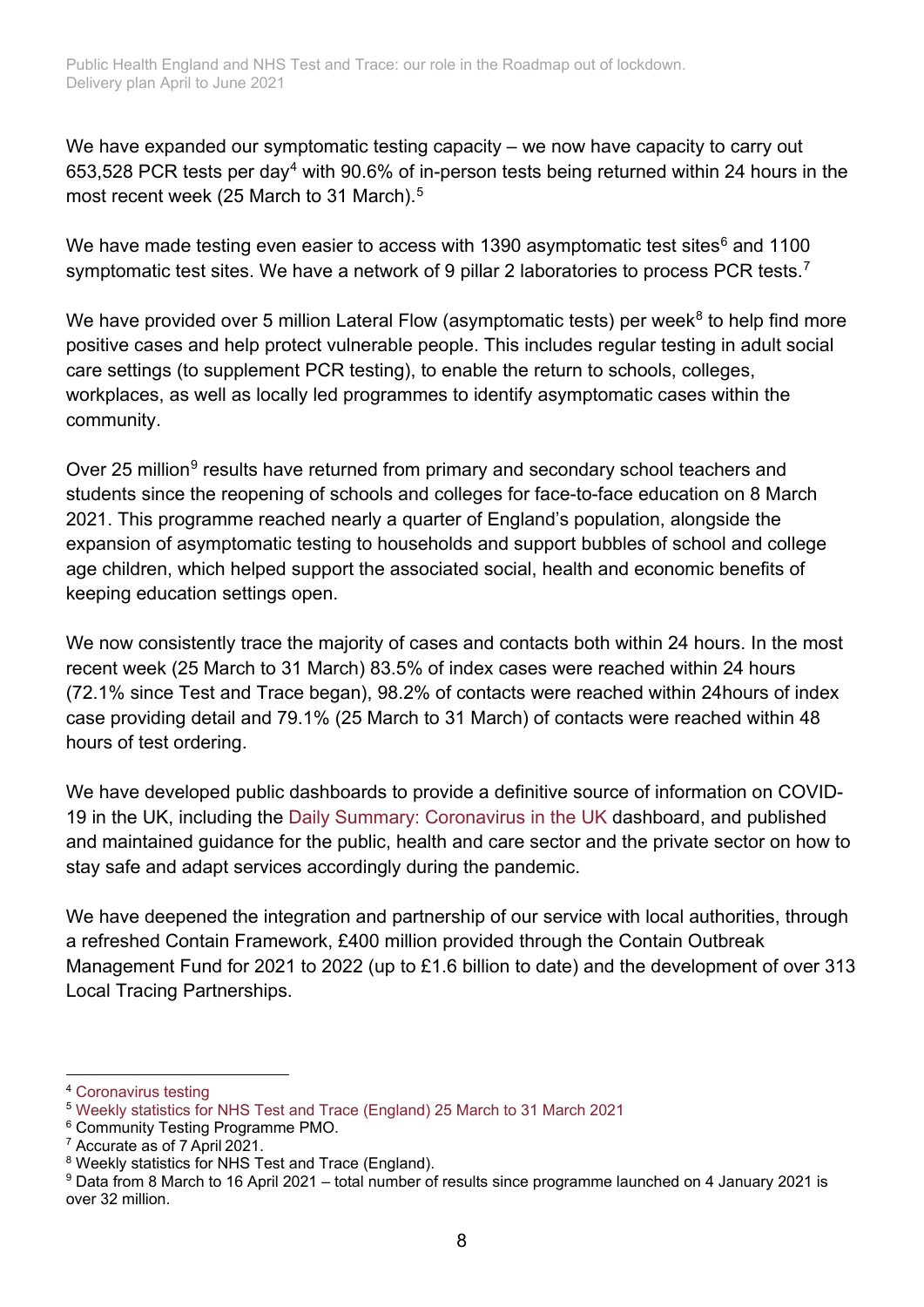We have launched the NHS COVID-19 App, which has been downloaded over 22.2 million times. [10](#page-8-0)

We have introduced a 'check-in' process for designated venues through QR code posters for NHS COVID-19 App users and customer logs.

We have made it easier for people to self-isolate by expanding the Test and Trace Support Payment scheme and increased the funding for Local Authorities to deliver discretionary support payments to £20 million per month.

We have sequenced more SARS-CoV-2 genomes than any other country allowing the UK to better detect mutations in the virus early to protect the public against concerning variants.

We have set up wastewater testing as a provision of an early warning mechanism of COVID-19, wastewater testing now takes place at more than 250 sites across England, covering 68% of the population.

We have led or assisted in the management of more than 4,500 outbreaks of acute respiratory infections in the last 6 months.

We have published over 40 unique pieces of guidance including Stay at Home guidance – the definitive government guidance for those with symptoms or a positive test result – which has had over 7.4 million unique views. Guidance for the clinically extremely vulnerable has had over [11](#page-8-1) million unique views.<sup>11</sup>

We have established an end-to-end antibody testing service across the UK. We have delivered 1.08 million antibody test kits since September 2020, including support for multiple surveys delivering insight into immunity, vaccine effectiveness and the impact of variants of concern.

We have played an instrumental role in the success of the ongoing COVID-19 vaccination programme. We have also supported NHS England by assessing over 20 candidates for the vaccination programme, to help predict vaccine effectiveness, ensured the effective storage and distribution of COVID-19 vaccines, and supported the development of the Joint Committee on Vaccination and Immunisation's prioritisation and recommendations.

We have worked collaboratively with the devolved administrations to support a joined-up approach to testing, tracing and outbreak management across the UK and to learn from each other's insights and experiences.

<span id="page-8-0"></span><sup>10</sup> [Data provided](https://faq.covid19.nhs.uk/article/KA-01367/en-us) for dates between 25 March and 31 March.

<span id="page-8-1"></span><sup>11</sup> Data accurate as of 7 April 2021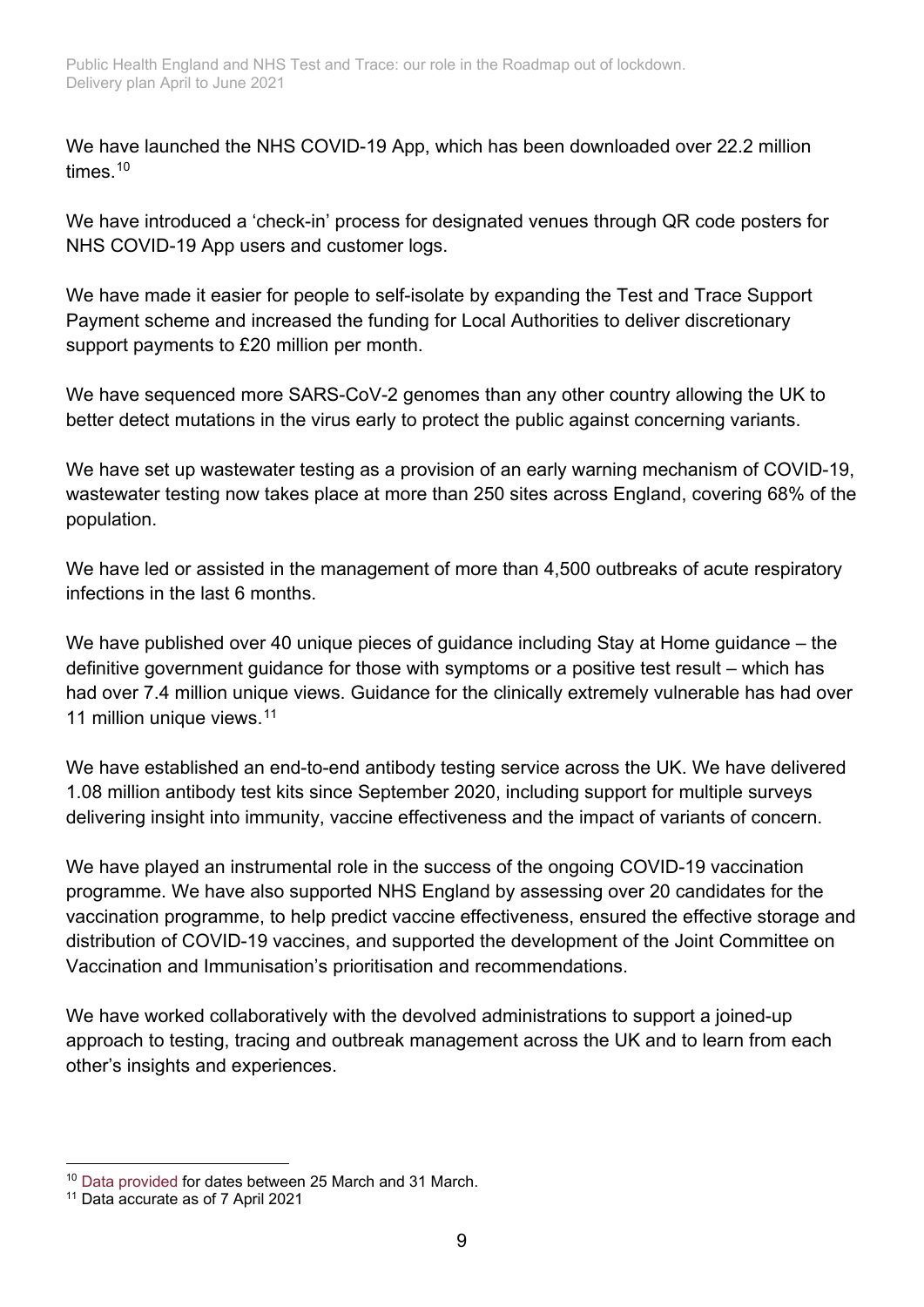## <span id="page-9-0"></span>Our principles

The shifting nature of the COVID-19 pandemic means that interventions and priorities across the system will need to flex according to the epidemiological context. Therefore, to produce a more agile service that can move at pace, and dial up or down interventions depending on need, we are designing and delivering our response to the Roadmap with 3 principles in mind.

We will be more:

- Dynamic In the face of an increasingly complex and uncertain environment, we are deploying a dynamic approach that flexes depending on prevalence, the reproduction number (R) and variants of concern. We are developing capabilities, with wider partners, that can flex at pace to adapt to the situation at play. We will respond in a way that is commensurate with the risk of the pandemic, ensuring we are delivering optimal public protection and value.
- Tailored PHE's report on the 'Disparities in the risk and outcomes of COVID-19' clearly illustrated that the experience of the pandemic, and likelihood of exposure, transmission, hospitalisation and death differs across demographics. We are committed to using data and evidence to be more tailored, and adapt our service and engagement in ways that quickly improve ease of access for all, address low testing and vaccine participation rates, consider the drivers and impacts of enduring transmission, and reduce health inequalities.
- Integrated The pandemic is cross-cutting and cannot be tackled by us alone. Success requires the rapid bringing together of the key skills and knowledge held locally, regionally and nationally, working with local authorities, the devolved administrations, the NHS, public health experts, academia, the private sector, the third sector and citizens to coordinate our response to serve the public. Throughout our end-to-end service, our model is one firmly grounded in partnerships to benefit the country's immediate response to the pandemic, support social and economic recovery, and build a more resilient health protection system for the future.

These principles sit at the heart of our response to the Roadmap out of lockdown, as we work to enable a return to a more normal way of life. By incorporating these cross-cutting principles into our end-to-end delivery, we will be better equipped to address emerging new scenarios, protect public health, break the chains of transmission and help defeat the pandemic.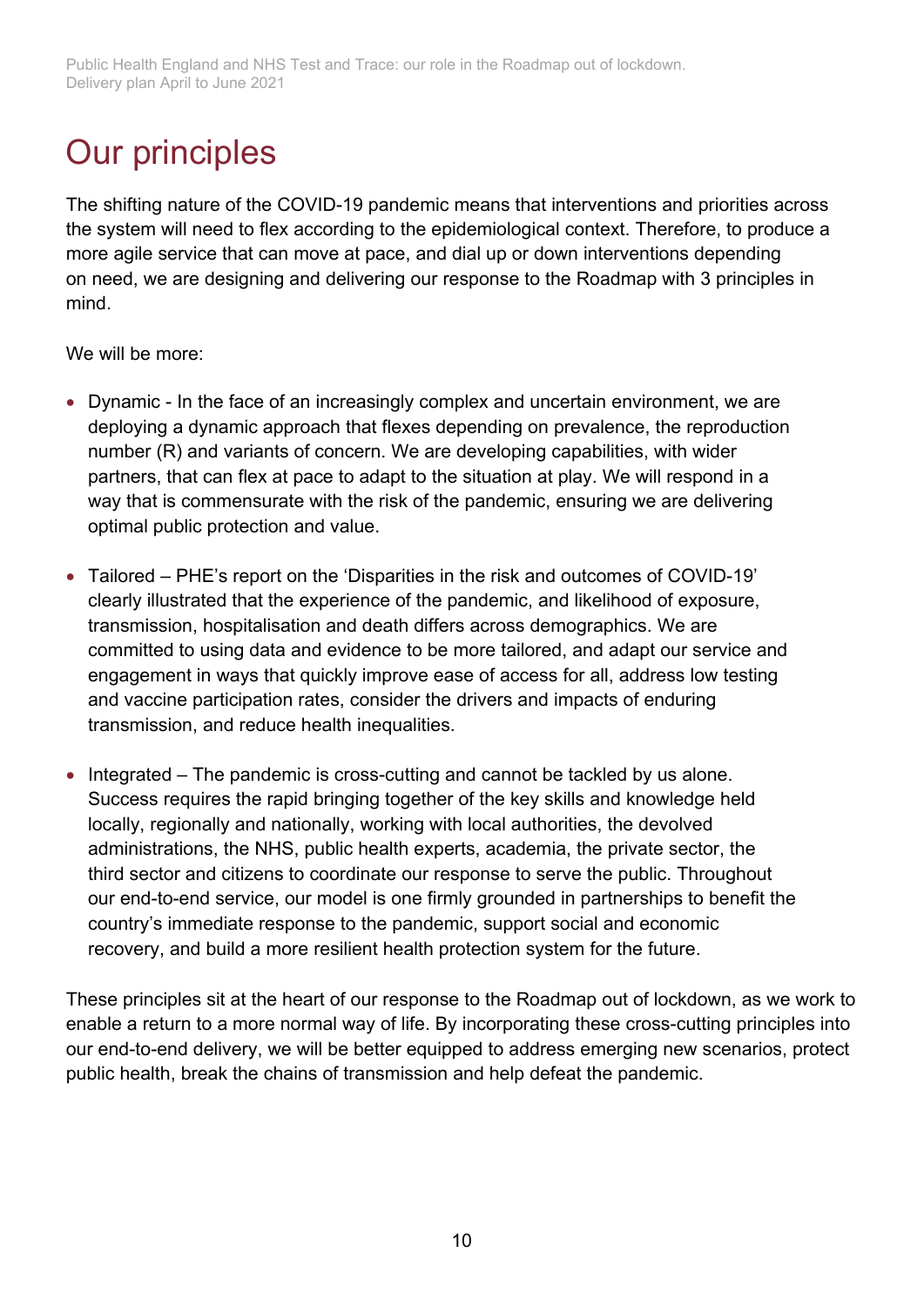## <span id="page-10-0"></span>**3. Our priorities to support the Roadmap out of lockdown**

## <span id="page-10-1"></span>A. We will continue to develop a response that is fair, works for all and targets enduring transmission

Evidence shows that the pandemic has had a disproportionate impact on certain population groups.[12](#page-10-2) We must continue to deliver services that are tailored to their specific needs. We will refocus our efforts within our end-to-end test, trace and isolate service and provide additional support to our partners to reduce the unequal impact of the virus on parts of our society. The issue of enduring transmission must also be tackled to successfully aid a return to a more normal way of life for all. This is the golden thread that runs throughout all our subsequent priorities.

These groups are less likely to engage with our mainstream service which means that it is more challenging to be able to successfully find positive cases, trace their close contacts, and ensure that both cases and contacts self-isolate to stop the spread of the virus. These groups are also less likely to take up the vaccine which increases the risk level and the criticality of this issue. This effect has created the problem of enduring transmission in certain communities, where prevalence remains high, despite the national lockdown, non-pharmaceutical interventions and the test, trace and isolate service that has helped reduce prevalence and transmission across the country overall.

Enduring transmission may cause outbreaks that would subsequently spread across the wider population and threaten the progression of the Roadmap out of lockdown. These areas would also be more susceptible to mutations emerging which may become variants of concern, potentially causing further hospitalisations and deaths.

Over the course of the pandemic, we have worked to scale up our response to deliver optimised mainstream services which are now world leading. However, within the next phase, it is more critical for us to reprioritise our delivery and redouble our efforts on engaging those who we have not been able to reach so far. To achieve this, we will work with local and regional teams and third sector organisations to tailor our operational delivery, policy interventions and engagement accordingly, to address the inequalities that currently exist within our service – and help support a return to a more normal way of life for all.

These commitments to tackling enduring transmission are embedded throughout this document, in sections B, C and D.

<span id="page-10-2"></span><sup>12</sup> [COVID-19: review of disparities in risks and outcomes](https://www.gov.uk/government/publications/covid-19-review-of-disparities-in-risks-and-outcomes)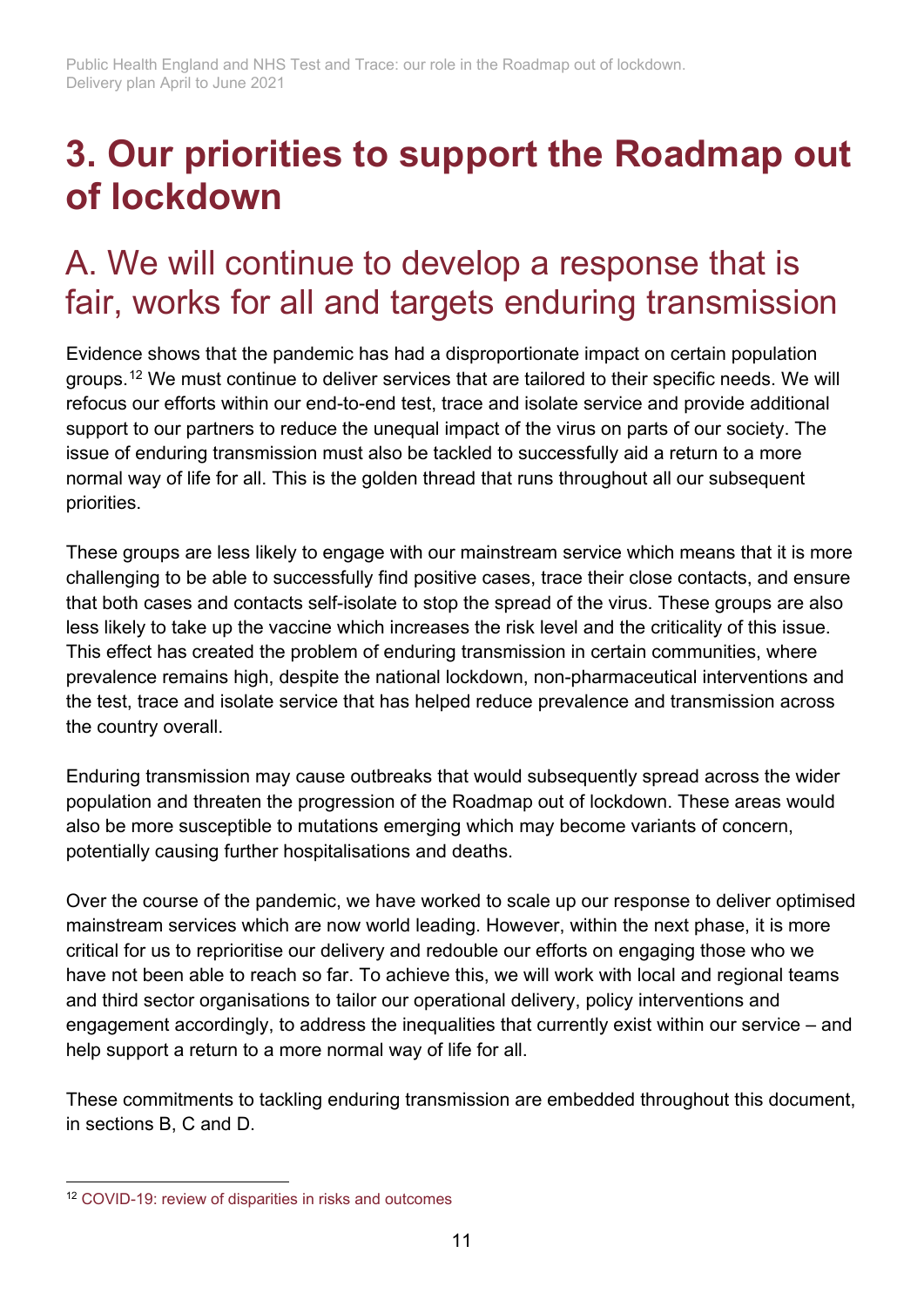### Our delivery to date

We have established over 1,390 asymptomatic test sites across all English local authorities through the Community Testing Programme, conducting over 5.1 million tests.

We have created a home testing service that provides access to testing for people who are unable to get to a test site across the UK – 95% of the UK population live within a mile of a priority post box.

We have delivered 9 'for the community, by the community' testing pilots to improve engagement of testing with disproportionately impacted group, including various ethnic and religious groups, people experiencing homelessness and people living in areas of higher deprivation across Wolverhampton, Barnet, Cambridgeshire, Peterborough and Redcar.

We have worked with communities most affected by COVID-19 to develop guidance and communications materials that best meets their needs - PHE is leading on an agreed translation and accessibility policy across government and has begun new work with stakeholders to support guidance development.

We have allocated the 2021 to 2022 financial year's Contain Outbreak Management Fund using MHCLG's COVID-19 relative needs formula, which is weighted according to population and deprivation, and maps well against areas of enduring transmission.

We have improved and expanded accessibility measures within the NHS COVID-19 app and through the 119 phone line – we offer translation services for over 200 languages, allow people with no access to the internet to book tests, and have partnered with the third sector to offer enhanced test journeys for blind and partially sighted people. The NHS COVID-19 app is available in 12 languages enabling greater access to the app to different communities for whom English is not a first language. Within the app we have adopted an inclusive use of images, so that the diversity of our society is properly reflected.

We have advised the Joint Committee on Vaccine Immunisation on health inequalities for socially excluded groups that resulted in the recent advice that local vaccination teams should consider a universal offer to adults experiencing homelessness and rough sleeping alongside those in priority groups 6.

We have worked with community leaders to ensure that vaccination centres are placed in communities at higher risk of severe consequences of COVID-19.

### Our commitments

We will refocus our efforts so that we go further in identifying and prioritising the needs of underserved and disproportionately impacted groups throughout our end-to-end service.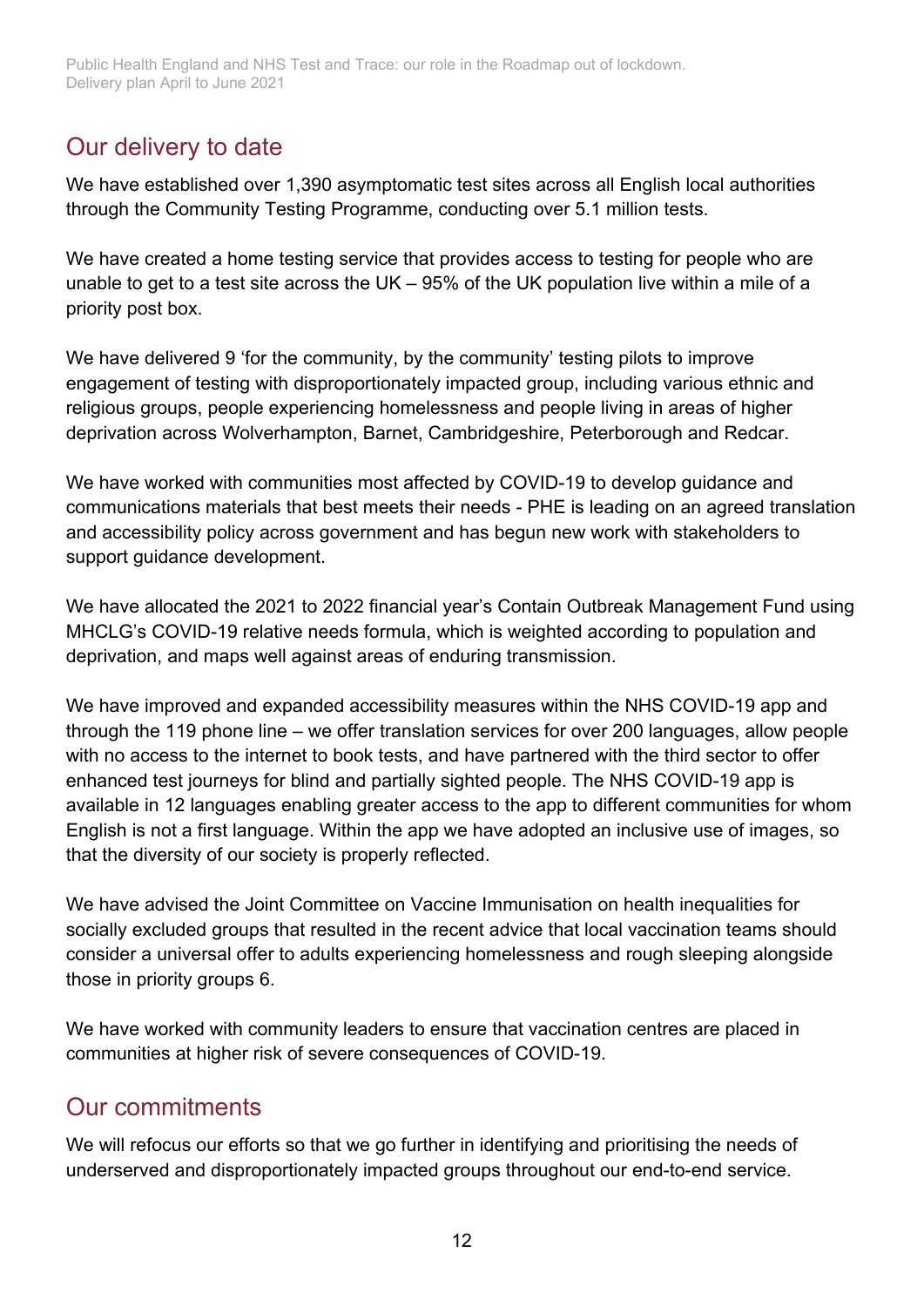#### Identifying and prioritising

We will improve the use of existing data, monitoring and surveillance systems to assess the impact of COVID-19 on disproportionately impacted and inclusion health groups to influence our wider response, including how we respond to outbreaks and provide access to testing and vaccinations. This will include expanding service analytics and behavioural data on underserved groups – we will run supplementary research to make sure that we learn more about those who we currently engage with the least.

We will design and deliver tailored strategic communication campaigns with local authorities that drive awareness, engagement and take-up among disproportionately impacted groups, beginning with areas of enduring transmission. This will be achieved by working with advocacy organisations and community groups locally and nationally to adopt best practice on engagement, and design tailored social media content for these groups.

We will build new service journeys that better meet the needs of disproportionately impacted and underserved groups. This will focus initially on improving language and accessible format provision across our services to ensure parity of access. We will continue to develop our national capability to provide saliva-based testing using Direct LAMP for children with special education needs and disabilities. Pilots are underway in 40 special schools and over the next 3 months we aim to begin deployment to additional special schools using already available LAMP capacity and to establish the first of our semi-automated LAMP hubs.

#### Supporting partners

We will support local partners through the Roadmap to deliver appropriate services for areas and communities of enduring transmission.

We will create a common definition of enduring transmission so we are able to identify those areas that most need our support.

We will establish a standardised evaluation framework that can be used to assess and track our progress in tackling enduring transmission, with a focus on how this affects underserved and disproportionately impacted groups. This will facilitate continuous improvement, enable us to further share lessons learnt across the business and with our local partners, and improve value for money.

We will support every local authority to deliver community testing, to reflect local priorities and reach people and groups who are less likely to engage with national programmes.

We will tackle areas of enduring transmission through working with local partners (including through Community Testing and local piloting) to ensure that the end-to-end process is simple and accessible. We will tailor our engagement with groups who are disproportionately impacted by the virus and will deliver self-testing pilots for those experiencing homelessness and victims of domestic violence.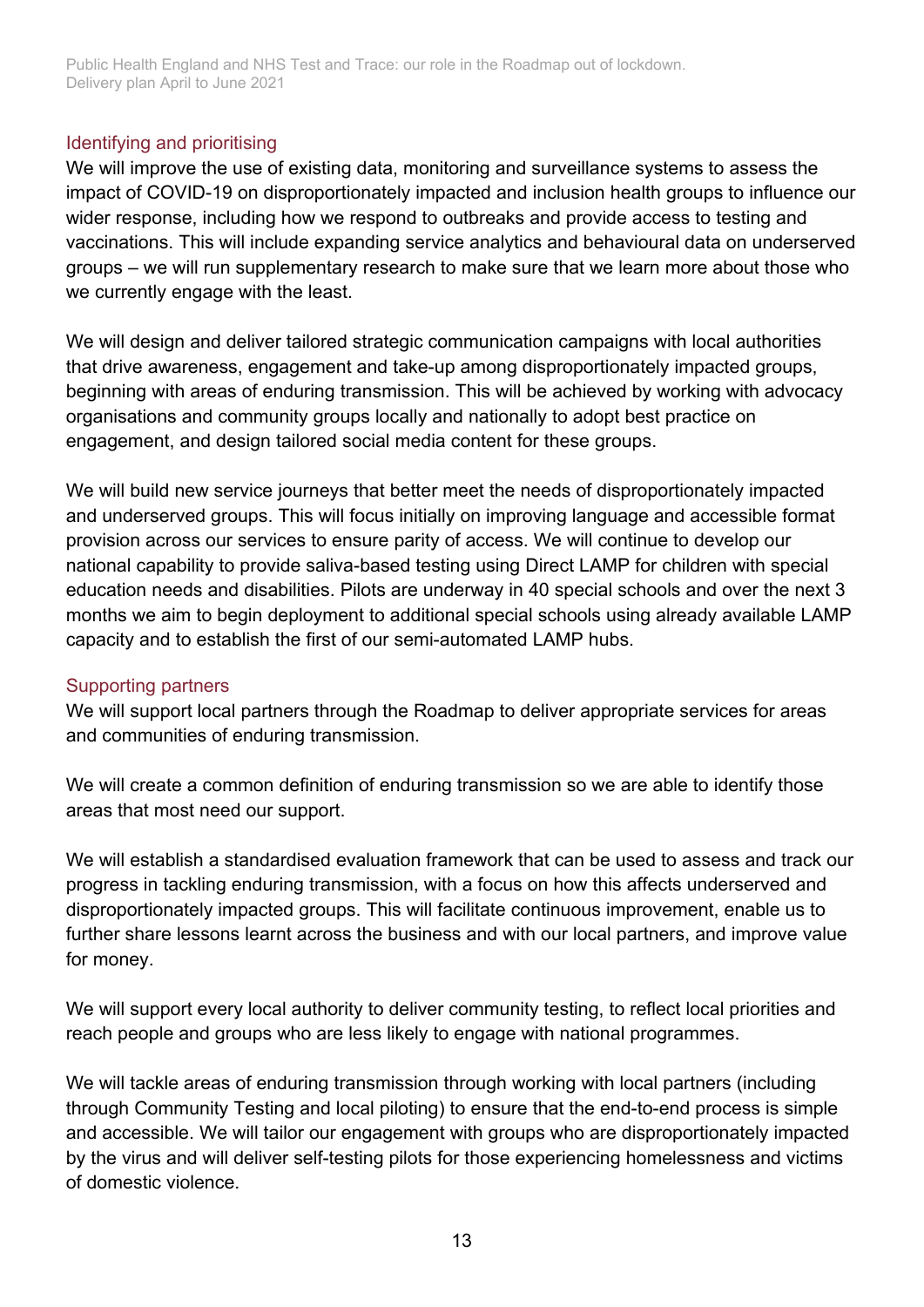We will work with local authorities and their local system partners to identify the areas facing the biggest challenges with enduring transmission and agree a locally driven action plan that includes the ability to flex and deploy national programmes creatively to bring down prevalence and transmission. This will be delivered to 15 areas initially and the learning will then be scaled up and shared with all local authorities as almost all parts of the country will have some wards with enduring transmission.

We will empower local authorities and health and care providers to design and pilot innovative approaches, with an initial focus on improving compliance with self- isolation, to tackle enduring transmission and variant outbreaks. We will encourage organisations to share their insights on 'what works' with other local authorities and providers. This will support them to make evidenceinformed decisions about what interventions will work effectively to reduce transmission for the communities and groups they support – and better support each other in a crisis.

## <span id="page-13-0"></span>B. We will ensure our advice, guidance and actions are evidence-based and timely

We will continue to develop our surveillance and genomics capabilities to produce a broad range of analysis and evidence. Using this we will produce clear and actionable guidance on the state of play for decision makers across central and local government, the NHS and wider public health organisations. We will continue to share advice with industry and the public to support the COVID-secure exit from lockdown and to promote adherence to safe behaviours. We will use evidence to make decisions on value for money.

The breadth and scale of this crisis has increased the importance of ensuring that evidence and data is at the heart of our response. Throughout the pandemic, we have been guided by the science, drawing on clinical and academic expertise, and expanding our research and analysis capabilities to enable us to understand the real-world impacts of the pandemic and how we should respond.

The Joint Biosecurity Centre (JBC), part of NHS Test and Trace, sits at the heart of this evidence-based approach. The JBC brings together data science, assessment and public health expertise to provide analysis and insight on the status of the COVID-19 epidemic in the UK and the drivers and risk factors of transmission. This insight supports decision- makers at a local and national level to take effective action to break the chains of transmission, and in turn, protect the public.

In our next phase, we will continue to build on these capabilities so that we are evidence- driven in all aspects of our policy, strategy and delivery, and use this expertise to guide decisions in central and local Government, the NHS and industry, and promote safe behaviours amongst the public.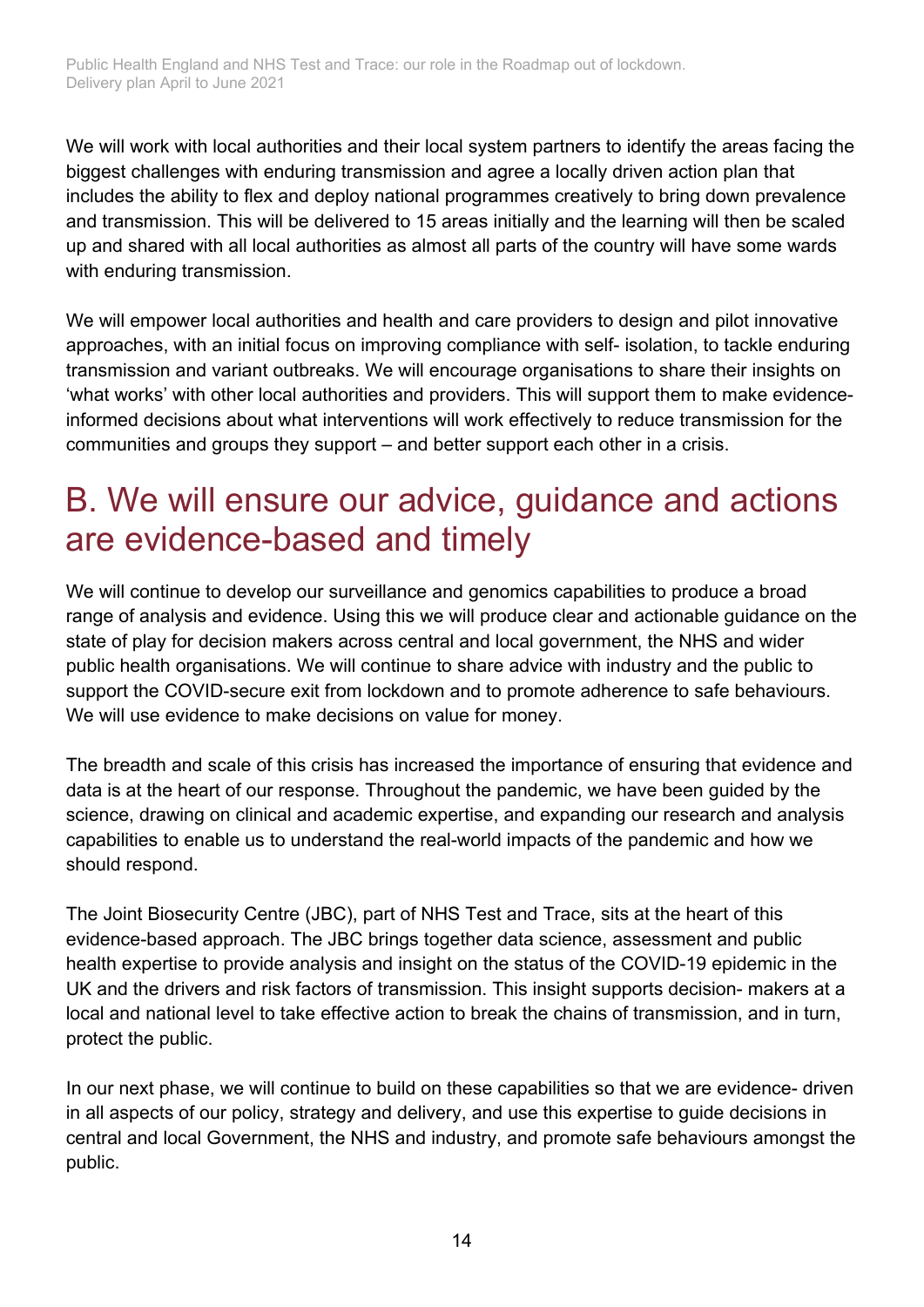The UK already has world-leading surveillance capabilities and genomics programmes, and we will continue to develop these to help us assess and understand the differences in prevalence between places and groups, identify potential outbreaks early, and help us monitor the threat from variants, both domestic and imported.

This insight will enable us to provide analysis, evidence and advice to decision makers on the progression of the virus, emerging variants of concern, and the efficacy of the vaccination programme to keep the public safe as we continue delivering the Roadmap out of lockdown. We will continuously monitor the effectiveness of our interventions so that learning can be shared, changes made where necessary, and to promote value for money throughout our end-to-end service.

In addition to advising decision makers in Government and public health bodies, we will provide guidance to industry to support the opening up of economic and social activities, in line with the Roadmap. We will also continue to provide accessible advice to the public to promote adherence to preventative behaviours to keep the public safe. We recognise that different people will have different needs, so will collaborate and co-design our communications with local government, community organisations and the third sector so that our resources are produced and shared in a tailored way to ensure we reach diverse groups across our society.

### Our delivery to date

We have delivered world leading population infection surveillance programmes to inform our understanding of infections in the UK population. The ONS COVID-19 Infection Survey and Imperial College/Ipsos MORI REACT programme have had over 2 million participants and have carried out over 5 million tests. We have delivered additional studies focused on specific highrisk groups and settings, including health and social care workers (SIREN and Vivaldi studies), and children (sKIDS and SIS).

We have identified and provided rigorous analysis and evidence on the spread of the B.1.1.7 variant in England, enabling decision making on changes to the tier system and later the decision to impose a national lockdown.

We have connected academic understanding to policy, bringing expertise from the Alan Turing Institute, the Royal Statistical Society and leading data science commercial consultancies into collaboration with SPI-M groups from academia and public sector research establishments. JBC has provided a route for mathematical understanding into the structure of the policy challenge to increase the sophistication of our response. For example, the use of simple models to help policymakers understand the structure of critical trade-offs.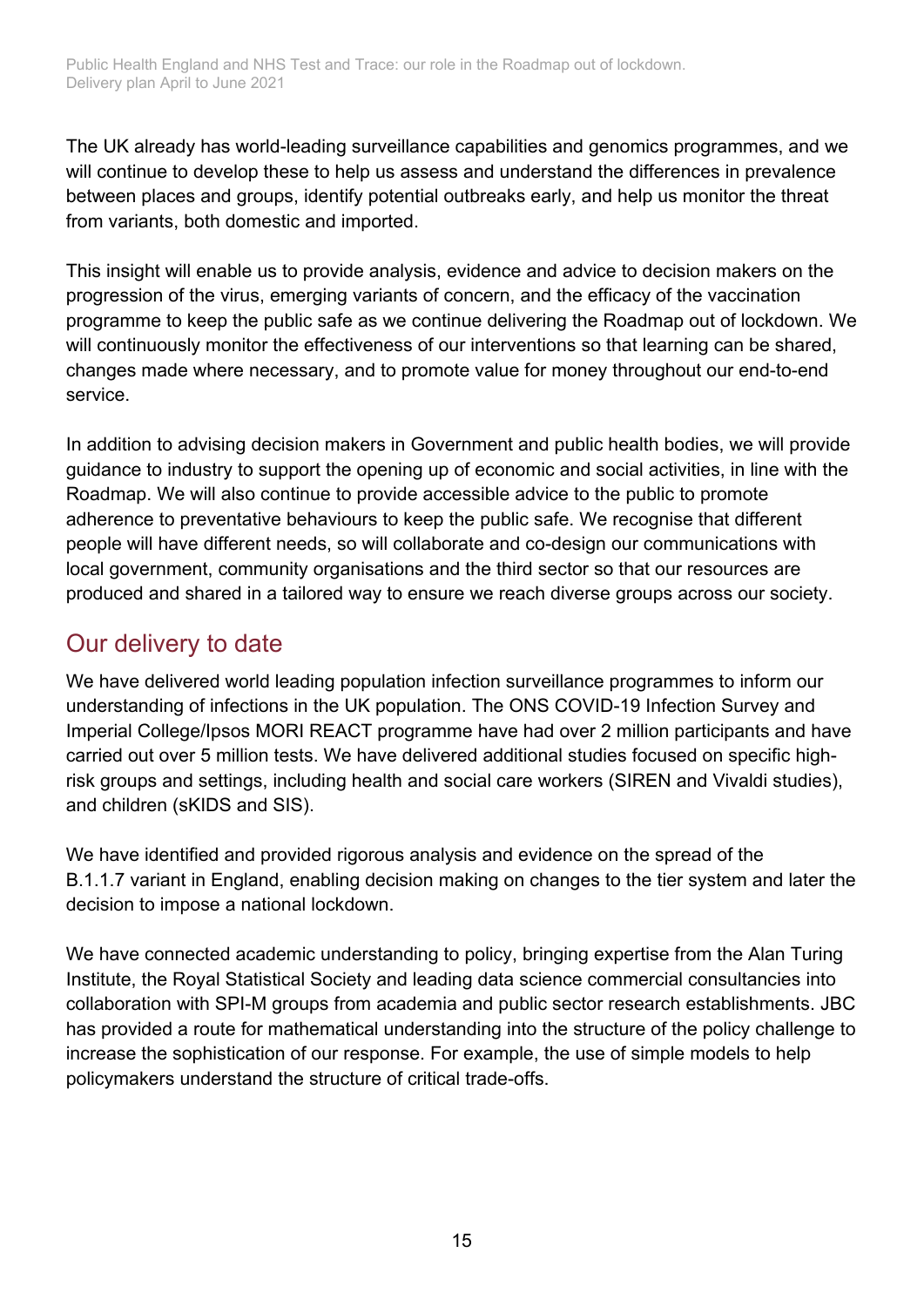We have worked with academics to understand the effectiveness of the NHS COVID-19 app. Researchers from the Alan Turing Institute and Oxford University modelled that approximately 600,000 potential cases were prevented by the NHS COVID-19 App.[13](#page-15-0)

We have played an instrumental role in the success of the ongoing COVID-19 vaccine programme, including supporting the development of the Joint Committee on Vaccination and Immunisation's prioritisation and recommendations; developing expert clinical operational protocols; developing all vaccine-related professional training materials, guidance documents and patient facing materials; and assisting the supply and distribution of vaccines and consumables to the NHS. We have also supported NHS England by assessing over 20 candidates for the vaccination programme and to monitor vaccine effectiveness.

We have developed dashboards to provide an authoritative source of key information in the UK, including the [Daily Summary: Coronavirus in the UK](https://coronavirus.data.gov.uk/details/testing) that provides daily information on deaths, cases, testing and health care, the [Wider Impact of COVID on Health \(WICH\) Dashboard](https://www.gov.uk/government/publications/wider-impacts-of-covid-19-on-health-monitoring-tool) that looks at measures including wellbeing, physical activity and the impact on health inequalities, PHE's [weekly surveillance reports](https://eur01.safelinks.protection.outlook.com/?url=https%3A%2F%2Fwww.gov.uk%2Fgovernment%2Fstatistics%2Fnational-flu-and-covid-19-surveillance-reports&data=04%7C01%7CSarah.Skerten%40phe.gov.uk%7C2a54da01b69e4c444b5708d8e78e8b32%7Cee4e14994a354b2ead475f3cf9de8666%7C0%7C0%7C637513946687053019%7CUnknown%7CTWFpbGZsb3d8eyJWIjoiMC4wLjAwMDAiLCJQIjoiV2luMzIiLCJBTiI6Ik1haWwiLCJXVCI6Mn0%3D%7C1000&sdata=yKh1hXXDBSGkmHnEkf5X6owKj8uT9ws3lrlsrtXk0tg%3D&reserved=0) and the DHSC's [Test and Trace weekly reports.](https://eur01.safelinks.protection.outlook.com/?url=https%3A%2F%2Fwww.gov.uk%2Fgovernment%2Fcollections%2Fnhs-test-and-trace-statistics-england-weekly-reports&data=04%7C01%7CSarah.Skerten%40phe.gov.uk%7C2a54da01b69e4c444b5708d8e78e8b32%7Cee4e14994a354b2ead475f3cf9de8666%7C0%7C0%7C637513946687053019%7CUnknown%7CTWFpbGZsb3d8eyJWIjoiMC4wLjAwMDAiLCJQIjoiV2luMzIiLCJBTiI6Ik1haWwiLCJXVCI6Mn0%3D%7C1000&sdata=iqZM%2BnP8e1jsH8gAJhf%2BtwxTqcn3QPlKTkuH6iI6fl4%3D&reserved=0)

We have established the Public Advisory Group which will begin its work in May 2021. The group is recruiting from 20,000 households which is oversampled for disadvantaged groups. It will help us to deliberate key policy challenges with the public, with an initial focus on data sharing questions.

Processed over 760,000 PCR tests per day at end of March 2021, conducted 27,000 genomic sequences per week, with a commitment to increase this to 60,000, and conducted over 100 million tests in the past year.

Provided guidance that is accessible – we have translated guidance into 10 languages other than English which is also available in easy read formats on our dedicated GOV.UK COVID-19 pages.

### Our commitments

#### Surveillance capabilities

We will continue to grow our surveillance capabilities to better understand the spread of the virus and national and international responses to manage the pandemic.

We will maintain and enhance background and population level infection surveillance through active studies, healthcare surveillance and other mechanisms in order to:

• understand variations in prevalence and infection rate in the community and for specific groups

<span id="page-15-0"></span><sup>13</sup> [Research into impact of NHS COVID-19 app](https://www.turing.ac.uk/news/research-impact-nhs-covid-19-app-shows-approximately-600000-cases-prevented-and-17-million)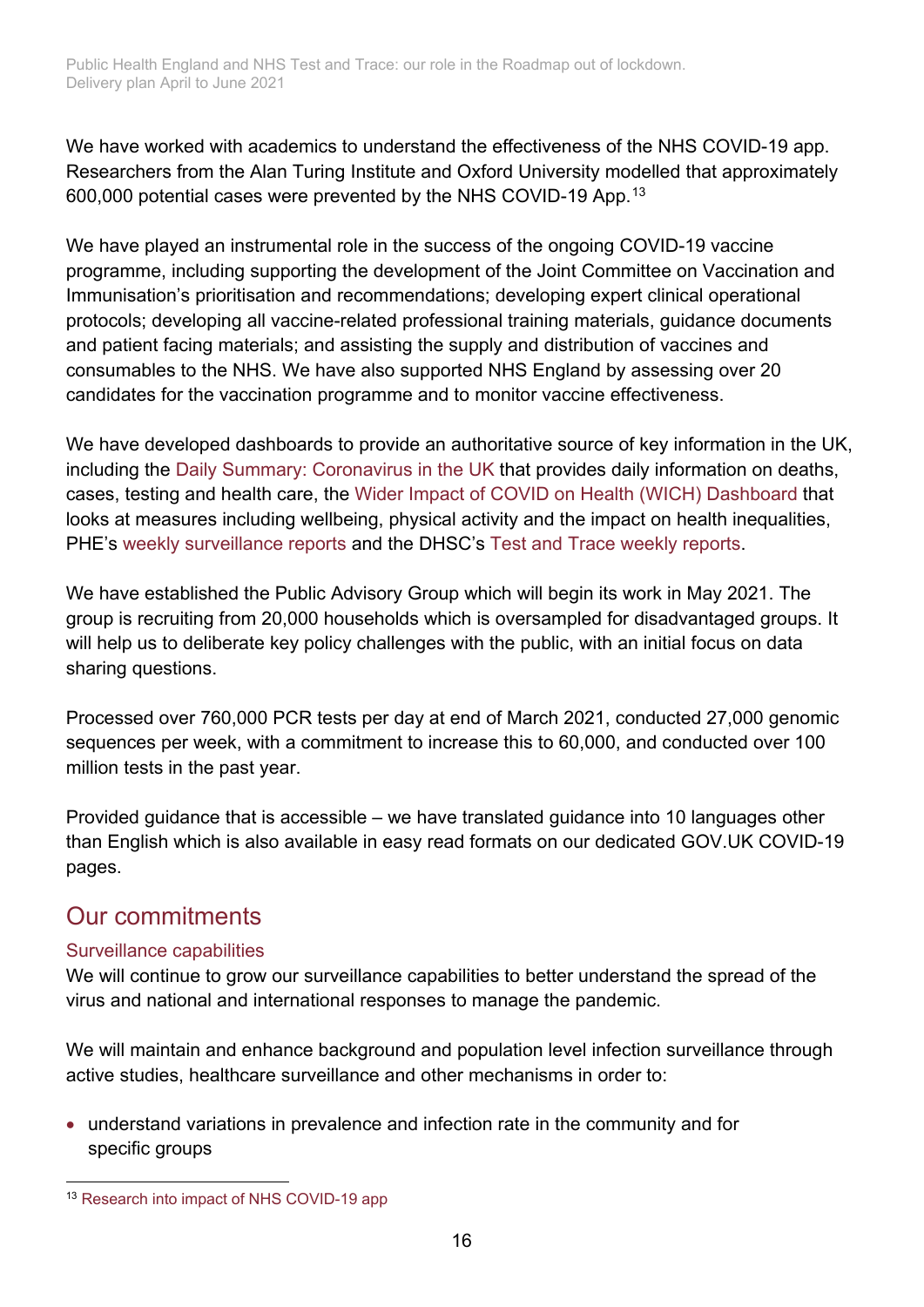- inform calculations of 'R' number, to be calculated and published by JBC
- identify new and emerging variants of concern, variants under investigation and spread of already identified variants
- inform any changes in measures and policy required to control transmission

We will assess and pilot innovative surveillance techniques, including expanding wastewater surveillance and genomic surveillance, coupled with linking data sources, to enrich our understanding of the virus, sharing insights with our partners to support local and national decision making. This includes expanding the use of antibody testing to support research into re-infection and vaccine effectiveness and exploring future uses. Wherever possible, data will be broken down by demographic characteristics, to help us assess where we need to do more to reach particular communities.

We will grow our wastewater monitoring capabilities to identify outbreaks faster and to detect those that might otherwise have been missed, such as in populations less likely to test. We will cover 70% of the English population in the near future, and will run institution level pilots at prisons, schools and food supply plants.

#### Evidence and advice

We will provide high quality evidence and advice to decision makers across our organisations, local, regional and national government, clinicians, other public bodies and the private sector.

We will maximise our analytical capability to support and empower decision making in national and local government, and the private sector. This includes the work of the JBC in characterising the changing relationship between infection and severe disease and death in the context of vaccine roll out and new variants, quantifying the drivers of enduring transmission. This evidence will be used to support the 4 tests outlined in the Roadmap.

We will expand the Local Data Spaces (LDS) Initiative, which builds upon the secure data sharing, analytical infrastructure and technical expertise of the ONS. It provides local authority analytics teams with a safe and secure mechanism to share and carry out analysis on granular health and non-health datasets. The LDS also leverages academic partnerships to boost the analytical capability of local authorities by working collaboratively on their LDS. The LDS initiative will be evaluated to determine whether and how this capability becomes part of the future health protection landscape.

We will support ministers to make effective risk-based decisions on international travel through the provision of high-quality assessment of disease burden, prevalence of harmful variants and vaccination success domestically and overseas.

We will support the roll out of the NHS COVID-19 vaccination programme by providing expert clinical and public health leadership to the vaccination programme, including: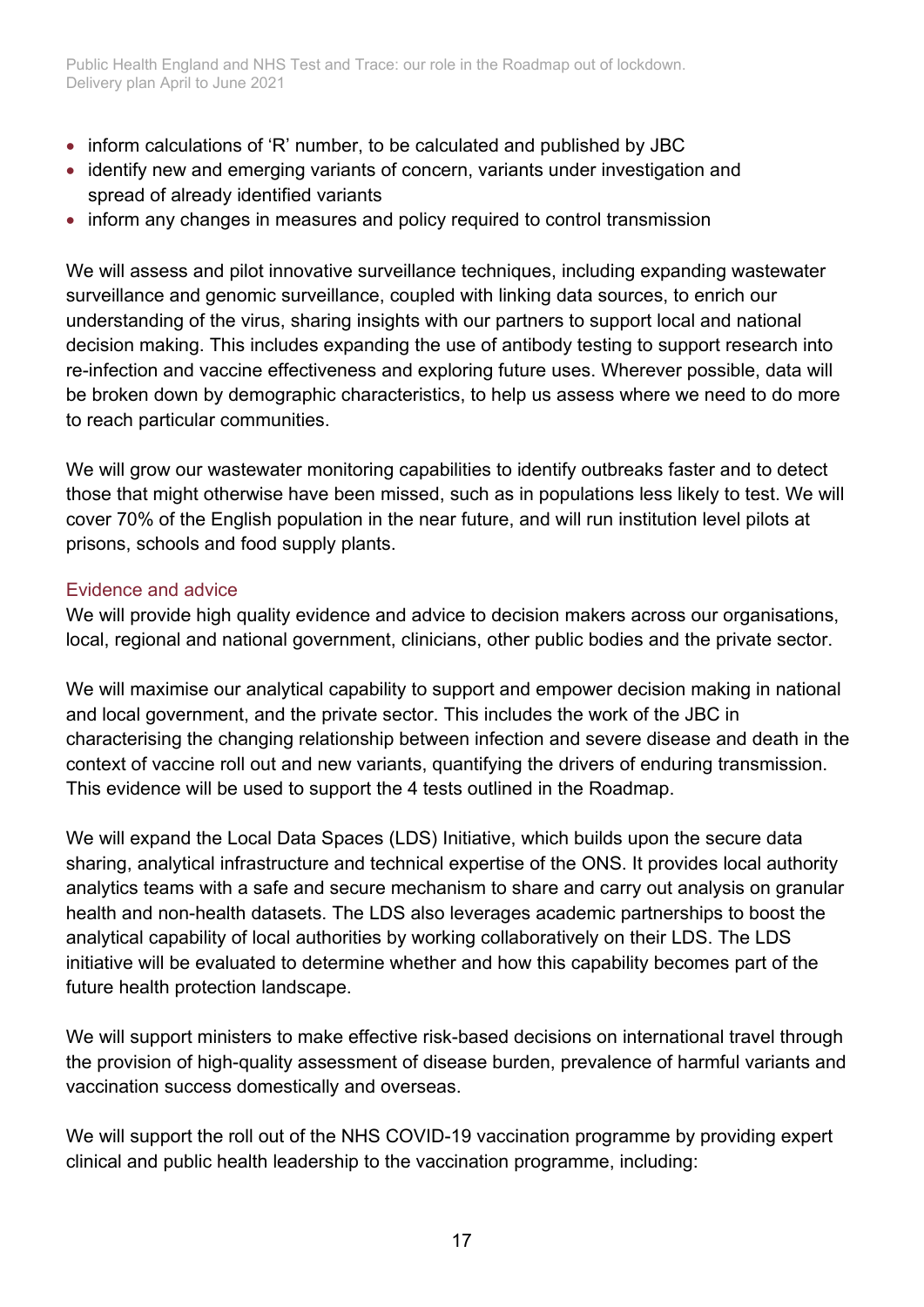- monitoring coverage of the vaccine to identify under-vaccinated groups and work with local partners to address issues of vaccine misinformation in communities
- supporting the UK Vaccine Task Force with the development of new and emerging COVID-19 vaccine candidates, including assessments of performance against variants of concern
- evaluating the short and long-term effectiveness of vaccines against a range of outcomes including hospitalisations, in different population groups to inform vaccine policy development

We will provide evidence to support consideration of value in a broad socio-economic sense to support policy and purchasing decisions. This will include cost-to-deliver to drive operational efficiency, cost-per-positive case to test clinical value and cost-to-serve to understand how to most effectively 'reach' into all parts of the population.

#### Guidance

We will provide guidance to the public and to all sectors that will prompt the population to adopt safe behaviours and support the safe exit from lockdown.

We will work with colleagues in DHSC, Cabinet Office, other government departments, local and regional government and NHS England to deliver clinical guidance and communications that is tailored to the needs of different populations and areas, by:

- delivering messaging to support public compliance with social distancing and other measures to protect the public
- improving knowledge of the symptoms, essential Hands-Face-Space and other hygiene behaviours
- building public confidence in testing and contact tracing and promoting the importance of self-isolation
- continuing to target vaccine misinformation

We will update guidance on the effectiveness of vaccines and implications for individuals and communities that can be targeted to those specific audiences.

We will pilot several events across the country, reaching a diverse range of audiences, working collaboratively with the Department for Digital, Culture, Media and Sport (DCMS) and the Department for Business, Energy and Industrial Strategy (BEIS) to determine the extent to which these events can operate safely with larger crowd sizes, without social distancing or in indoors settings.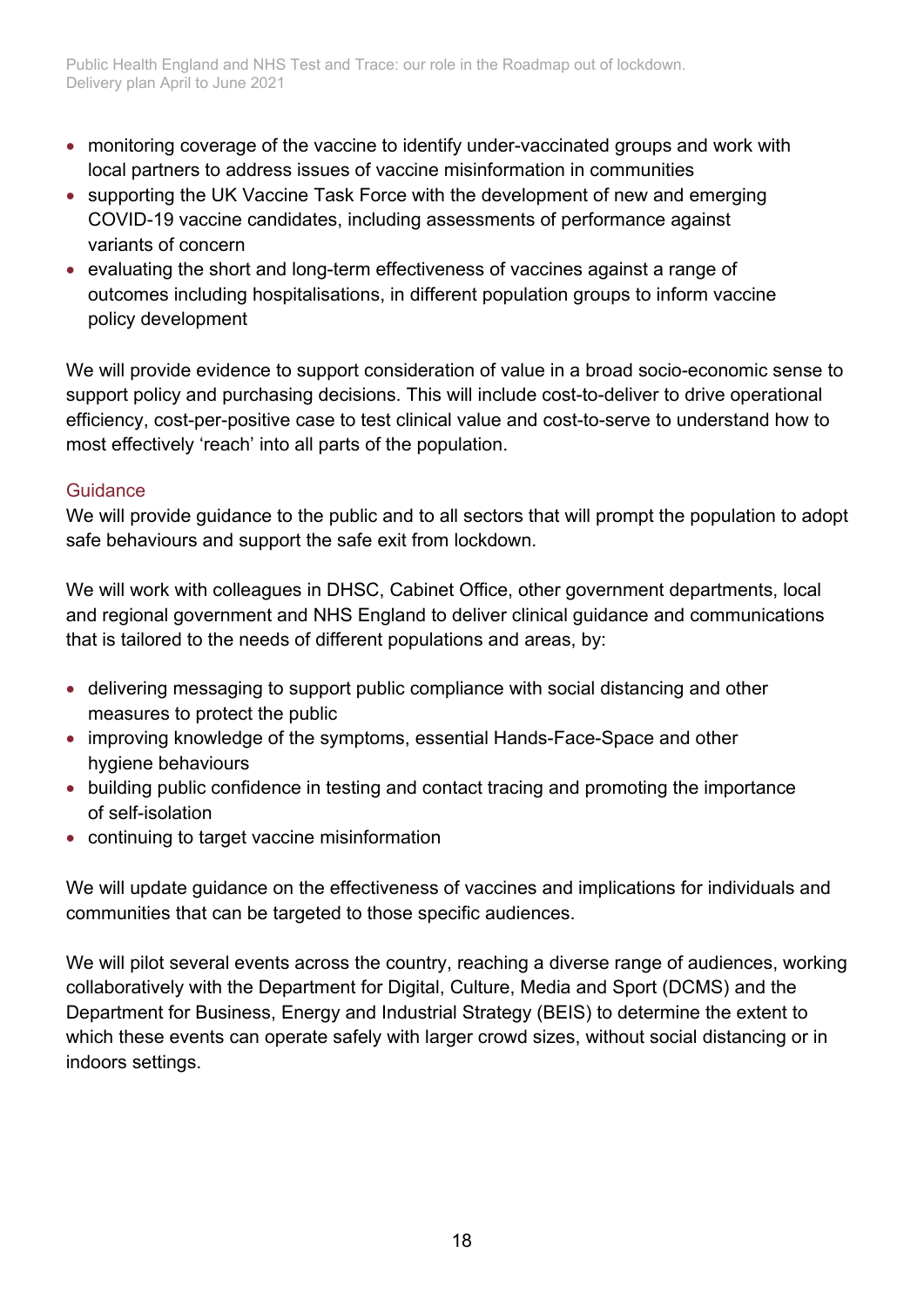## <span id="page-18-0"></span>C. We will continually improve our end-to-end service, in line with evidence of need.

In this next phase, we will continue to build on the capabilities that we have created so far to tackle the pandemic. We are committed to providing testing for those who are symptomatic, while expanding our asymptomatic offer through institutions and offering testing to all who want it. We will work with local authorities and communities to optimise our tracing services and support the public's compliance with self-isolation. We will increase participation and reach across our end-to-end service amongst disproportionately impacted groups and those in areas of enduring transmission.

Following the last Business Plan, we have further built the scale and speed of our service. Our capacity peaked in January at over 800,000 tests per day, allowing us to offer testing to all of those that need it, and we are now tracing the majority of cases and contacts within 24 hours. At the same time, we have expanded our asymptomatic testing capabilities significantly through a universal offer of testing via a variety of channels. This mix of symptomatic and asymptomatic testing capacity and capability at scale means we can be flexible in our delivery, allowing us to help mitigate the increased risk of transmission as the country re-opens through each step of the Roadmap over the coming months.

With the changing nature of the pandemic and the varied needs of diverse groups, some disproportionately impacted by COVID-19, we now need to be targeted and responsive and flex up and down as needed, with tailored communication channels and novel delivery models where needed. This offer will be scaled up and down according to prevalence at both national and local levels.

We cannot deliver this on our own and we need to continue to trace cases and contacts as quickly as possible, to help ensure they self-isolate to prevent onward spread of the virus, and engage those groups most at risk of enduring transmission. We will employ an integrated digital and human approach combining a national data architecture with local, regional and national partners, including Directors of Public Health and PHE's local Health Protection Teams, expanding local contact tracing partnerships and locally led delivery through the Community Testing Programme.

NHS Test and Trace, Public Health England and the NHS will continue to strive to deliver a strong and integrated, local, regional and national response in England, working in partnership with local systems. Local systems should build on the flexible and agile partnership working that has been brought about by the local response to COVID-19.

Nationally, we are committed to empowering local decision makers to support local delivery of their outbreak management plans, ensuring that they are locally led, regionally supported and nationally enabled. We will continue to work with local systems with shared purpose to: take a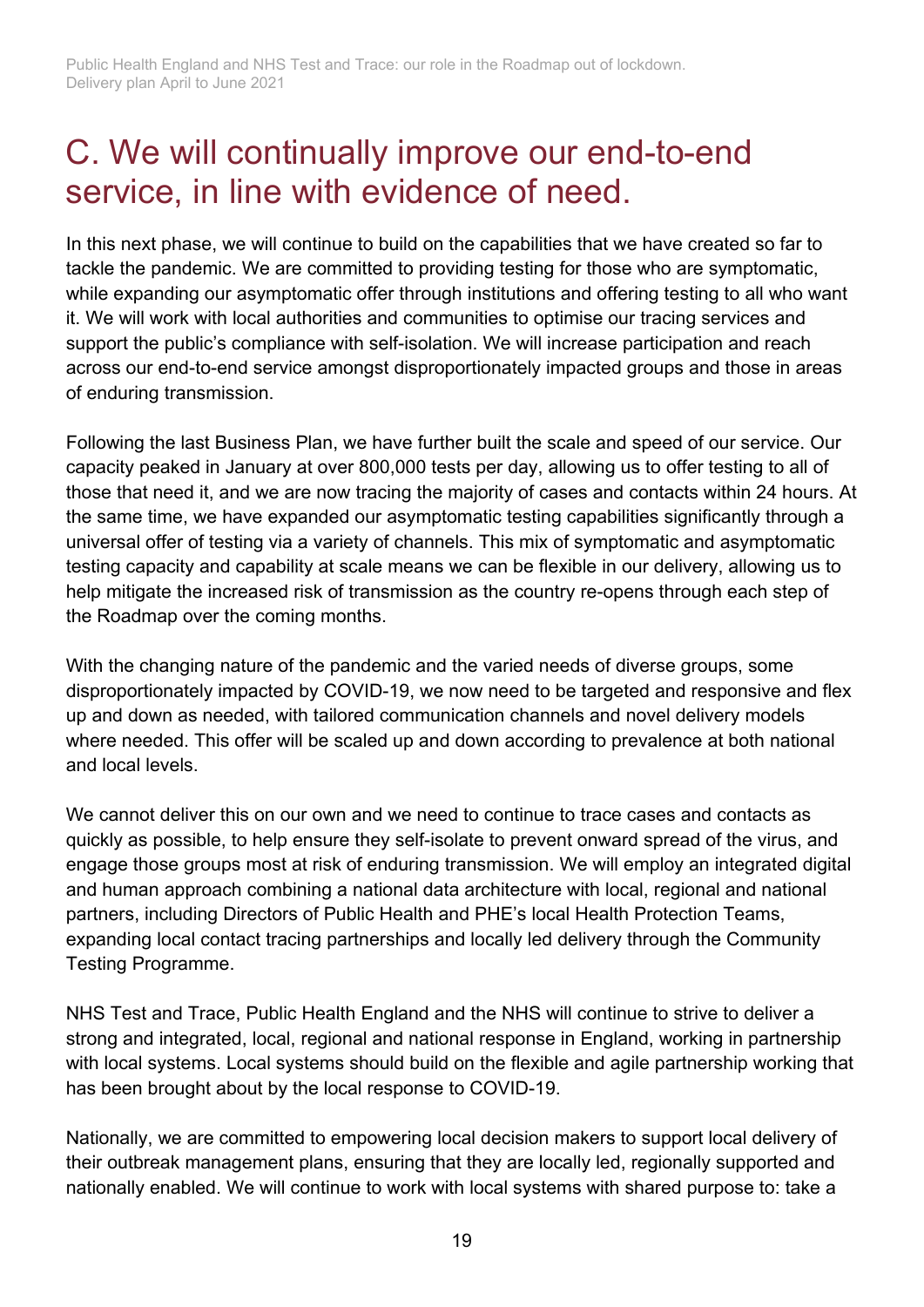cross-system view of issues; pool and share resources, evidence and data: and engage, inform and involve our communities.

NHS Test and Trace, PHE, NHS England, NHS Improvement and the Department of Health and Social Care will also work with local systems, and the relevant professional and membership bodies, to continue to shape the future public health landscape.

### Our delivery to date

#### Exceeded SAGE targets

We have exceeded the Government's Scientific Advisory Group for Emergencies (SAGE) targets. SAGE recommended that:

- at least 80% of close contacts of positive cases must be reached.<sup>[14](#page-19-0)</sup>15 Since NHSTT launched we have reached 86.27% of close contacts and asked them to self-isolate; for the week commencing 25 March this figure was 89.9%
- isolation of contacts of people with COVID-19 within 48 hours of identification of an index case was necessary for an effective test and trace system; [15](#page-19-1) for the week commencing 25 March 98.2% of contacts were reached within 24 hours of index case providing details

We built our capacity for both symptomatic and asymptomatic testing. We have significantly increased our capacity to process PCR tests, with a capacity of over 650,000 tests per day, with one of the highest testing rates and testing capacities per capita of the population in comparison to countries of a similar size and the fourth highest cumulative number of tests conducted in the world.<sup>[16](#page-19-2)</sup> This allowed us to process over 540,000 tests in a day at the peak of daily infections in January. In the week ending 31 March, 90.3% of in-person tests were returned the next day. By expanding our distribution channels, we have been able to ramp up supply of asymptomatic testing to enable up to 1.89 million tests to be taken each day including in supporting the safe return of face to face education in March.

We made testing even easier to access with 1100 symptomatic test sites, including 523 local test sites, and 1390 asymptomatic test sites with all Local Authorities signed up to the Community Testing Programme. We have launched Community Collect, Pharmacy Collect and home delivery for Lateral Flow Testing.

We contacted 10.7 million people who might otherwise have spread the virus.

<span id="page-19-0"></span><sup>14</sup> [NHS Test and Trace performance tracker](http://www.health.org.uk/news-and-comment/charts-and-infographics/nhs-test-and-trace-performance-tracker)

<span id="page-19-1"></span><sup>15</sup> [SAGE 32 minutes: Coronavirus \(COVID-19\) response, 1 May 2020](https://www.gov.uk/government/publications/sage-minutes-coronavirus-covid-19-response-1-may-2020--2)

<span id="page-19-2"></span><sup>16</sup> 83 million as of 24 February 2021.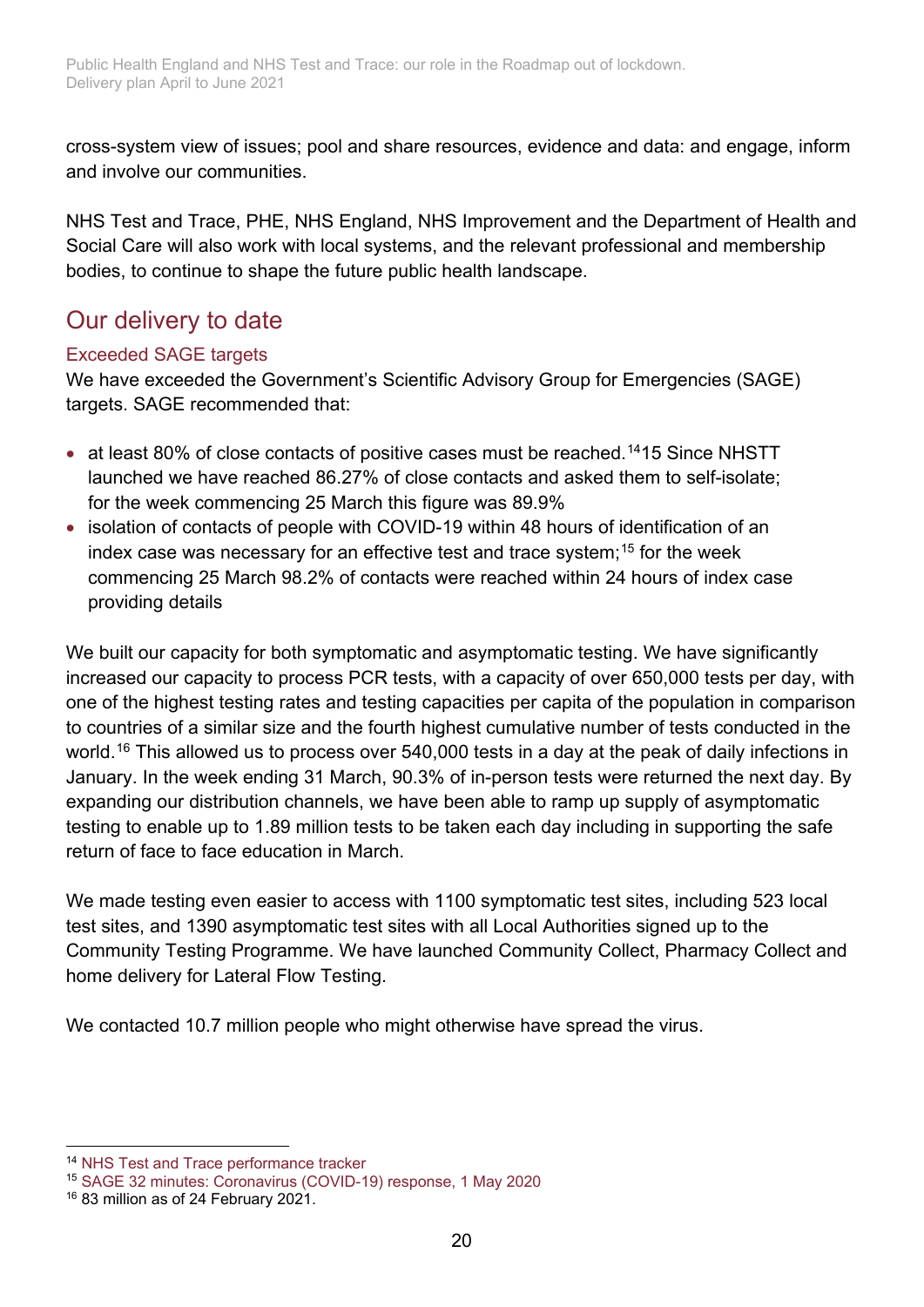We rolled out 313 local partnerships with local authorities, providing them with real- time access to the centralised case and contact management system to enable local tracing teams to reach cases.

We launched the NHS COVID-19 app, which has been downloaded over 22.2 million times, making it one of the most downloaded exposure notification apps in the world. It has sent over 1.8 million alerts to contacts to stop the spread of COVID-19. Analysis suggests that approximately 600,000 cases of COVID-19 have been prevented by the COVID-19 app since September.

We estimated that for every 1% increase in NHS COVID-19 App users, the number of infections can be reduced by 0.8% (from modelling) or 2.3% (from statistical analysis).[17](#page-20-0)18 The NHS COVID-19 App is now also interoperable with other contact tracing apps across the UK, protecting users who travel to Scotland, Jersey, Northern Ireland or Gibraltar. In addition, NHS COVID-19 App users who are notified to self- isolate are also informed that they can apply for the Test and Trace Support Payment if they met the necessary eligibility criteria.

We introduced a new venue alert process for designated venues using a new centralised system for NHS COVID-19 App users who scan QR code posters or those who provide their contact details to venues. We can provide rapid advice to individuals who may be at risk and, where appropriate, advise people to get a test if they have visited venues subsequently linked with multiple new cases.

We removed barriers so that it is easier for people to self-isolate, by expanding the Test and Trace Support Payment scheme, working with local authorities to improve access to practical, social and emotional support and launching a free medicine delivery service to support individuals who are self-isolating. The Support Payment scheme now covers payments for a parent or guardian who is unable to work because they are caring for a child who is selfisolating and the funding for discretionary support payments has been increased to £20 million per month. In addition, £3.2 million per month (from March to June) has been allocated to fund the medicine delivery service – and £12.9 million per month to help local authorities assess people's practical support needs and help them access support from voluntary and community groups or other sources.

We scaled the Isolation Assurance Service for international arrivals so that we call all international 'Amber' arrivals each day, strengthening the messaging to promote compliance with the 10-day quarantine requirement and with the required tests at days 2 and 8 of the quarantine period.

<span id="page-20-0"></span><sup>17</sup> [Demonstrating the impact of the NHS COVID-19 app](https://www.turing.ac.uk/blog/demonstrating-impact-nhs-covid-19-app)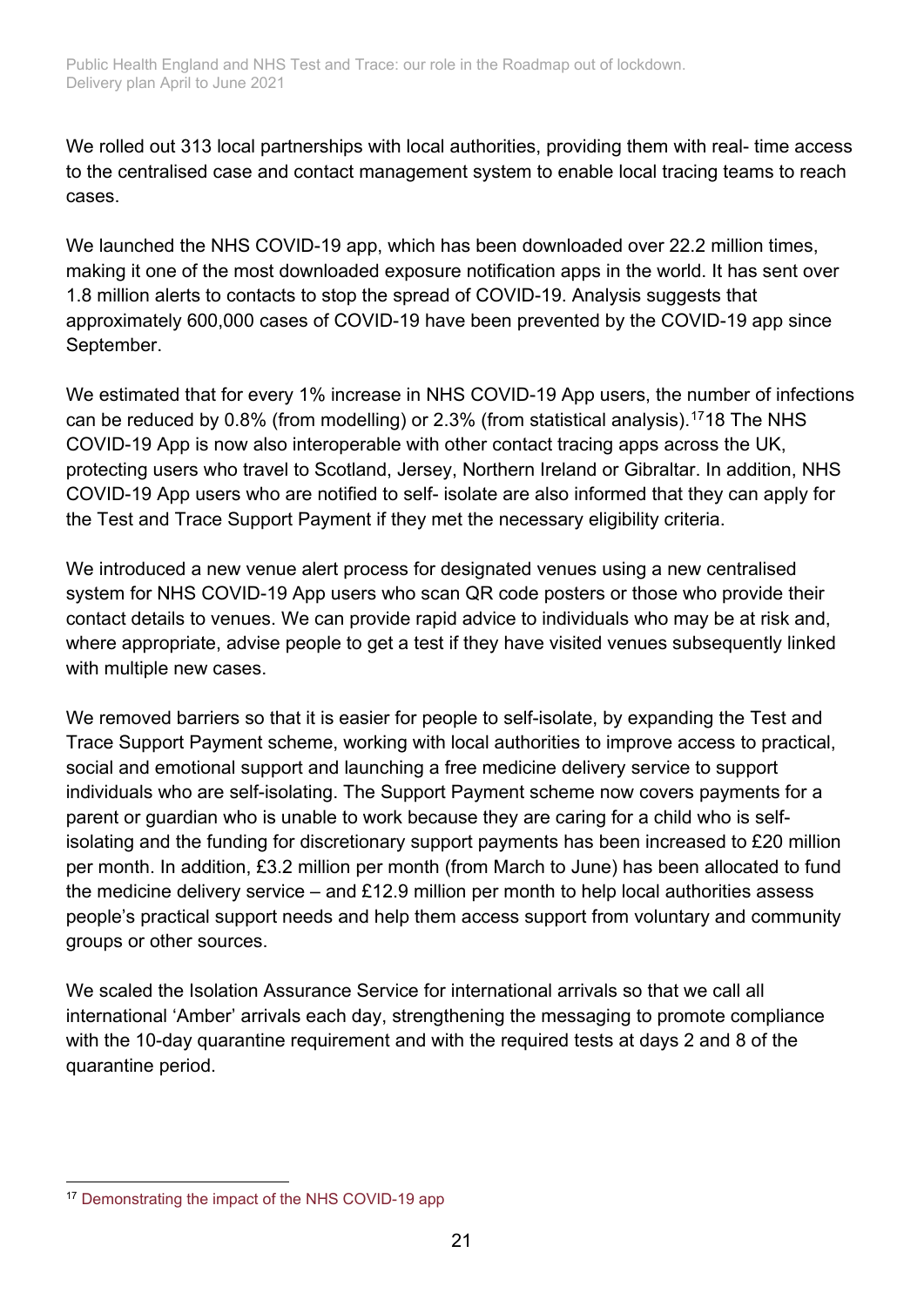### Our commitments

#### Adjusting testing

Through the period of the Roadmap, we will adjust the mix of testing to reflect the changing nature of the pandemic as well as vaccine roll out and make our offer as simple as possible and continue to target high risk groups and settings.

We will continue to offer PCR testing to anyone who has symptoms. We have invested in new innovative testing technology which means we can operate faster and with increased capacity and develop a flexible pandemic response infrastructure that can respond to surges in demand. This includes the LGC Biosearch Technologies' EndPoint PCR (EPCR) testing system for COVID-19 which has ultra-high capacity and can process up to 150,000 tests each day on a single instrument with a lower cost per test than current RT qPCR.

This technology is now being used by the Milton Keynes Lighthouse Laboratory and will also be used at the new DHSC-run high throughput laboratory in Royal Leamington Spa which is on track to start processing tests from May 2021.

We will make it as simple as possible for people without symptoms to test regularly by:

- simplifying our distribution landscape making it easier for people to access rapid tests by reviewing and reducing our channels
- adjusting eligibility criteria so that everyone who wants it can access twice weekly rapid testing until at least the end of June
- supporting the concept of a simple, single offer through a strong marketing and communications plans
- scaling the offer up and down according with prevalence at national and local level

We will expand our employer testing programme to any employer with more than 10 employees that wishes to offer testing with the option of alternative new delivery channels to complement on-site testing which does not suit all employers. In parallel to continued supply of testing in high-risk settings, we are also supporting the growth of a flourishing, innovative and wellregulated private market for tests and testing services, encouraging widespread take-up of asymptomatic testing in a range of settings, and ensuring quality and quantity of supply on the private market in the future.

We will support testing for high-risk and vulnerable populations, including regular asymptomatic testing in the NHS and adult social care, as well as testing in prisons.

Test and Trace in conjunction with Public Health England will continue to bring forward and support innovative testing modalities that improve the fight against COVID-19.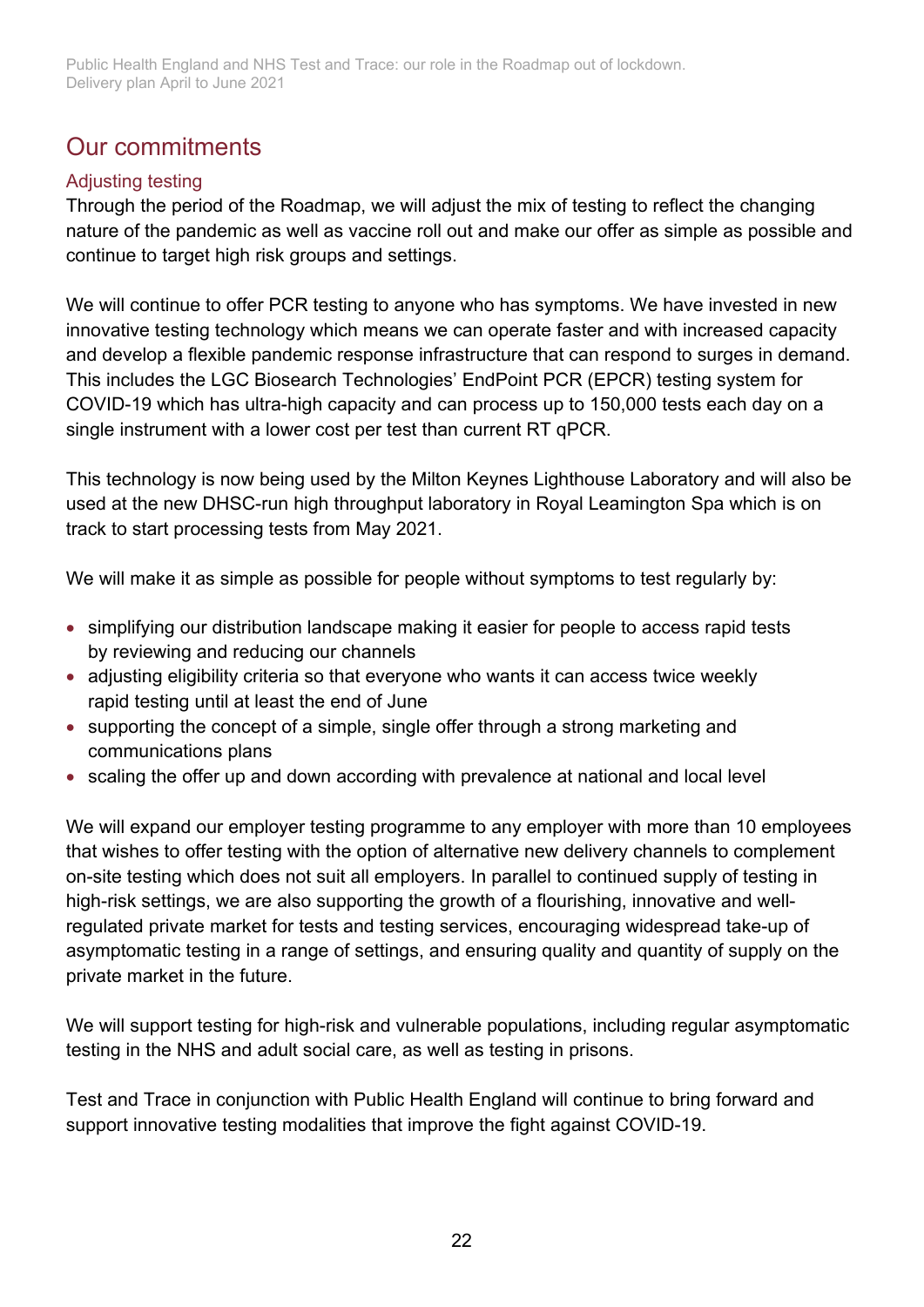#### Continued tracing

Testing alone is not sufficient. We will continue to trace cases and contacts as quickly as possible, including through our NHS COVID-19 app, to help ensure they self- isolate to prevent onward spread of the virus.

We will roll out the new Integrated Trace System to make the case and contact tracing process more efficient, reliable and scalable to provide a better user experience for call handlers and the public.

We will speed up contact tracing by piloting the provision of index cases directly to local authorities as soon as they are available to build on our earlier work to accelerate the tracing of cases with variants of concern.

We will improve the functionality of the NHS COVID-19 app, including launching and embedding a 'warn and book a test' message for individuals who have been to a venue linked to positive cases, and enabling messages delivered to be differentiated by local authority and postal district. We will work with local authorities to support them in ensuring that relevant businesses are following current requirements on QR code check-in and customer logs.

#### Self-isolation compliance

We will seek to encourage high compliance with self-isolation by working with local authorities to improve financial and practical support, alongside continued work to develop daily contact testing as a potential alternative to self-isolation.

We will work with local authorities to provide better practical, social and emotional support for people who need it while self-isolating, now supported by £12.9 million per month funding to help local authorities assess people's support needs and help people access support from voluntary and community groups and other sources.

We will support local authorities in improving financial support for people self-isolating, using the £20 million per month funding for discretionary payments under the Test and Trace Support Payment scheme.

We will evaluate contact testing in workplaces and continue the clinical trials of home testing and for bubbles and close contacts of school pupils. This testing would offer contacts of positive cases the option to test daily rather than self-isolate.

#### International arrivals

We will continue to prevent the transmission of cases from international arrivals at the border through tailored services.

We will develop the Isolation Assurance Service for international 'Amber' arrivals, by: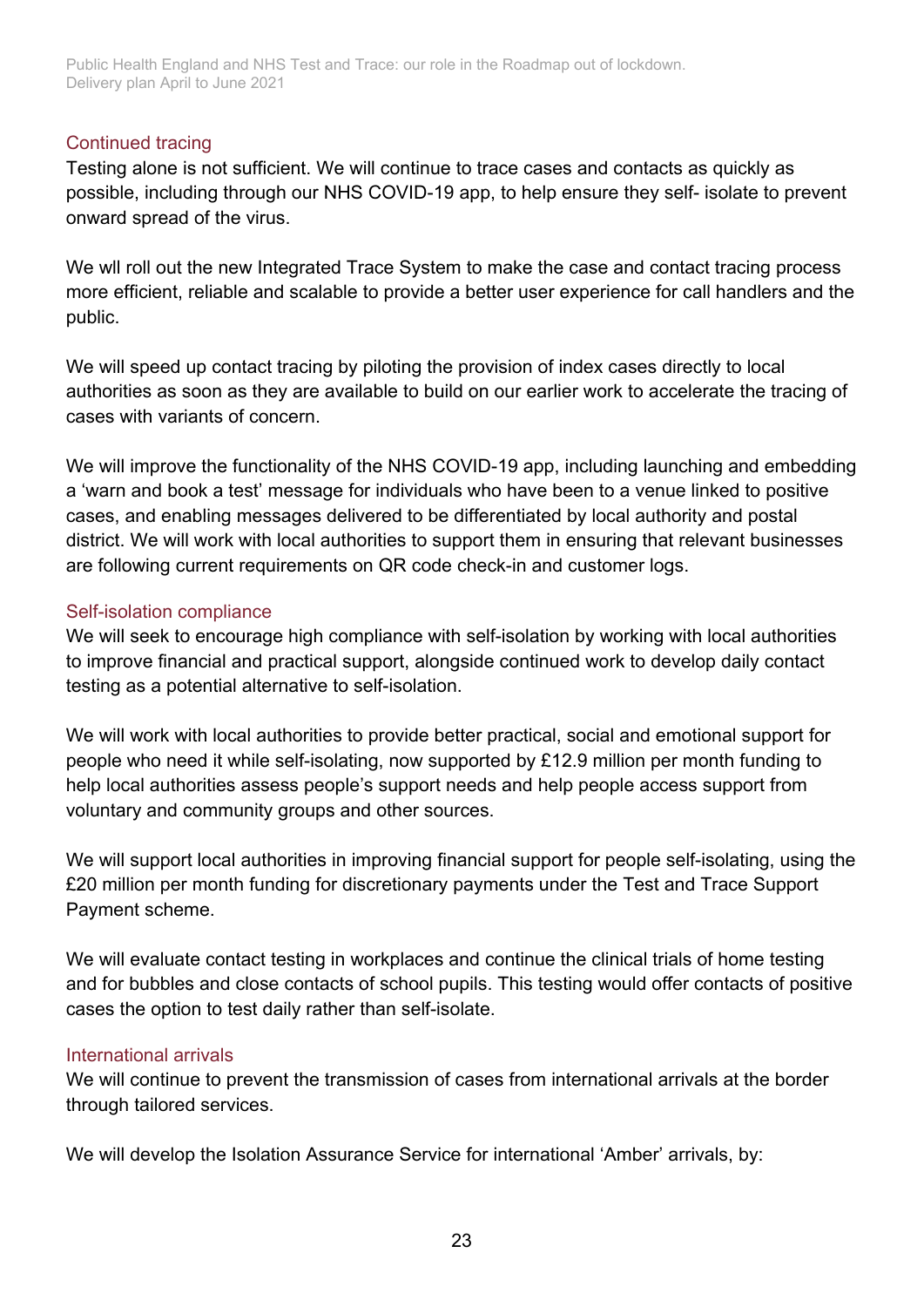- flagging international arrival 'Amber' cases to the Home Office based on direct travel, countries visited in the last 10 days, and report on compliance
- collecting additional data to trace and match test results, identify orphaned results and follow up any identified as having a variant of concern

## <span id="page-23-0"></span>D. We will help contain further outbreaks, particularly variants of concern

The pandemic is ever changing. During the winter we faced high prevalence everywhere, with relatively small variations across the country. As overall prevalence drops, we will need to redouble our focus on local outbreaks and variants, to keep local spikes local and prevent our vaccination rollout coming under threat from new strains of the virus.

Protecting against variants of concern (VOCs) and ensuring we can progress through the Roadmap as planned will rely on our work with international partners and academia to understand the threat from variants and mutations. Ground-breaking scientific and analytical work within PHE and JBC is contributing to the world's understanding of how the virus is changing, and rapidly classifying variants of concern and variants under investigation.

Responding to any kind of outbreak – from one variant of concern case to a local outbreak of the dominant strain – relies on identifying it early. Our surveillance work, using testing and wastewater analysis, helps us identify areas where prevalence is higher and needs to be addressed. Sequencing positive tests and using new genotype assay PCR tests will show us where there are variant cases that need further public health intervention. Surveillance will also help us understand the immunity aspect of vaccines to inform future policy decisions.

Where we identify areas of high prevalence, localised outbreaks, or variant cases, we will deploy dynamic responses tailored to the specific circumstances of the threat. Health Protection Teams have the expertise to investigate and suppress local clusters and outbreaks. Where we find variant cases, we will continue to support local authorities to surge asymptomatic testing to understand spread and suppress transmission. Positive cases from areas linked to variants are routinely sent for sequencing, and cases undergo tailored rapid response tracing. We are also supporting work to prevent new variants entering the UK via international travel, through testing, genomic sequencing, and enhanced self-isolation support for those returning from abroad.

Any outbreak or variant response demands a strengthened focus on health inequalities and underrepresented groups, as it will be harder to spot spikes in communities that are less engaged. As well as making our services more equitable, this approach is the only way to keep transmission in our communities low and prevent outbreaks spreading during this period. We are all relying on this integrated response, where national support enables local teams to suppress both new and persistent outbreaks rapidly and effectively.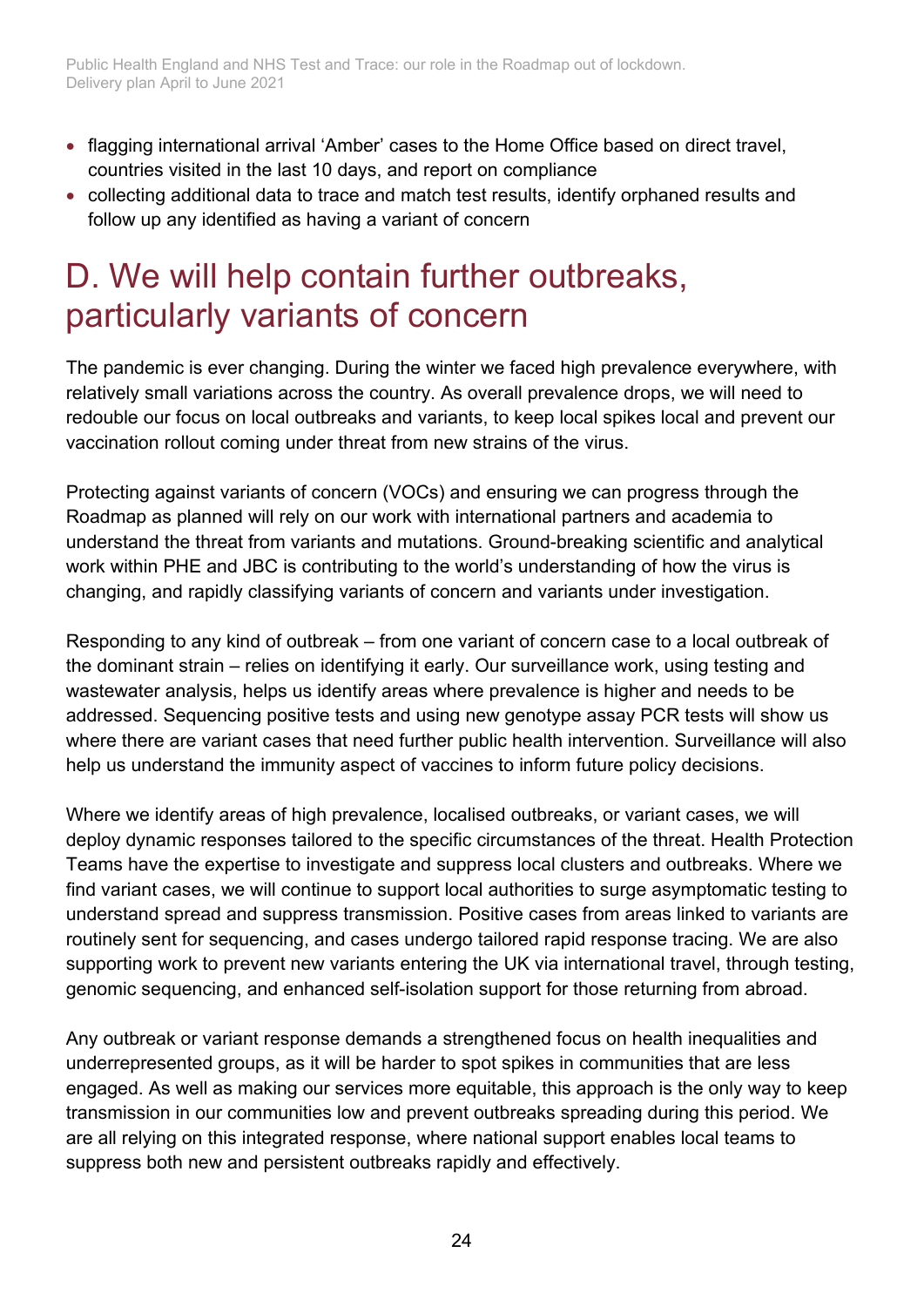### Our delivery to date

We have sequenced more SARS-CoV-2 genomes than any other country. We are actively sharing data generated from this activity to the global scientific community through initiatives such as GISAID to aid in the global fight against the virus. PHE's research and risk assessment is rapidly classifying variants for investigation and designating variants of concern, building on earlier work that led to the discovery of a new variant in Kent.

We are rapidly rolling out new, faster ways to test for known variants through 'reflex assays'. This will allow us to identify variants within the same lab as the PCR test, without needing to send samples to separate facilities for whole genome sequencing.

We set up wastewater testing as an early warning mechanism for COVID-19 outbreaks and variants of concern by monitoring sewage and sharing data. This innovative capability analyses wastewater samples for COVID-19 to allow targeted action to be taken to identify infected people and prevent clusters of cases from growing into outbreaks.

We implemented intensive support packages to manage outbreaks in high risk settings and vulnerable populations in collaboration with others across local and national government.

We co-developed an Outbreak Identification and Rapid Response operating model with local authority colleagues to enable a systematic approach to COVID-19 cluster and outbreak detection and response in all local areas. Rebalanced work between local, regional, and national teams to remove routine work and ensure Health Protection Teams can focus on their specialist functions responding to complex outbreaks and investigating clusters.

During the 2020 to 2021 financial year, the Government provided local authorities with over £1.6 billion as part of the Contain Outbreak Management Fund to support COVID-19-related public health activities such as testing, non-financial support for self-isolation and support of vulnerable groups, including rough sleepers.

### Our commitments

#### New techniques

We will continue to develop new techniques to identify and investigate variants and identify outbreaks earlier.

We will improve the suite of measures that are provided to local teams. For example, the Integrated Common Exposure Report Tool, an online platform which facilitates the integration of information from Common Exposure and Postcode Co-incidence Reports with Health Protection Team data management systems, will be made available to local tracing partnerships soon.

We will improve the use of the NHS COVID-19 app to support outbreak management, by: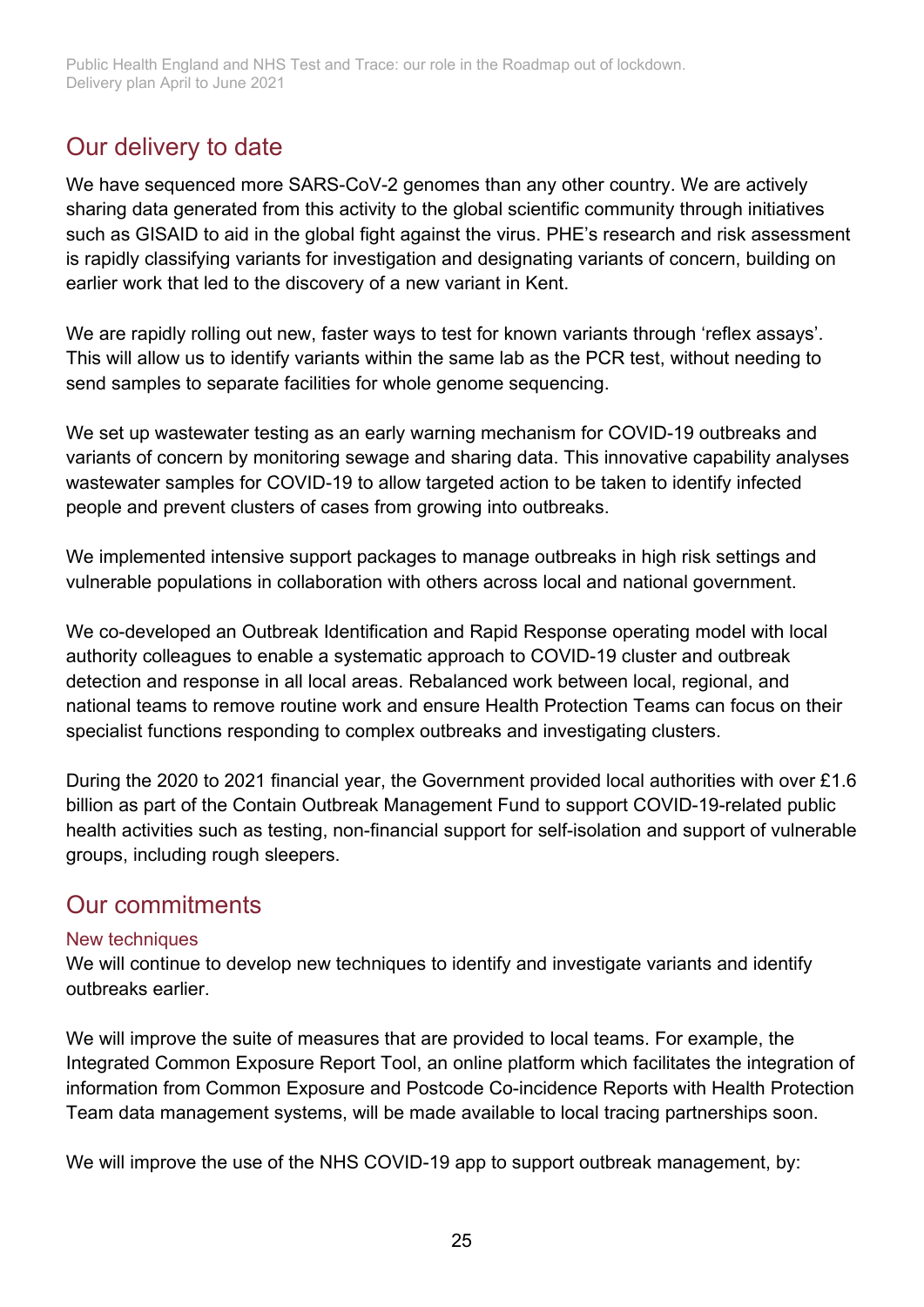- 1. Using the NHS COVID-19 app and GOV.UK.Notify to notify individuals that they have been to a venue that others who have since tested positive for COVID-19 have visited to advise them to take extra care and book a test. This will also contain a link to the test booking system for ease of use. This will be supported by improvements to make it easier to check in at venues, by updating the QR posters for hospitality venues to provide more visibility and clearer reasoning for the need to check in. It is now also a requirement for all members of a group to either check in using the NHS COVID-19 app, or leave their contact details, when visiting hospitality venues.
- 2. Enabling messages delivered through the NHS COVID-19 app to be differentiated by local authority and postal district to speed up the ability to deliver localised and flexible messaging to control local outbreaks.

We will grow our genomic sequencing capacity to drive down turnaround times and continue to enable genomic sequencing for all positive PCR test samples, even if prevalence increases.

We will roll out new techniques to speed up variant identification, including reflex assays for samples to identify known variants of concern within 10 hours for all positive COVID- 19 test, in parallel with PHE's full genomic sequencing process.

We will develop the 'New Variant Assessment Platform' to offer the UK's world-leading genomics expertise to countries without equivalent capabilities, strengthening existing international surveillance relationships through shared sequencing and data analysis.

We will provide timely assessment of the risk posed by new variant strains of COVID-19 both in the UK and internationally and enhance and embed the analysis and response required to enable the identification and containment of outbreaks.

#### Supporting local partners

We will support local partners through the period of the Roadmap – and work with the devolved administrations – to respond rapidly to local outbreaks, variants and mutations before they drive community transmission.

We will support councils to deliver the outbreak responses that fit their communities best, using the funding secured for the continued Contain Outbreak Management Fund, the updated Contain Framework, and supporting local systems with the development and implementation of their Local Outbreak Management Plans.

We will establish a clearer set of system indicators and reporting mechanisms for local teams to improve the measurement of the impact and success of local and cluster tracing, to support strong performance everywhere.

We will mitigate the variant threat through targeted case finding in local areas and cluster networks linked to variants of concern or under investigation, as set out in the Contain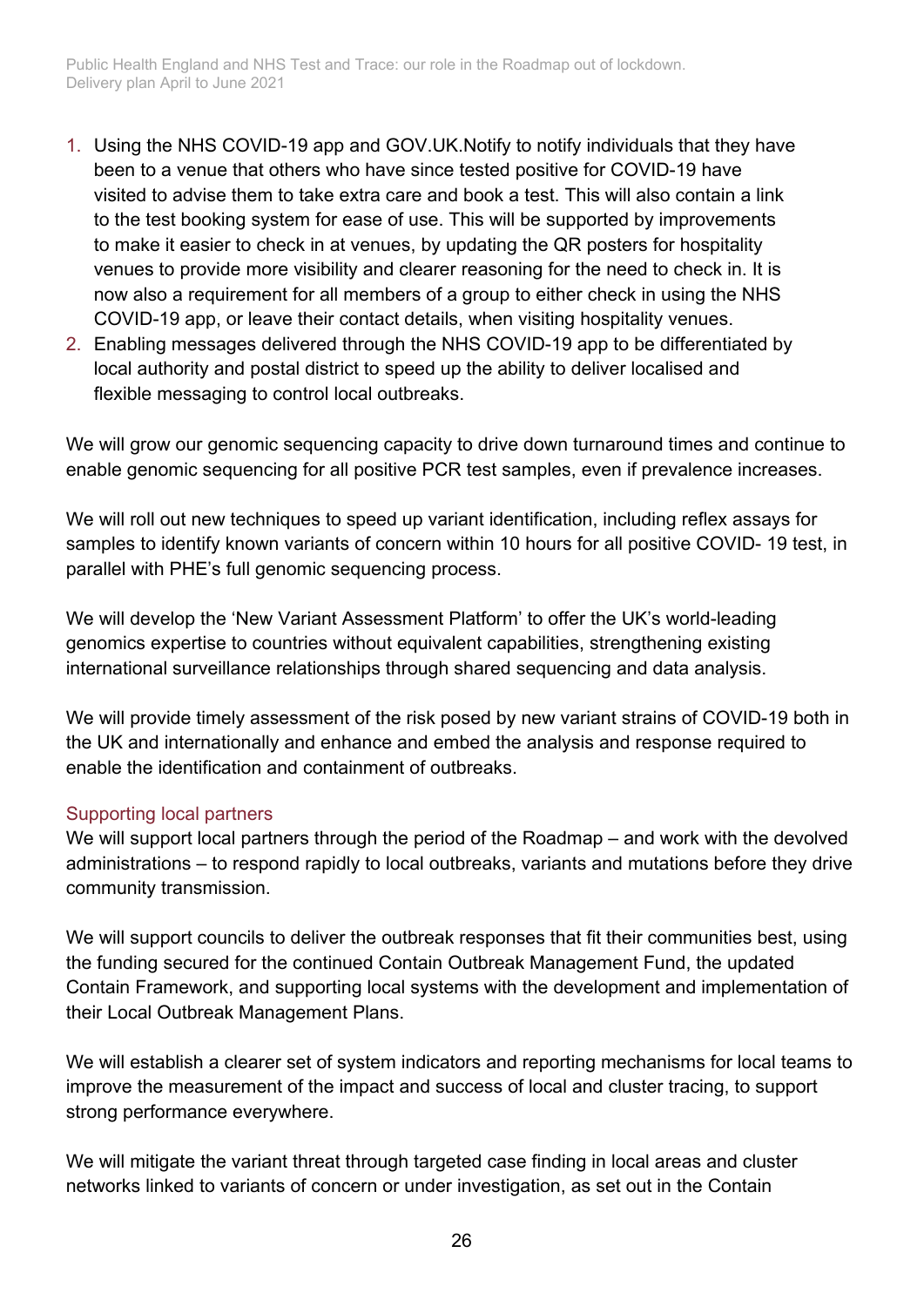Framework. We will deliver this through additional testing, deploying our 500 mobile testing units, genomic sequencing, tracing, communications and self-isolation support, at the direction of local leaders who can more effectively tailor responses to their communities and underrepresented groups. Nationally, we will share data and evaluation from our responses to variants. We are committed to empowering local leaders, ensuring they have the tools and resources needed, and working in partnership to co-design the ongoing response to COVID-19.[18](#page-26-0)

We will increase Outbreak Identification and Rapid Response (OIRR) capabilities across the country learning from the expertise in PHE's Health Protection Teams to detect, assess and respond to cases identified as linked by JBC's cluster detection tool. Each of the 314 local authorities will be supported by an OIRR toolkit (processes, access to support and tools such as the Common Exposure Report) and joint working arrangements with regional HPTs.

<span id="page-26-0"></span><sup>18</sup> [COVID-19 contain framework: a guide for local decision-makers](https://www.gov.uk/government/publications/containing-and-managing-local-coronavirus-covid-19-outbreaks/covid-19-contain-framework-a-guide-for-local-decision-makers)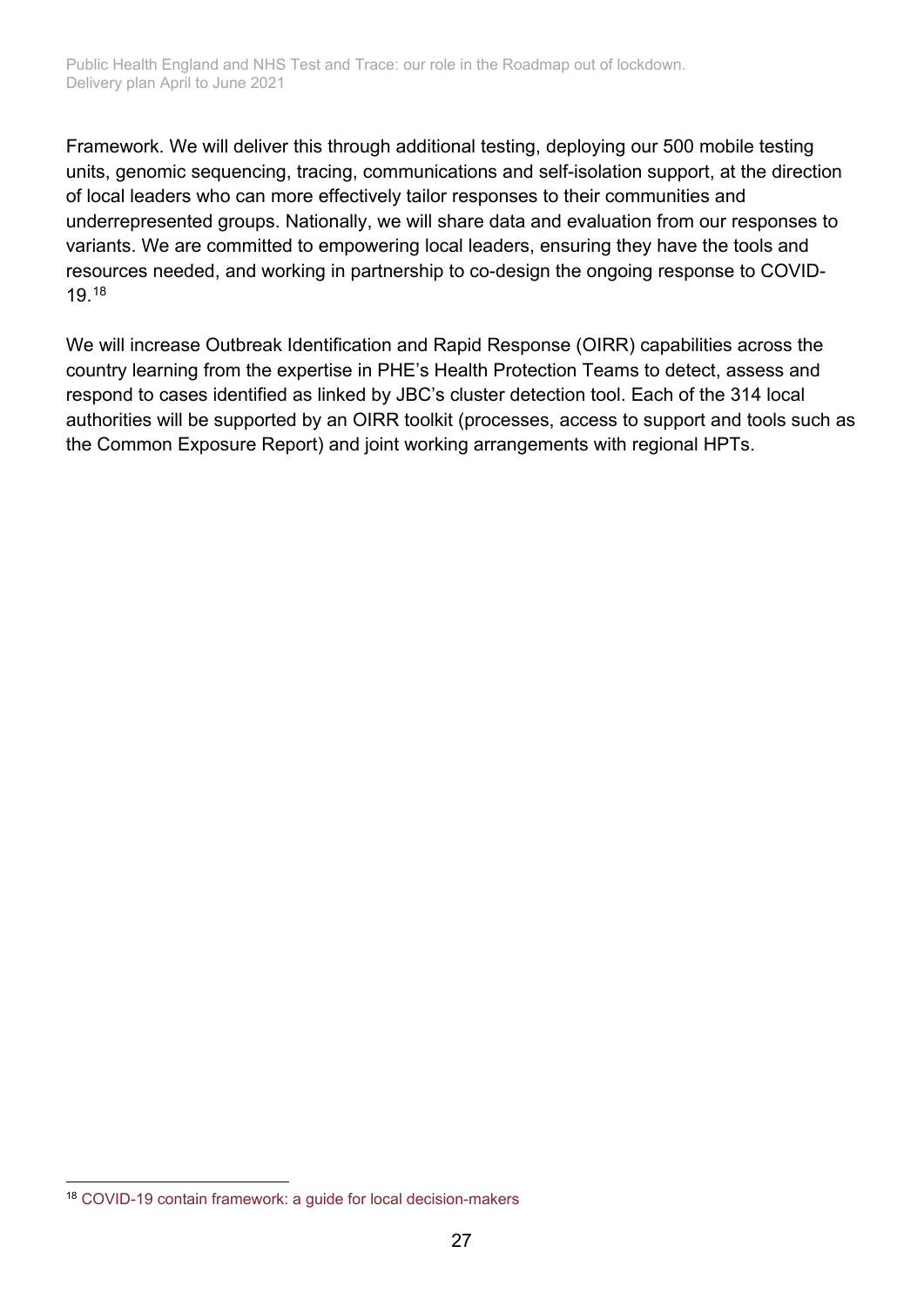# <span id="page-27-0"></span>**4. Future plans**

Our COVID–19 response strategy is based on a dynamic approach building on the success of the vaccine roll out, as well as responding to potentially adverse effects caused by changes in global prevalence levels and variants of concern.

We will therefore continue to play a key role in managing this situation as it develops, pushing the country towards the most positive scenario, ensuring that our service has value for money principles embedded throughout, and clear frameworks for accountability.

At the forefront of our service model will be how we respond to:

- enduring transmission both domestically and internationally
- evidence of vaccine impact on rates of transmission, and COVID-19 associated morbidity and mortality in different groups
- the emergence of new mutations and variants
- potential increases in riskier behaviours affecting transmission as we continue to open up society and the economy
- varying levels of vaccine uptake across the population, including those who are disproportionately impacted and health and care workers

As we move beyond the Roadmap, we will continue to develop our scenarios and our evidence base, using a range of evaluations from across our programmes to provide us with the evidence needed to develop our overall pandemic response from summer 2021 onwards. As well as operational evaluation, we will also continue to refine our understanding of our impact on the pandemic, ensuring that we pursue a response based on the most effective interventions. We will continue to work across Government to agree robust planning based on the latest available evidence and ensure the most effective interventions are used alongside novel approaches to help reduce transmission, hospitalisations and deaths. This work, and the evaluation and evidence from existing policies and programmes, will be key to allowing the UK to continue to unlock and return to socio-economic activities.

A key part of our work going forward involves setting up the UK Health Security Agency. This work will develop UKHSA's core capabilities and integrate the functions of PHE and NHSTT into one cohesive organisation for the future.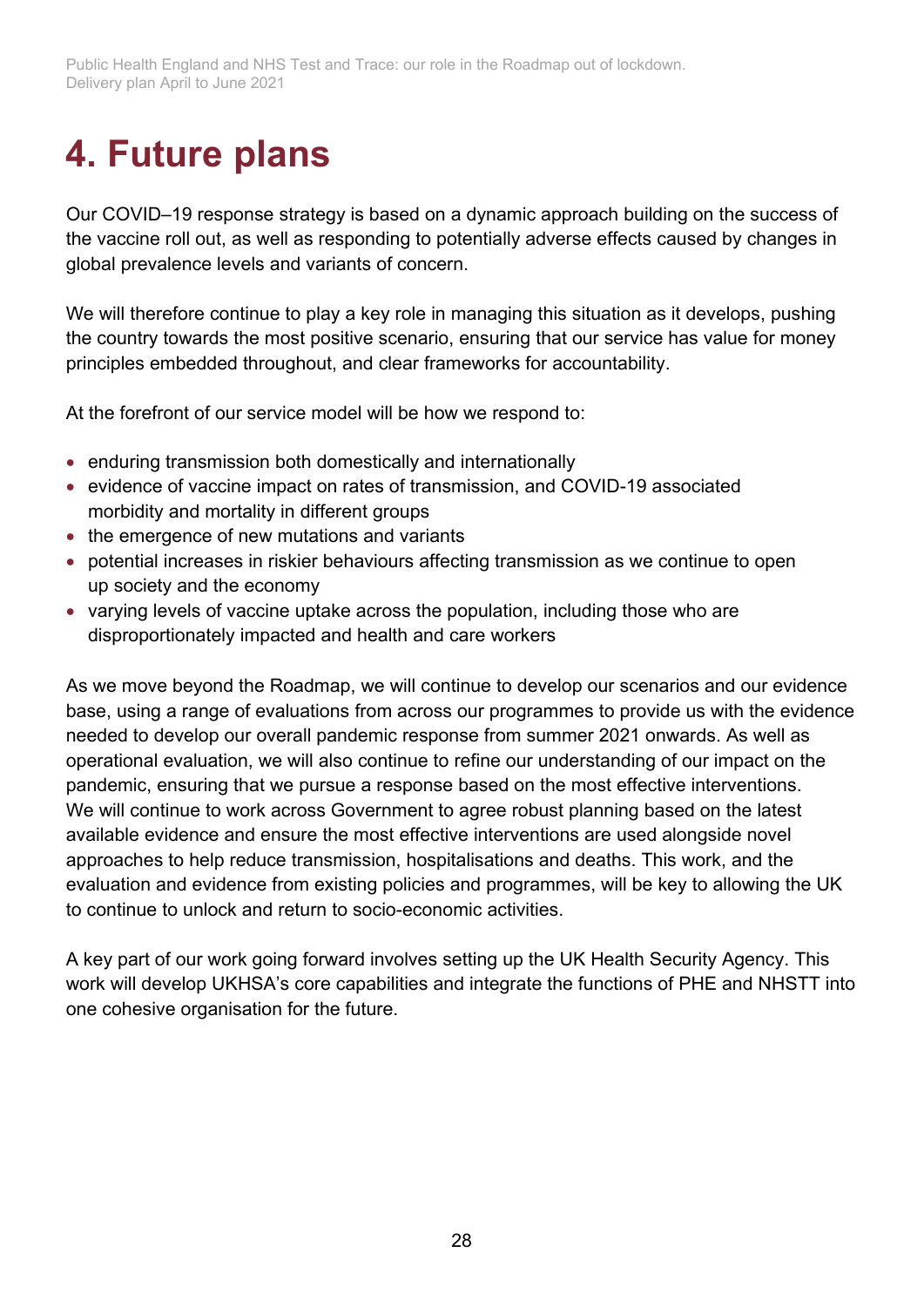# <span id="page-28-0"></span>**Annexe A: Delivering the second business plan**

In December 2020, we published the second Test and Trace Business Plan, setting out our ambitions to further increase our impact in supporting the UK Government's COVID-19 Winter Plan.

The plan focused on 4 priority areas:

- A. Working in partnership as 'teams of teams'
- B. Increasing the speed and reach of our services
- C. Improving the use of our data
- D. Offering an excellent service to the public

Under each priority area, we set out our priority objectives, and a number of commitments to achieve those objectives. This annexe reports NHS Test and Trace progress against those commitments as at 31 March 2021. Over the same period, PHE has continued to report against its 2020 to 2021 Business Plan to DHSC through its Quarterly Accountability Reporting arrangements.

| <b>Objective</b> | <b>Commitment</b>                                                                                                                                                                                                                                                                                                           | Progress at 31<br><b>March 2021</b> | <b>Final assessment</b>                                                                                                                                                                                                                                                                                                                            |
|------------------|-----------------------------------------------------------------------------------------------------------------------------------------------------------------------------------------------------------------------------------------------------------------------------------------------------------------------------|-------------------------------------|----------------------------------------------------------------------------------------------------------------------------------------------------------------------------------------------------------------------------------------------------------------------------------------------------------------------------------------------------|
| A.0.1            | Take a cross-system view of<br>issues and develop a joint<br>understanding of the local<br>context: ensuring even<br>greater coordination and<br>coherence of our response, a<br>commitment to working<br>across teams to understand<br>impacts at a local level and<br>planning ahead from a shared<br>set of assumptions. | In progress                         | <b>Further action required</b><br>Survey undertaken with<br><b>LA Chief Executives or</b><br><b>Directors of Public Health</b><br>to feed into wider<br>organisational priorities.<br>Shared 'what works'<br>approach to piloting and<br>evaluating novel<br>interventions to stop<br>transmission.<br>Regular engagement of<br>local and regional |
|                  |                                                                                                                                                                                                                                                                                                                             |                                     | partners as part of<br>continuous improvement<br>approach.                                                                                                                                                                                                                                                                                         |

#### **Table A. Working in partnership as 'teams of teams'**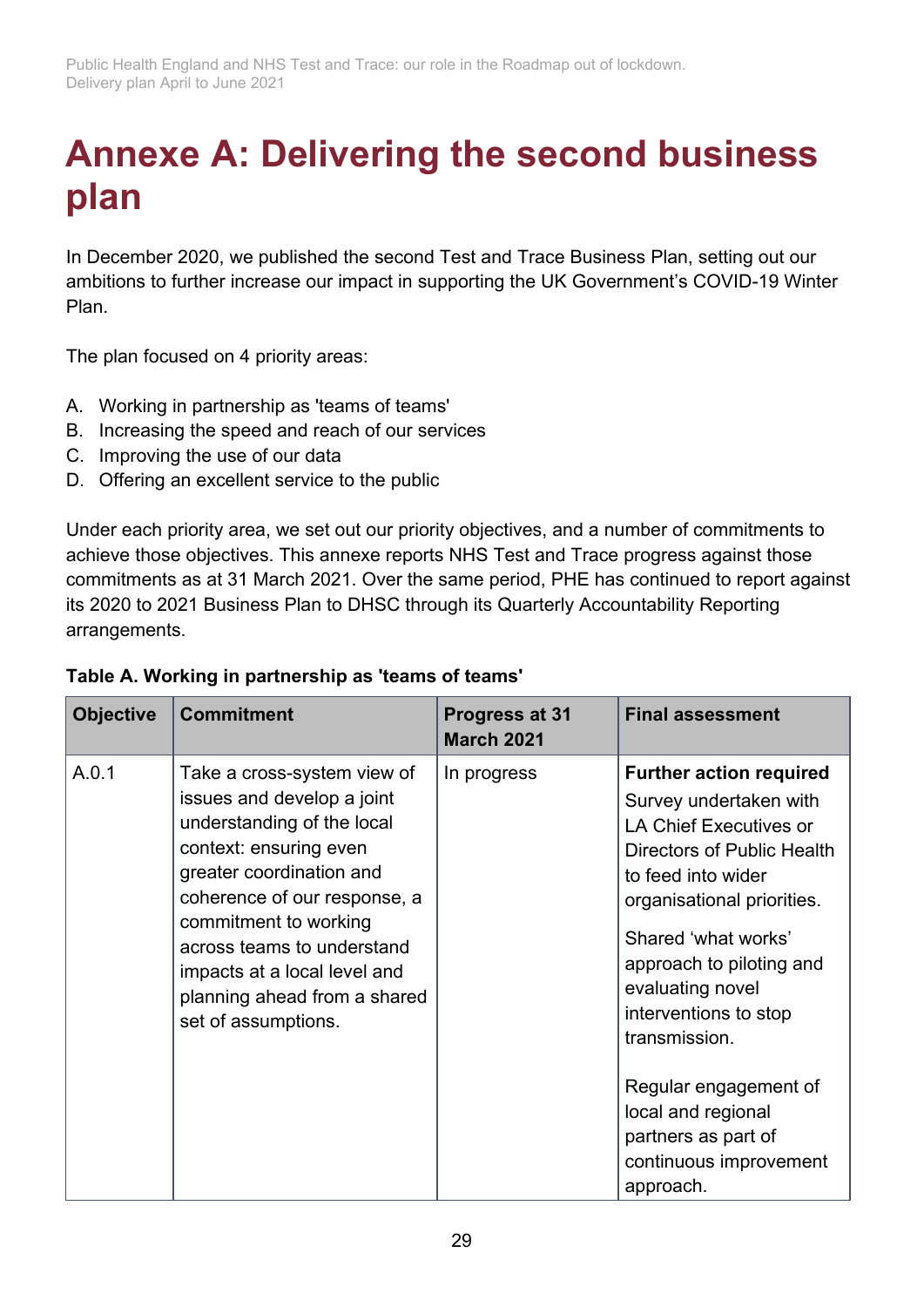| <b>Objective</b> | <b>Commitment</b>                                                                                                                                                                                                                                                                                                                                                                                                             | Progress at 31<br><b>March 2021</b> | <b>Final assessment</b>                                                                                                                                                                                                                                                                                |
|------------------|-------------------------------------------------------------------------------------------------------------------------------------------------------------------------------------------------------------------------------------------------------------------------------------------------------------------------------------------------------------------------------------------------------------------------------|-------------------------------------|--------------------------------------------------------------------------------------------------------------------------------------------------------------------------------------------------------------------------------------------------------------------------------------------------------|
| A.0.2            | Pool resources, evidence and<br>data: ensuring we are using<br>and sharing our combined<br>resources efficiently,<br>effectively and more<br>systematically, so our<br>response continues to adapt<br>to the latest evidence and<br>good practice to deliver our<br>shared goals.                                                                                                                                             | Achieved                            | <b>Ongoing action</b><br>Research sharing on<br>stubborn transmission.<br>Toolkit shared with<br>Directors of Public Health<br>to share guidance and<br>best practice.                                                                                                                                 |
| A.0.3            | Engage and inform our<br>communities: building a<br>positive narrative about the<br>response that reassures<br>people and enables them to<br>feel optimistic about the<br>$future - with more support$<br>for locally tailored<br>communications that<br>recognise the diversity of<br>local communities.                                                                                                                     | In progress                         | <b>Ongoing action</b><br><b>Asymptomatic Testing</b><br>Plan will be implemented<br>by the end of April.<br>Established forums with<br>local and regional<br>partners to share best<br>practice including toolkit<br>for Directors of Public<br>Health and<br>communications assets<br>via PHE portal. |
|                  | A.1 Drive up locally led testing at scale                                                                                                                                                                                                                                                                                                                                                                                     |                                     |                                                                                                                                                                                                                                                                                                        |
| A.1.1            | <b>Local Directors of Public</b><br>Health (DPHs) already<br>determine test site locations<br>and have their own<br>discretionary rapid test<br>allowance. We will build on<br>this to ensure DPHs are able<br>to choose their own approach<br>to delivering tests and<br>prioritising testing targets,<br>drawing on their detailed<br>knowledge of local needs, and<br>helping ensure we reach<br>communities most at risk. | Achieved                            | All LAs and DPHs able to<br>create own delivery plans<br>for LFD rapid testing.<br>Varying site locations in<br>use and many LAs<br>targeting specific<br>population groups based<br>on local need.                                                                                                    |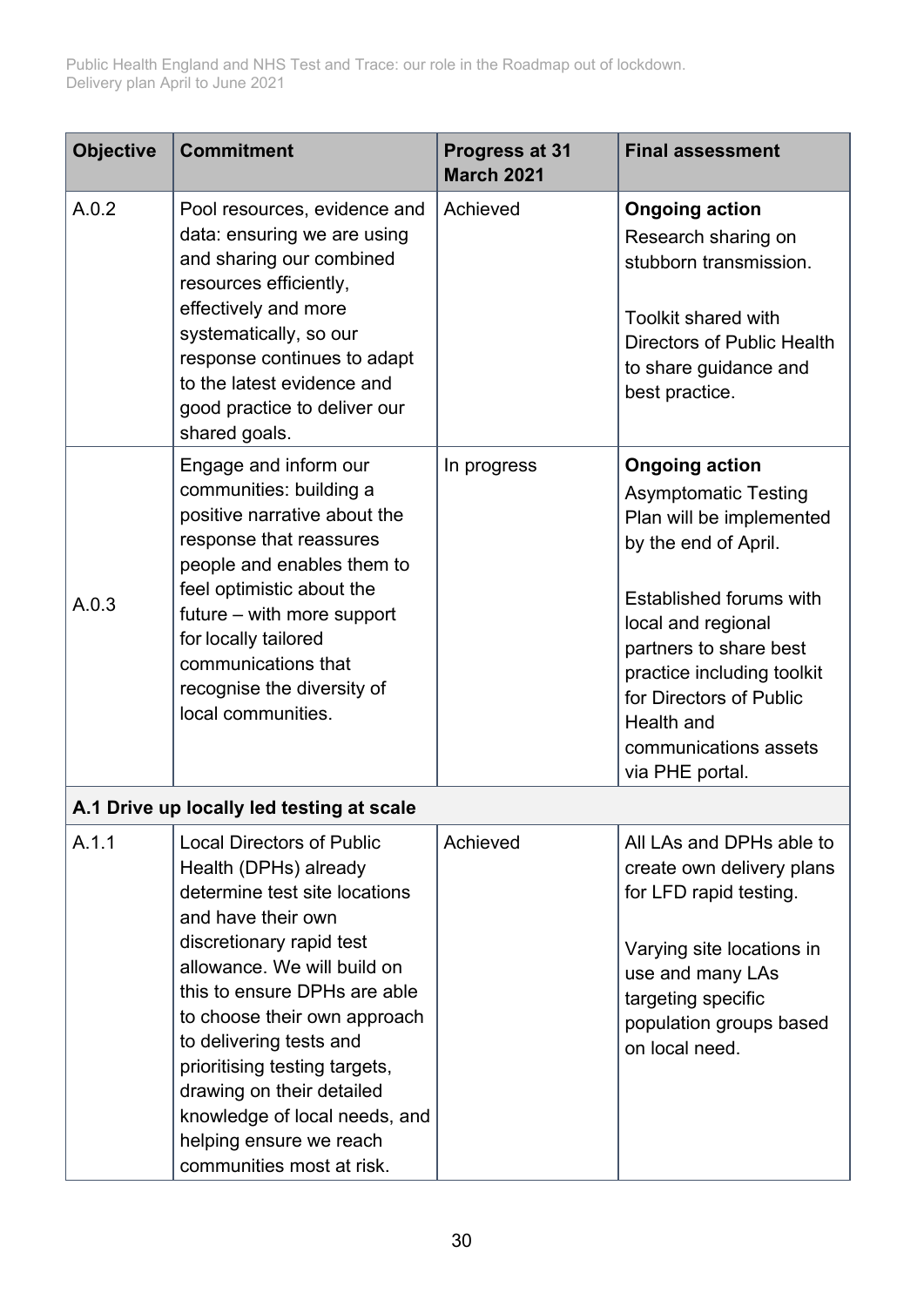| <b>Objective</b> | <b>Commitment</b>                                                                                                                                                                                                                                                                                                                                                   | Progress at 31<br><b>March 2021</b> | <b>Final assessment</b>                                                                                                                                                                                                                                                 |
|------------------|---------------------------------------------------------------------------------------------------------------------------------------------------------------------------------------------------------------------------------------------------------------------------------------------------------------------------------------------------------------------|-------------------------------------|-------------------------------------------------------------------------------------------------------------------------------------------------------------------------------------------------------------------------------------------------------------------------|
| A.1.2            | As part of its COVID-19<br>Winter Plan, the government<br>is offering a new community<br>testing programme for Tier 3<br>areas. Local authorities can<br>come forward to participate<br>in the programme, building<br>on the positive lessons<br>learned from the Liverpool<br><b>Mass Asymptomatic Testing</b><br>pilot (MAST).                                    | Achieved                            | All LAs engaged with<br><b>Community Testing and</b><br>delivery local testing.                                                                                                                                                                                         |
| A.1.3            | We will create a<br>comprehensive system of<br>local and national<br>partnerships for contact<br>tracing with a blended, fully<br>integrated tracing model. This<br>will allow us to reach a greater<br>number of people with the<br>virus and their contacts.                                                                                                      | Achieved                            | <b>Local Contact Tracing</b><br>Partnerships in place in<br>313 out of 314 local<br>authorities. New Local-0<br>pilots being established to<br>share data in real time<br>with local authorities to<br>improve contact tracing.                                         |
|                  | A.2 Ensure support for self-isolation                                                                                                                                                                                                                                                                                                                               |                                     |                                                                                                                                                                                                                                                                         |
| A.2.1            | Deliver tracing partnerships to<br>support local tracing activities.                                                                                                                                                                                                                                                                                                | Achieved                            | 150 out of 151 UTLAs live<br>on 31 March.                                                                                                                                                                                                                               |
| A.2.2            | For local authorities facing<br>Tier 2 (High Alert) and Tier 3<br>(Very High Alert) restrictions,<br>the Contain Outbreak<br>Management Fund will<br>provide additional funding.<br>The criteria in place for this<br>funding allows local<br>authorities to use this to<br>support non-financial activities<br>aimed at assisting those who<br>are self-isolating. | Achieved                            | Approximately 4.5% of<br><b>COMF</b> monies had been<br>allocated to support<br>self-isolation by end of<br>March, with caveats that<br>not all funds from COMF<br>have yet been committed<br>and a small number of<br>LAs have not sent their<br>returns for analysis. |
|                  | A.3 Prevent and manage local outbreaks                                                                                                                                                                                                                                                                                                                              |                                     |                                                                                                                                                                                                                                                                         |
| A.3.1            | <b>NHS Test and Trace will</b><br>provide analysis and insights                                                                                                                                                                                                                                                                                                     | Achieved                            | <b>Ongoing action</b><br>Improvements made to                                                                                                                                                                                                                           |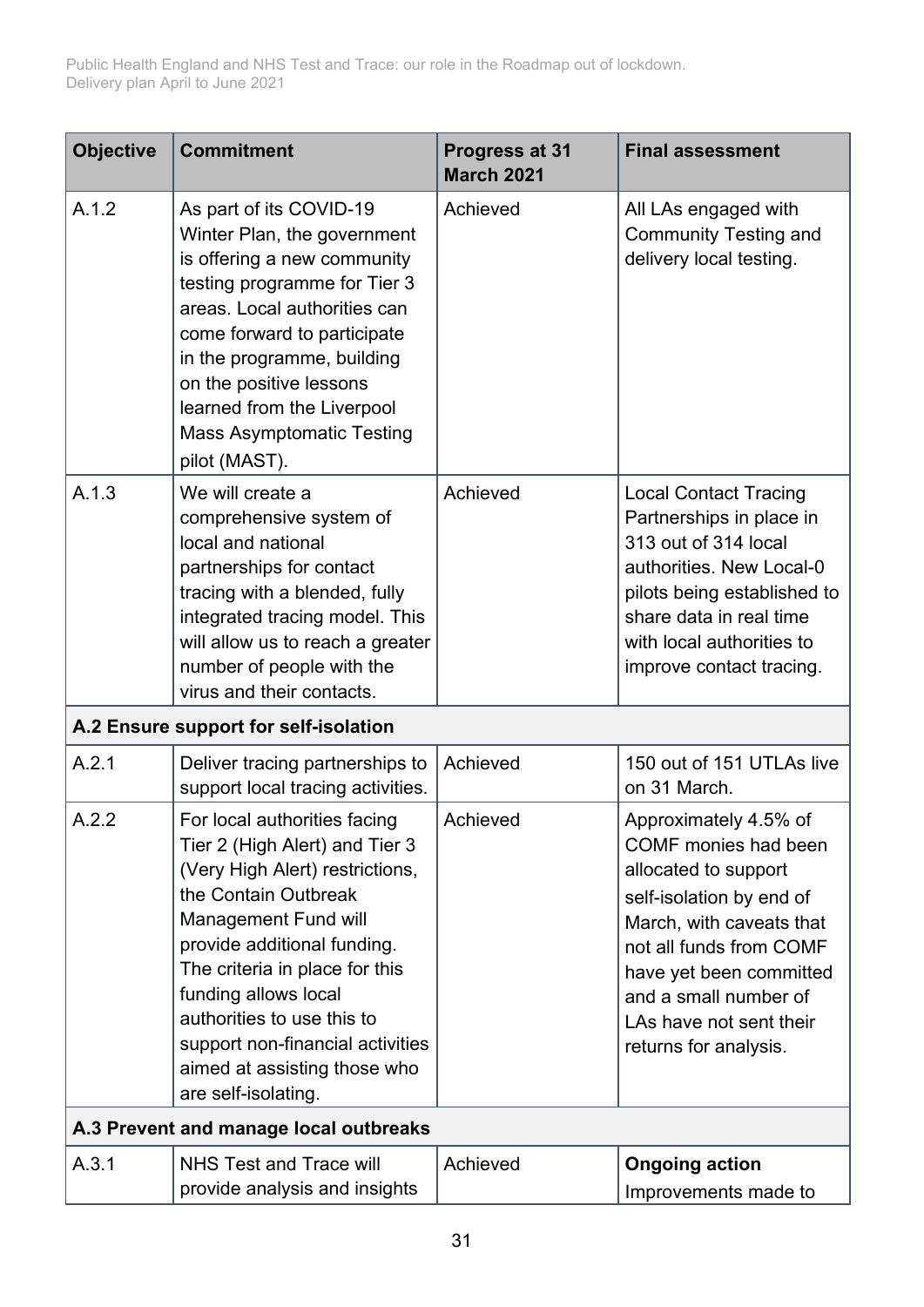| <b>Objective</b> | <b>Commitment</b>                                                                                                                                                                                                                                                                                                                                      | Progress at 31<br><b>March 2021</b> | <b>Final assessment</b>                                                                                                                                                                                                                                                                                        |
|------------------|--------------------------------------------------------------------------------------------------------------------------------------------------------------------------------------------------------------------------------------------------------------------------------------------------------------------------------------------------------|-------------------------------------|----------------------------------------------------------------------------------------------------------------------------------------------------------------------------------------------------------------------------------------------------------------------------------------------------------------|
|                  | to help tailor optimal<br>packages.                                                                                                                                                                                                                                                                                                                    |                                     | local data sharing.<br>Testing deployed rapidly<br>in response to clusters of<br>new variants.                                                                                                                                                                                                                 |
|                  | A.4 Extend funding to Local Authorities                                                                                                                                                                                                                                                                                                                |                                     |                                                                                                                                                                                                                                                                                                                |
| A.4.1            | Building on the substantial<br>collaboration so far, we will<br>work to a shared framework<br>to use data, insight and<br>analysis to identify clusters<br>of new infections and<br>potential local outbreaks,<br>and prevent onwards<br>spread, including through<br>rapid deployment<br>of testing                                                   | Achieved                            | <b>Ongoing action</b><br>Improvements made to<br>local data sharing.<br>Testing has been rapidly<br>deployed in response to<br>clusters of new variants.                                                                                                                                                       |
| A.4.2            | We will provide new funding<br>through the Contain Outbreak<br>Management Fund of<br>potentially £200 million per<br>month to support local<br>authorities facing continued or<br>higher restrictions and to help<br>fund local contact tracing and<br>other requirements. This<br>builds on the £780 million we<br>have already committed to<br>date. | Achieved                            | £400 million announced<br>as part of the Roadmap<br>bringing total £2bn over<br>the period.<br><b>Extension to Test and</b><br><b>Trace Support Payments</b><br>and discretionary funds to<br>support self-isolation,<br>targeting areas with<br>higher deprivation and<br>levels of enduring<br>transmission. |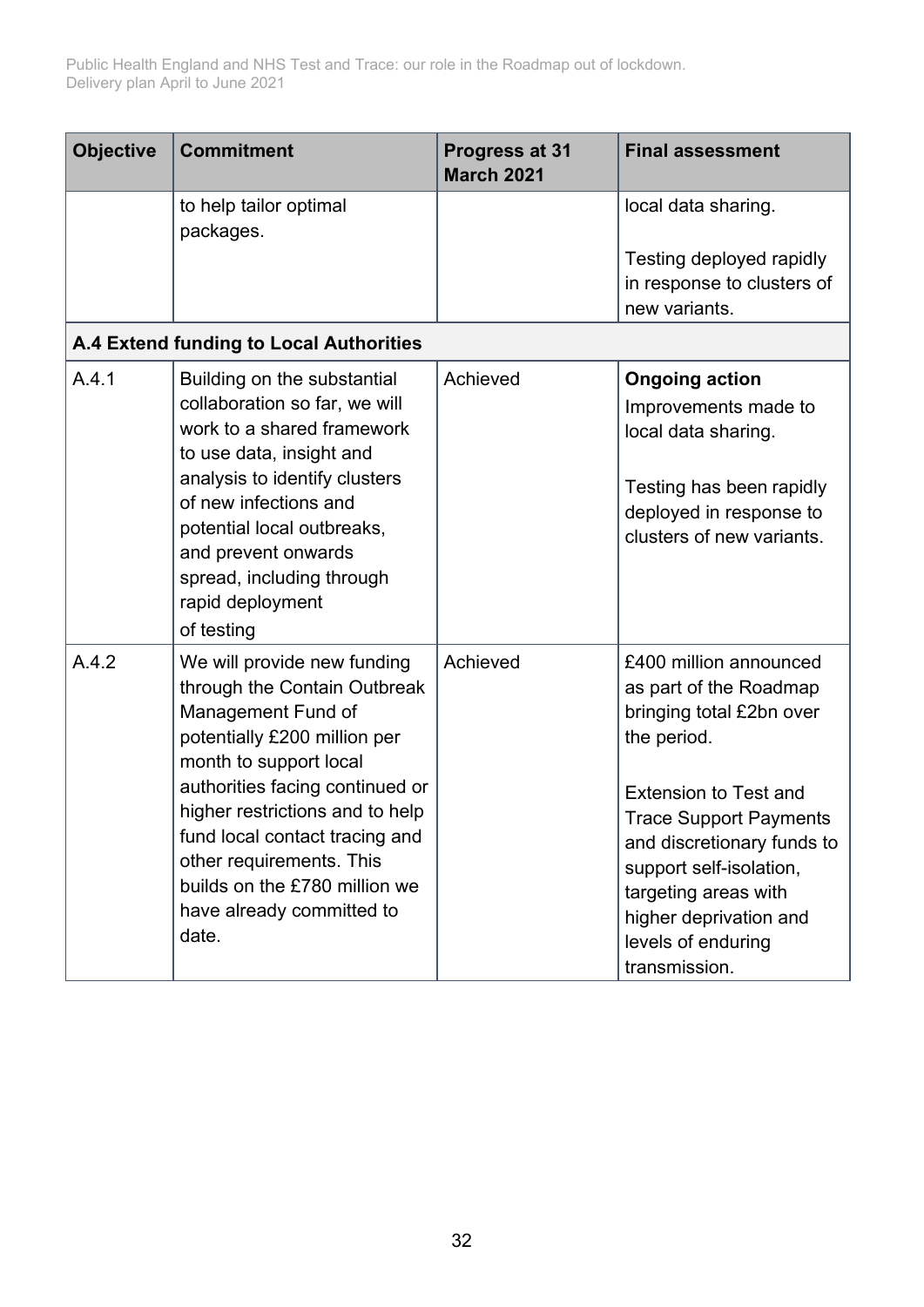| <b>Objective</b> | <b>Commitment</b>                                                                                                                                           | Progress at 31<br><b>March 2021</b> | <b>Final assessment</b>                                                                                                                                                                                                                                                                                                                 |
|------------------|-------------------------------------------------------------------------------------------------------------------------------------------------------------|-------------------------------------|-----------------------------------------------------------------------------------------------------------------------------------------------------------------------------------------------------------------------------------------------------------------------------------------------------------------------------------------|
|                  | B.1 Testing: find more cases, more quickly                                                                                                                  |                                     |                                                                                                                                                                                                                                                                                                                                         |
| B.1.1            | Further expand the scale of<br>our testing programme.                                                                                                       | Achieved                            | MTU expanded to 500<br>vehicles. 161 LTS and 11<br>RTS added since<br>December.                                                                                                                                                                                                                                                         |
| <b>B.1.2</b>     | Continue to expand our<br>testing capacity, including<br>through rapid lateral flow<br>devices, to increase the<br>proportion of positive cases<br>we find. | Achieved                            | New MTUs have doubled<br>capacity.<br>New RTS and LTS sites<br>also increase capacity.                                                                                                                                                                                                                                                  |
| <b>B.1.3</b>     | Enable our largest<br>employers, critical<br>industries and the cultural<br>and hospitality sectors to<br>run regular testing<br>programmes.                | Achieved                            | There are around 1,000<br>private distributors and<br>private providers of<br>testing services currently<br>being approved via UKAS<br>accreditation.<br>Community testing, and<br>participating LAs, have<br>made their testing sites<br>available for key and<br>essential workers to get<br>tested whilst they have<br>been at work. |
| <b>B.1.4</b>     | Support the rollout of<br>community testing in Tier 3<br>local authorities.                                                                                 | Achieved                            | Community testing rolled<br>out in all Tier 3 LAs,<br>including all LAs in<br>England.                                                                                                                                                                                                                                                  |
| <b>B.1.5</b>     | Ensure that people can<br>access a test and get their<br>results faster.                                                                                    | Achieved                            | Between 18 and 24<br>March, in-person testing<br>averaged 88.6% of results<br>available in 24 hours (up<br>33% from previous week),<br>exceeding target of 80%.<br>On average, 98.5%<br>results for in-person                                                                                                                           |

#### **Tabel B. Increasing the speed and reach of our services**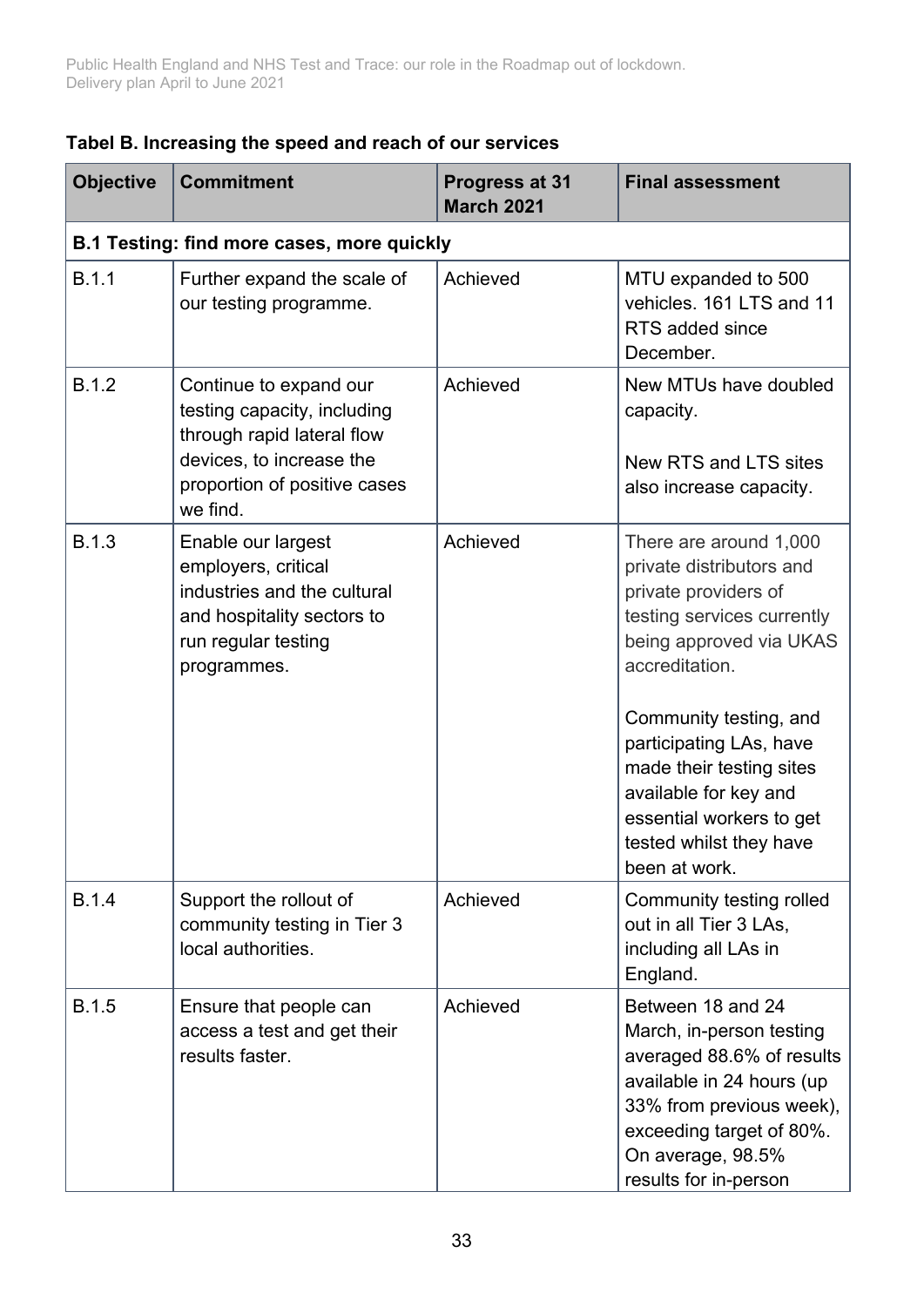| <b>Objective</b> | <b>Commitment</b>                                                                                                                                                                                                                                                   | Progress at 31<br><b>March 2021</b> | <b>Final assessment</b>                                                                                                                                                                                                                                                                                                                                                                                                                        |
|------------------|---------------------------------------------------------------------------------------------------------------------------------------------------------------------------------------------------------------------------------------------------------------------|-------------------------------------|------------------------------------------------------------------------------------------------------------------------------------------------------------------------------------------------------------------------------------------------------------------------------------------------------------------------------------------------------------------------------------------------------------------------------------------------|
|                  |                                                                                                                                                                                                                                                                     |                                     | channels received by end<br>of following day.                                                                                                                                                                                                                                                                                                                                                                                                  |
| <b>B.1.6</b>     | Make it easier to book a test.<br>through improvements to the<br>online and telephone booking<br>systems, taking account of<br>differing access needs.                                                                                                              | Achieved                            | Digital journeys more<br>accessible and easier to<br>use:<br><b>Suppress Service</b><br>status accordion<br>Display accessible<br>$\Box$<br>facilities<br>Be My Eyes app<br>$\Box$<br>integrated with 119<br>Improvements to front-<br>$\Box$<br>end code to improve<br><b>WAVE ratings (Aria</b><br>and legend updates)<br>RNIB integration for<br>$\Box$<br>alternative formats<br>Better signposting for<br>those with additional<br>needs. |
| <b>B.1.7</b>     | Improve processes to reduce<br>delivery times across all<br>channels through better<br>sample flow, allowing 7-day<br>collection of home tests and<br>increasing test processing<br>speeds through innovations<br>such as unpacking and<br>scanning during transit. | Achieved                            | <b>Home channel</b><br>Transit time for home<br>samples from SW<br>reduced by 5.5 hours. IEP<br>for 7 day a week delivery<br>schedule from 6 days for<br>the Amber route tests.<br><b>Introduced Sunday</b><br>collections for BAU home<br>kits which has increased<br>flow of samples into labs.<br><b>Expansion of regionalised</b><br>returns model via<br>additional labs decreased<br>transit times for samples.<br><b>Satellites</b>     |
|                  |                                                                                                                                                                                                                                                                     |                                     | Automation and                                                                                                                                                                                                                                                                                                                                                                                                                                 |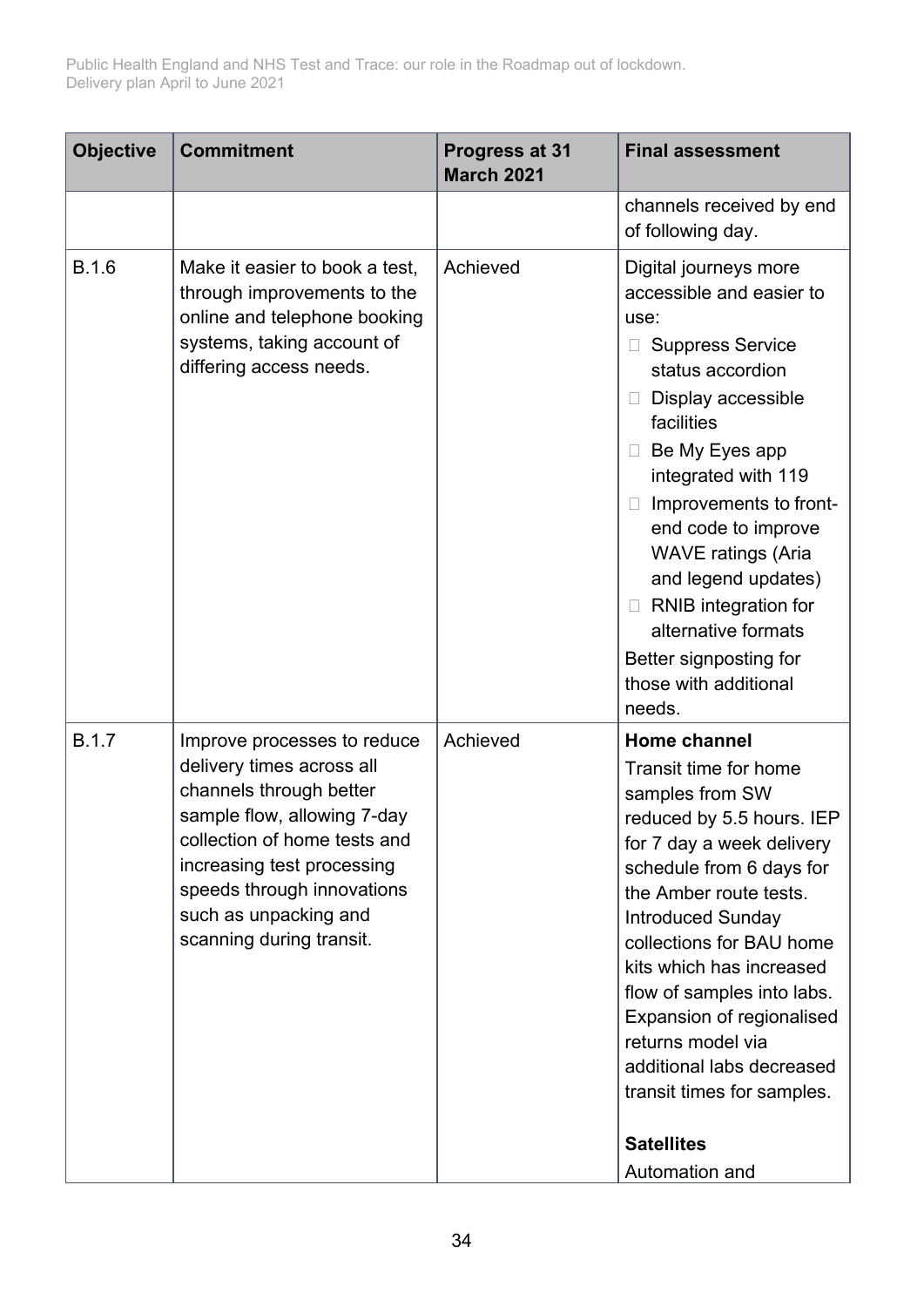| <b>Objective</b> | <b>Commitment</b>                                                                       | Progress at 31<br><b>March 2021</b> | <b>Final assessment</b>                                                                                                                                                                                                                                                                          |
|------------------|-----------------------------------------------------------------------------------------|-------------------------------------|--------------------------------------------------------------------------------------------------------------------------------------------------------------------------------------------------------------------------------------------------------------------------------------------------|
|                  |                                                                                         |                                     | streamlining of allocations<br>processes for quicker<br>outbound delivery.<br>Consolidation centres to<br>enable balancing across<br>labs. First-in first-out<br>prioritisation, bringing<br>turnaround below<br>48hours.<br>Return box tracking to                                              |
|                  |                                                                                         |                                     | increase traceability and<br>reduce lead times.<br>Barcode scanners to<br>reduce missing results.                                                                                                                                                                                                |
|                  |                                                                                         |                                     | Labs monitoring and new<br>data feeds from NPEX.                                                                                                                                                                                                                                                 |
|                  |                                                                                         |                                     | <b>MTUs</b><br>End of day pickups from<br>MTUs direct to labs in SW<br>and Wales. Midday<br>pickups for NI and Wales.<br>Brought forward opening<br>hours across system to<br>smooth flow of tests.<br>Piloted opportunities to<br>use Mobile Processing<br>Units to reduce<br>turnaround times. |
| <b>B.1.8</b>     | Increase the number of test<br>sites.                                                   | Achieved                            | MTUs expanded to 500<br>vehicles. 161 LTS and 11<br>RTS added since<br>December.                                                                                                                                                                                                                 |
| <b>B.1.9</b>     | Reduce the distance the<br>majority of people need to<br>travel to get a test to within | In progress                         | Median distance by<br>registered test subject to<br>LTS 1.1 miles / RTS 3.8                                                                                                                                                                                                                      |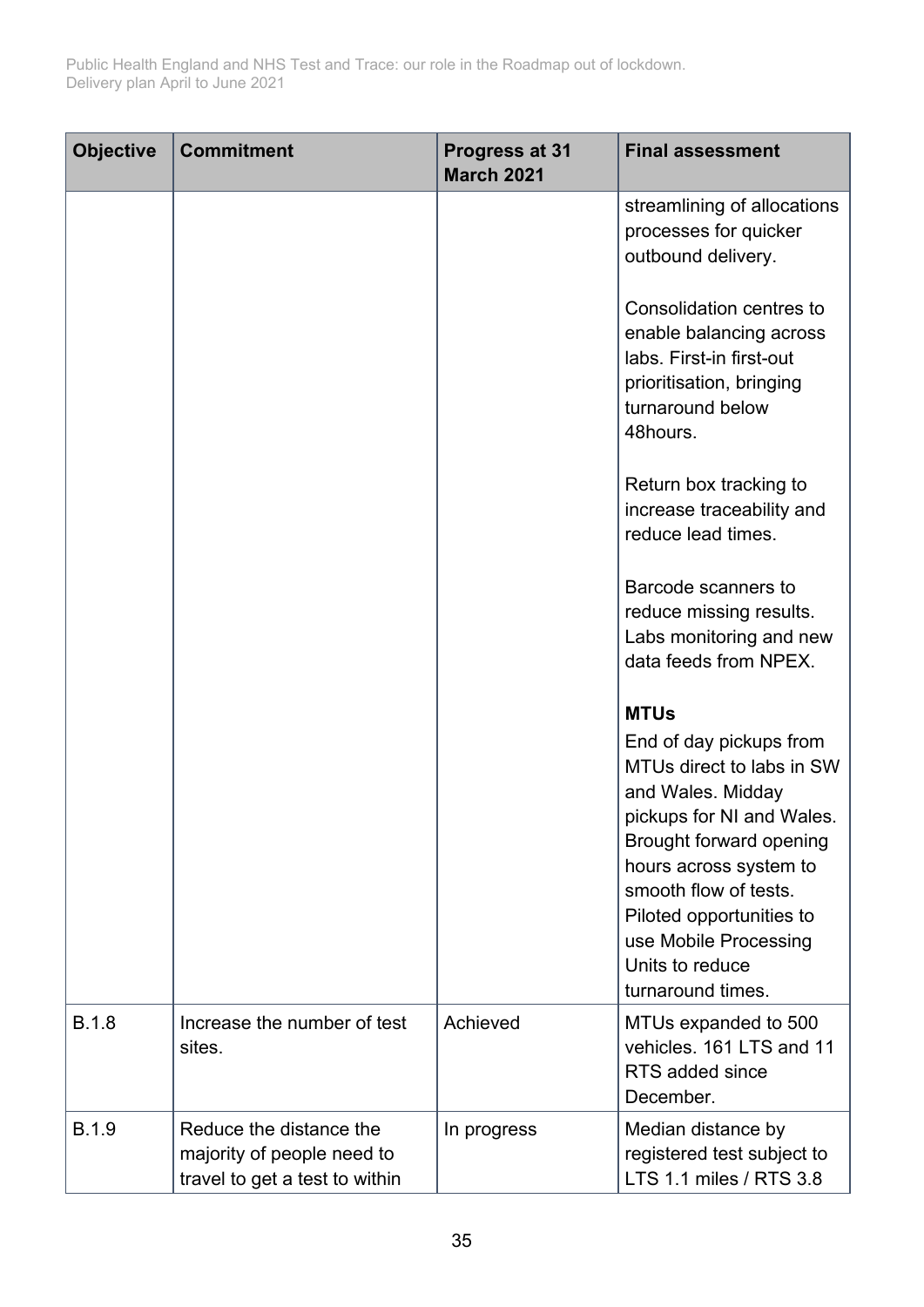| <b>Objective</b> | <b>Commitment</b>                                                                                                                                               | Progress at 31<br><b>March 2021</b> | <b>Final assessment</b>                                                                                                                                                                            |
|------------------|-----------------------------------------------------------------------------------------------------------------------------------------------------------------|-------------------------------------|----------------------------------------------------------------------------------------------------------------------------------------------------------------------------------------------------|
|                  | 1.5 miles or 30 minutes for<br>walk-up facilities.                                                                                                              |                                     | miles.                                                                                                                                                                                             |
|                  |                                                                                                                                                                 |                                     | LTS around 39%<br>coverage across 520 sites<br>within 30 minutes walk<br>time.                                                                                                                     |
|                  |                                                                                                                                                                 |                                     | RTS 90% within 45<br>minutes drive time.                                                                                                                                                           |
|                  |                                                                                                                                                                 |                                     | RTS and LTS combined<br>around 94% UK<br>population coverage<br>across 610 sites.                                                                                                                  |
|                  | B.2 Contact tracing - Trace a greater proportion of cases and contacts, more quickly                                                                            |                                     |                                                                                                                                                                                                    |
| B.2.1            | Pilot the offer of frequent rapid<br>turnaround testing for<br>contacts of positive cases as<br>an alternative to self-isolation.                               | Achieved                            | Multiple pilots completed.<br>Ongoing pilots to<br>establish public health<br>impact of daily contact<br>testing.                                                                                  |
| B.2.2            | Expand and improve our<br>contact tracing system so that<br>by the end of January we<br>reach 90% of people who test<br>positive.                               | Achieved                            | Between 11 and 17<br>March, 90% reached and<br>asked to provide recent<br>close contacts (87% at<br>end of January).                                                                               |
| <b>B.2.3</b>     | Expand and improve our<br>contact tracing system so that<br>by the end of January we can<br>reach 85% of contacts<br>identified via people who test<br>positive | Achieved                            | Between 11 and 17 March<br>2021, where<br>communication details<br>were available, 92.5% of<br>close contacts reached<br>and told to self-isolate.<br>89.5% of all identified<br>contacts reached. |
| B.2.4            | Reach contacts faster, with<br>by March approximately<br>80% notified within 72 hours                                                                           | Achieved                            | Between 11 and 17 March<br>2021, 90.4% of close<br>contacts of in-person PCR                                                                                                                       |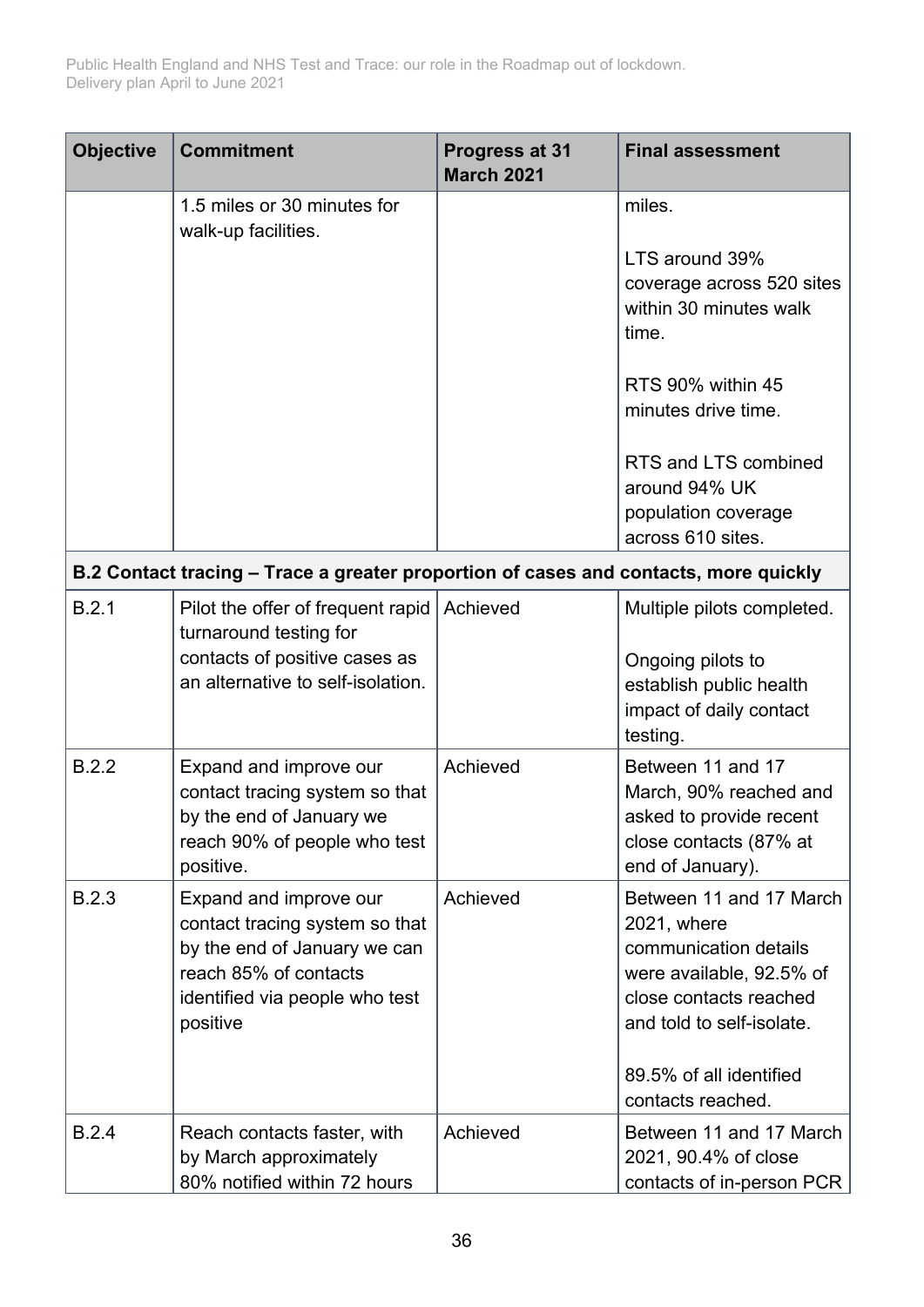| <b>Objective</b> | <b>Commitment</b>                                                                                                                                                                                                                             | Progress at 31<br><b>March 2021</b> | <b>Final assessment</b>                                                                                                                                                                                                                                                                                                                                                                                          |
|------------------|-----------------------------------------------------------------------------------------------------------------------------------------------------------------------------------------------------------------------------------------------|-------------------------------------|------------------------------------------------------------------------------------------------------------------------------------------------------------------------------------------------------------------------------------------------------------------------------------------------------------------------------------------------------------------------------------------------------------------|
|                  | of the person who tested<br>positive booking a test (for<br>in-person tests) through<br>improving our digital<br>journey. Increased use of<br>rapid tests may allow us to<br>drive turnaround times even<br>faster in future.                 |                                     | test subjects reached<br>within 72 hours of the<br>case taking a positive<br>test.<br>Across all channels,<br>81.5% of close contacts<br>reached and told to<br>isolate within 72 hours.                                                                                                                                                                                                                         |
| <b>B.2.5</b>     | Increase the speed of our<br>contact tracing, with the<br>potential for rapid tests to<br>start the process at an<br>earlier point in the infection<br>cycle – ensuring that those<br>who need to self-isolate do<br>so as early as possible. | Achieved                            | Successfully introduced<br>the capability to contact<br>after LFD.<br><b>Fast Track initiatives</b><br>started at end of<br>February, improving the<br>% Index Cases Reached<br>(hitting 90% target for the<br>first time) taking several<br>hours off median times to<br>trace index cases,<br>contributing to<br>improvement in overall<br>end-to-end journey times.<br>In-person PCR<br>consistently achieved |
|                  |                                                                                                                                                                                                                                               |                                     | 80% in 48 hours.                                                                                                                                                                                                                                                                                                                                                                                                 |
| B.2.6            | Help set up local tracing<br>partnerships in up to 90% of<br>upper tier and unitary local<br>authorities (UTLAs) by the<br>end of December 2020.                                                                                              | Achieved after<br>target date       | By 31 December, 89% of<br><b>Lower Tier Local</b><br>Authorities onboard.<br>Likely to represent fewer<br>than 90% of UTLAs with<br>full coverage.<br>By 31 March only one<br>LTLA in one UTLA<br>remained to be<br>onboarded during April.                                                                                                                                                                      |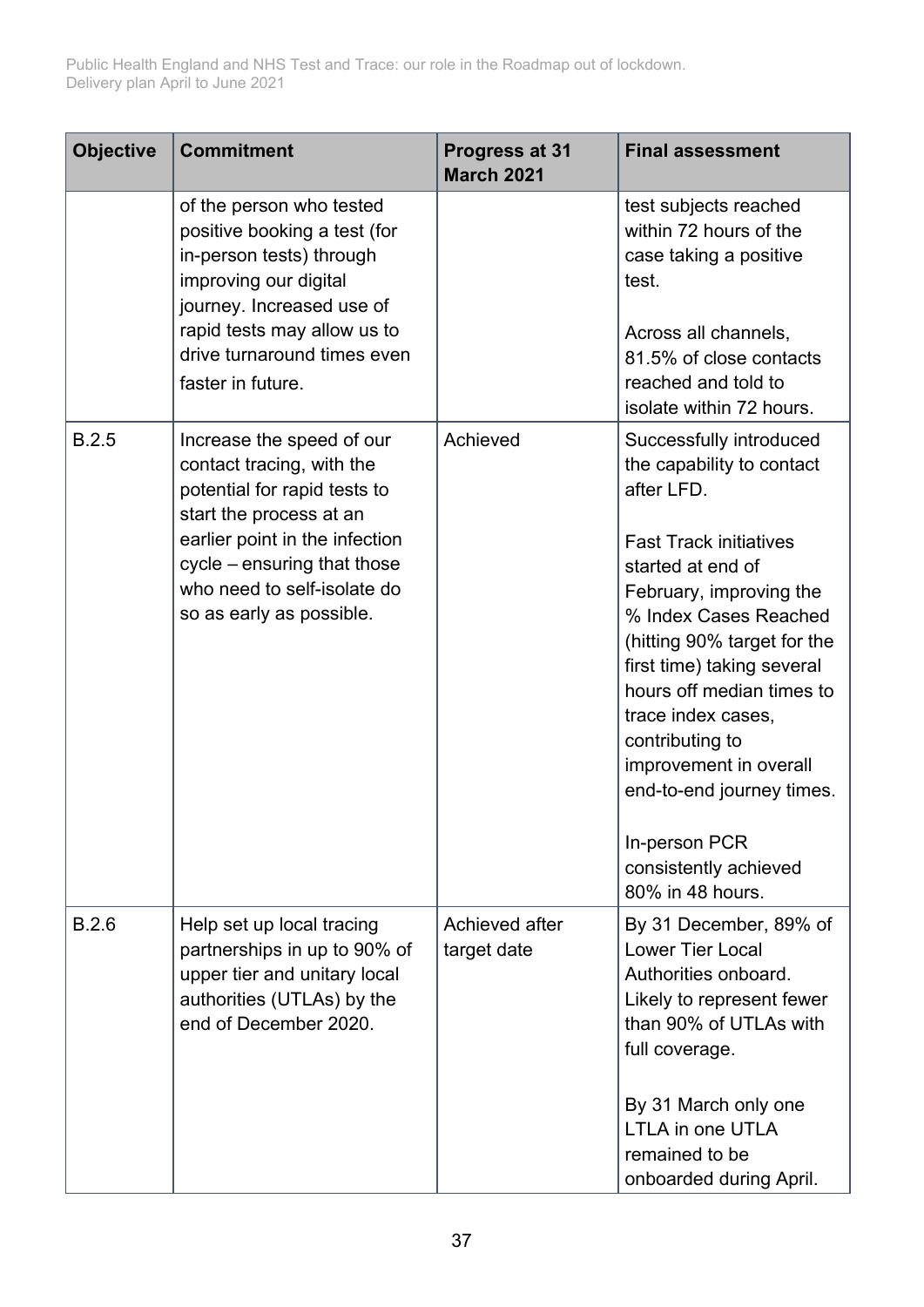| <b>Objective</b> | <b>Commitment</b>                                                                                                                                                                                                                                                         | Progress at 31<br><b>March 2021</b> | <b>Final assessment</b>                                                                                                                                                                                                                                                                                                                                           |
|------------------|---------------------------------------------------------------------------------------------------------------------------------------------------------------------------------------------------------------------------------------------------------------------------|-------------------------------------|-------------------------------------------------------------------------------------------------------------------------------------------------------------------------------------------------------------------------------------------------------------------------------------------------------------------------------------------------------------------|
| B.2.7            | Further integrate local and<br>national tracing by providing<br>data to local teams faster and<br>providing extra surge capacity<br>where demand is high.                                                                                                                 | In progress                         | Local-0 pilots allow cases<br>(and contacts in some<br>LAs) to flow directly,<br>bypassing the national<br>operation entirely.                                                                                                                                                                                                                                    |
|                  |                                                                                                                                                                                                                                                                           |                                     | Piloting initiatives with<br>local tracing for extra<br>surge capacity, with<br>option to revert to national<br>operation if LAs cannot<br>manage volumes.                                                                                                                                                                                                        |
| <b>B.2.8</b>     | Make the journey easier,<br>simpler and faster through<br>allowing people who test<br>positive to register contacts<br>online more easily, reducing<br>unnecessary repeat calls, and<br>speeding up call centre<br>processes to reach people<br>faster through new tools. | Achieved                            | Policy changes allow<br>adults in family<br>households to be point of<br>contact for tracing,<br>eliminating duplicate calls.                                                                                                                                                                                                                                     |
|                  | B.3 Supporting Isolation: ensure more people are supported, more effectively                                                                                                                                                                                              |                                     |                                                                                                                                                                                                                                                                                                                                                                   |
| <b>B.3.1</b>     | Improve our customer service<br>function to respond to<br>complaints more efficiently.                                                                                                                                                                                    | In progress                         | Phase One targets fully<br>met:<br>MP escalation backlogs<br>cleared<br>case management<br>system implemented<br>Digital Helper tool<br>launched for public<br>enquiries, complaints<br>and feedback<br>Phase Two in progress:<br>scaling up a more<br>robust, public facing<br>digital service to<br>accommodate<br><b>International Arrivals</b><br>and Managed |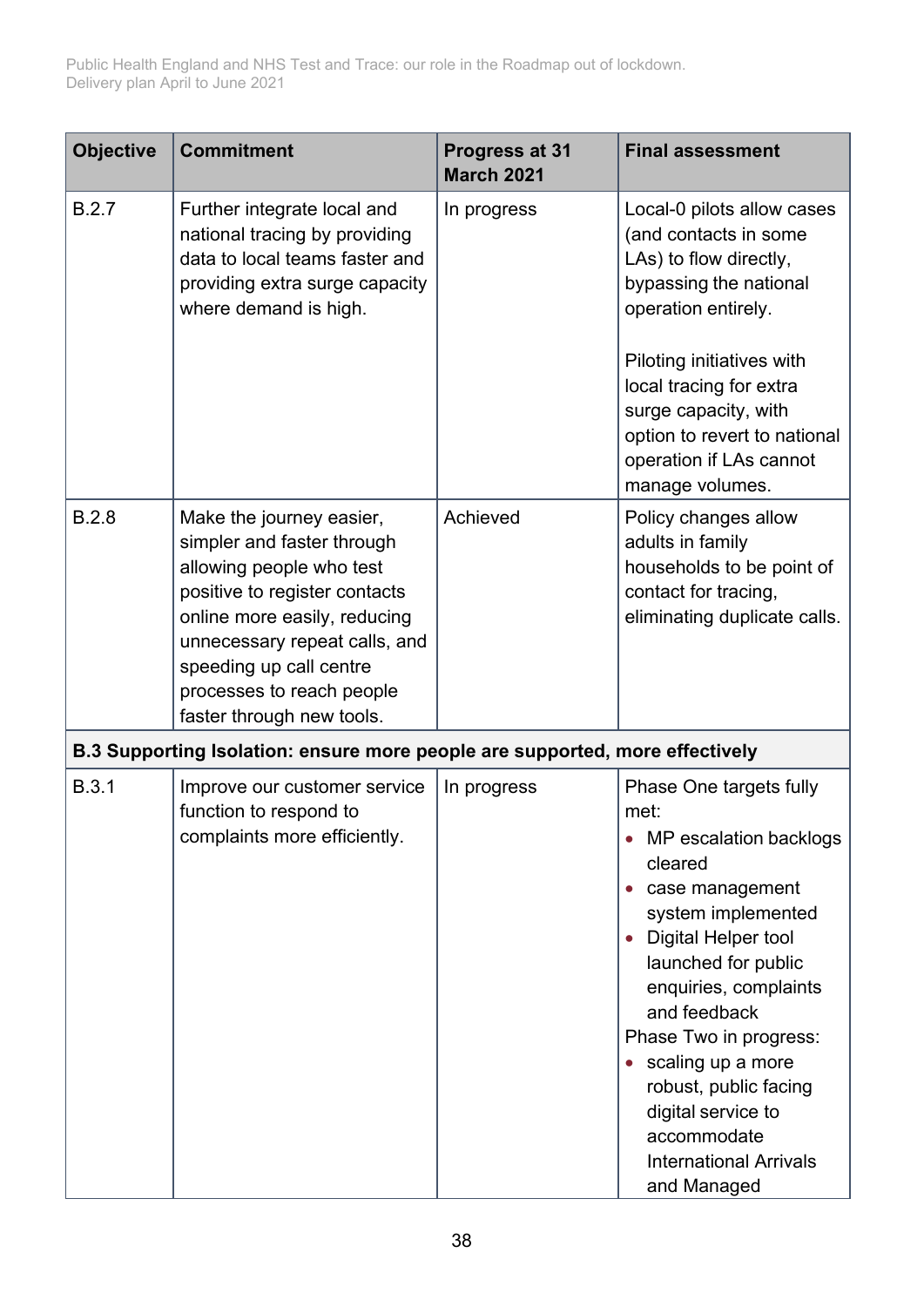| <b>Objective</b> | <b>Commitment</b>                                                                                                                                                                           | Progress at 31<br><b>March 2021</b> | <b>Final assessment</b>                                                                                                                                                                                                                                                                          |
|------------------|---------------------------------------------------------------------------------------------------------------------------------------------------------------------------------------------|-------------------------------------|--------------------------------------------------------------------------------------------------------------------------------------------------------------------------------------------------------------------------------------------------------------------------------------------------|
|                  |                                                                                                                                                                                             |                                     | <b>Quarantine Service</b><br>(launched 23 March)<br>preparing to enhance to<br>meet accessibility<br>requirements<br>language commitments<br>accommodating other<br>enquiries and<br>complaints channels<br>streamlining and joining<br>up processes<br>Ensuring robust capability<br>for UKHSA. |
| <b>B.3.2</b>     | Make Test and Trace Support<br>Payments available to those<br>notified by the NHS COVID-<br>19 app, ensuring more people<br>are able to access the support<br>to successfully self-isolate. | Achieved                            | Since 11 December<br>individuals identified as<br>contacts through NHS<br>COVID 19 app can claim<br>£500 payment.                                                                                                                                                                                |
| <b>B.3.3</b>     | Help local authorities<br>identify those needing<br>support during self-isolation,<br>using follow-up calls to ask<br>whether those self- isolating<br>might need more support.             | Achieved                            | LAs data stream in place<br>to identify people flagging<br>support needs, but not<br>acting on data in all<br>circumstances.                                                                                                                                                                     |
| <b>B.3.4</b>     | Launch a new survey with<br>the Office for National<br>Statistics to improve our<br>understanding of how well<br>people self-isolate and what<br>drives compliance.                         | Achieved                            | <b>Results from 'COVID Test</b><br>and Trace Cases Insights<br>Survey' data collected 1<br>to 13 February 2021 now<br>published (26 March<br>2021). Similar survey for<br>close contacts to be<br>published later.                                                                               |
| <b>B.3.5</b>     | Improve understanding of<br>the need to self-isolate,<br>and the support available<br>to do so, through marketing<br>campaigns and<br>collaboration with                                    | In progress                         | £12.9 million in additional<br>funding per month to local<br>councils to support<br>access to food, help with<br>caring and wellbeing.                                                                                                                                                           |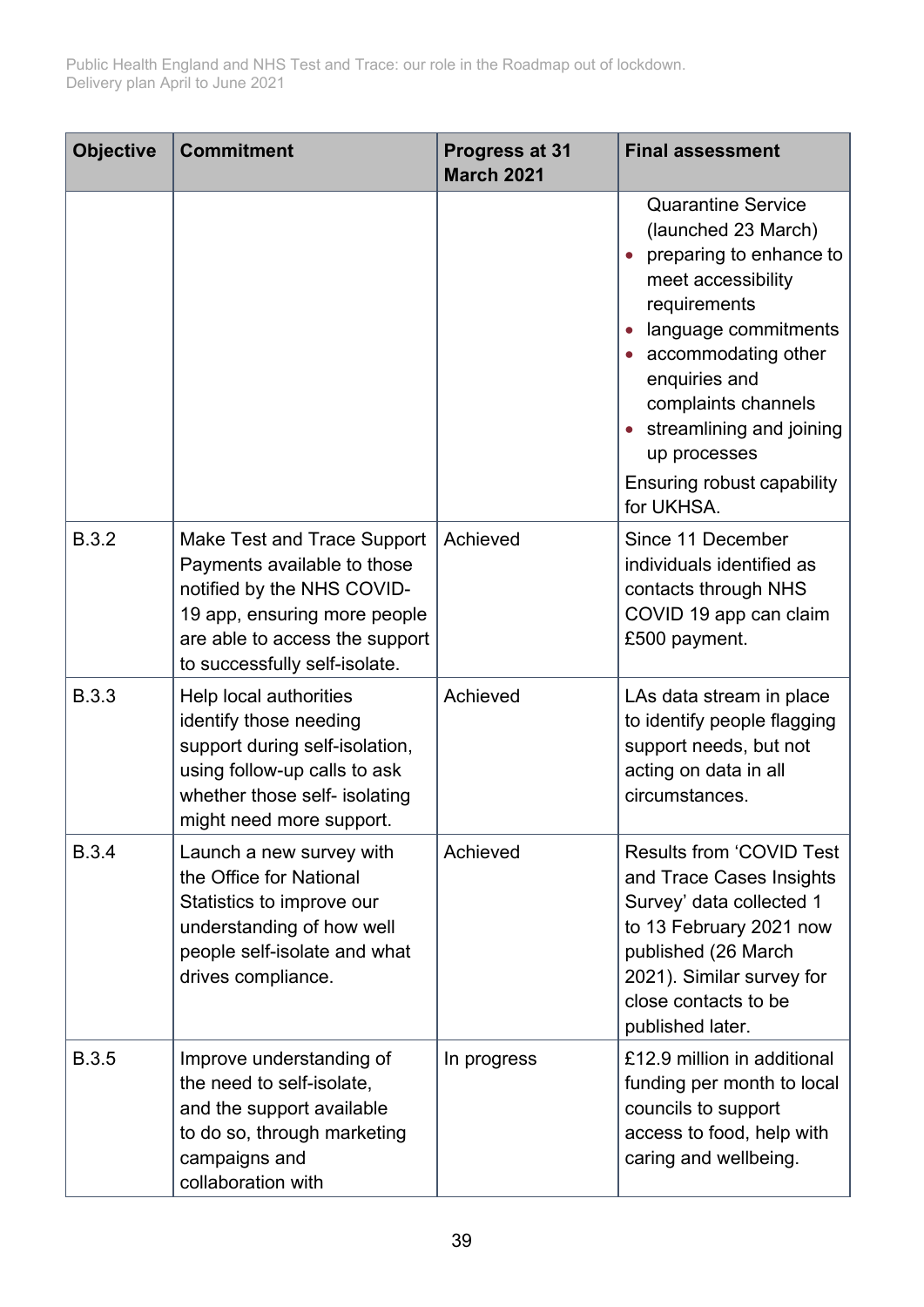| <b>Objective</b> | <b>Commitment</b>                                                                                                                                | Progress at 31<br><b>March 2021</b> | <b>Final assessment</b>                                                                                                                                                          |
|------------------|--------------------------------------------------------------------------------------------------------------------------------------------------|-------------------------------------|----------------------------------------------------------------------------------------------------------------------------------------------------------------------------------|
|                  | local authorities.                                                                                                                               |                                     | £3.2 million per month to<br>medicines delivery<br>service.                                                                                                                      |
|                  |                                                                                                                                                  |                                     | Financial and practical<br>support for self-isolation<br>delivered through<br>collaboration with LAs.                                                                            |
|                  |                                                                                                                                                  |                                     | Further collaboration<br>planned with LGA to<br>increase impact and<br>reach, including regional<br>TV package.                                                                  |
| <b>B.3.6</b>     | Work with local authorities to<br>take action where employers<br>are knowingly allowing people<br>to work when they should be<br>self-isolating. | In progress                         | <b>Ongoing action</b><br>Working with BEIS to<br>better prevent employers<br>allowing or pressuring<br>people to work when<br>should be self-isolating -<br>discussions ongoing. |

#### **Table C. Improving the use of our data**

| <b>Objective</b> | <b>Commitment</b>                                                                                                                                                        | Progress at 31<br><b>March 2021</b> | <b>Final assessment</b>                                                                                                                       |  |
|------------------|--------------------------------------------------------------------------------------------------------------------------------------------------------------------------|-------------------------------------|-----------------------------------------------------------------------------------------------------------------------------------------------|--|
|                  | C.1 Use high quality insight, modelling and analysis to inform local and national<br>action to stop the spread of the virus                                              |                                     |                                                                                                                                               |  |
| C.1.1            | Use wastewater analysis and<br>data from the NHS COVID-19<br>app and other sources to<br>provide more rapid and<br>accurate information on<br>potential local outbreaks. | Achieved                            | Completed pilots and<br>scaled up to deliver<br>about 68% population<br>coverage with over 200<br>sites in 8 core cities<br>including London. |  |
|                  |                                                                                                                                                                          |                                     | Proved capability to<br>discriminate VoCs using<br>genomic sequencing of<br>wastewater.                                                       |  |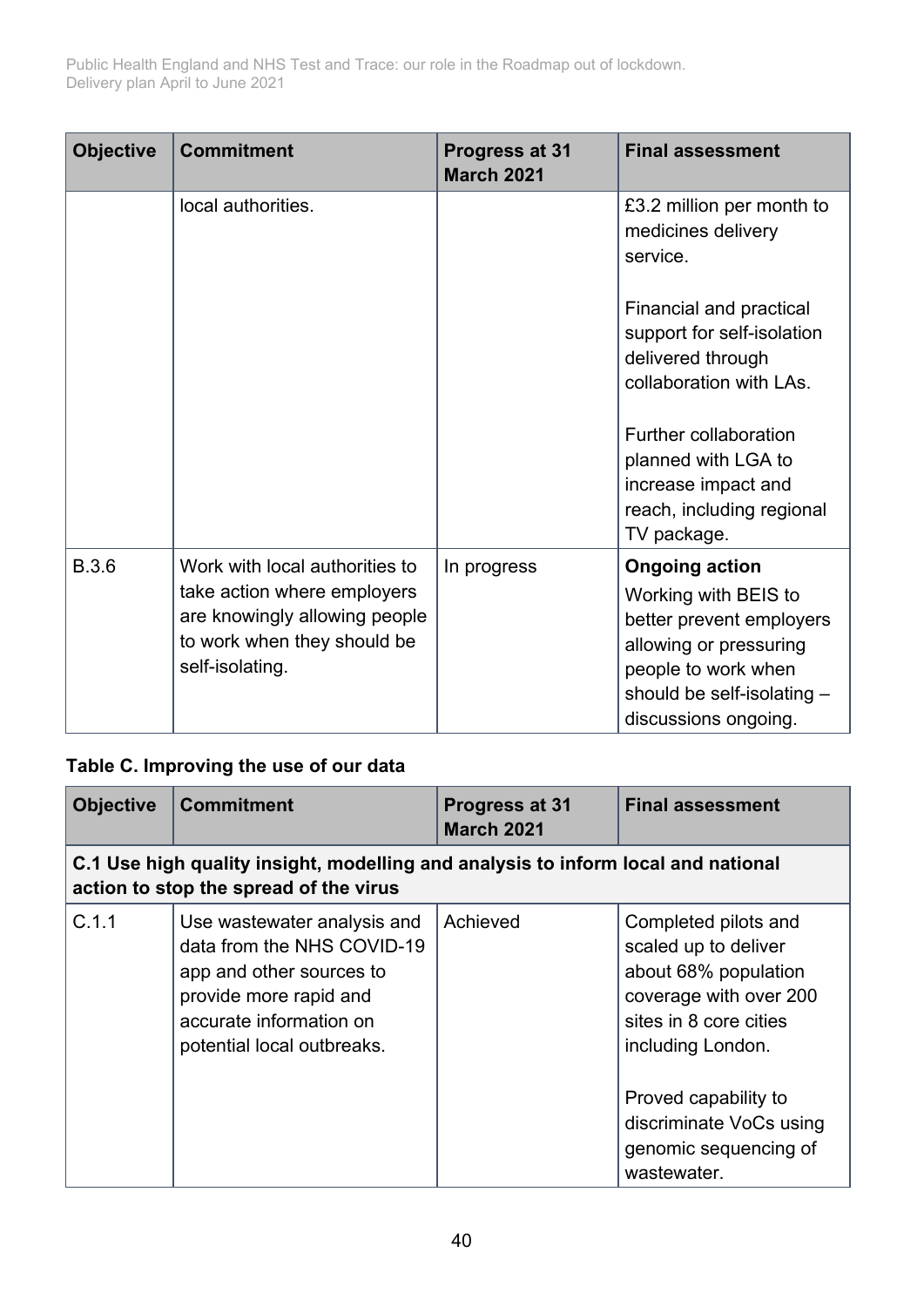| <b>Objective</b>                                                                                   | <b>Commitment</b>                                                                                                                                                     | Progress at 31<br><b>March 2021</b> | <b>Final assessment</b>                                                                                                                                                                                                                                                 |
|----------------------------------------------------------------------------------------------------|-----------------------------------------------------------------------------------------------------------------------------------------------------------------------|-------------------------------------|-------------------------------------------------------------------------------------------------------------------------------------------------------------------------------------------------------------------------------------------------------------------------|
|                                                                                                    |                                                                                                                                                                       |                                     | Assisted multiple LA<br>response teams, mass<br>testing teams and Project<br>Eagle.                                                                                                                                                                                     |
| C.1.2                                                                                              | Share data faster, and more<br>widely and easily, with local<br>authorities and the devolved<br>administrations to help target<br>testing and outbreak<br>management. | In progress                         | <b>Agency Agreement</b><br>establishing JBC as a<br>UK- wide body signed in<br>December.<br><b>Piloting Local Data</b><br>Spaces project, with 18<br>LAs and regional<br>groupings in England -<br>expecting first pilot LAs<br>to complete onboarding<br>during April. |
| C.1.3                                                                                              | Make more of our work<br>publicly available, including<br>the codes we use to analyse<br>various data sets.                                                           | Achieved                            | New publications added<br>to GOV.UK including:<br>coronavirus data<br>informing local and<br>national decision<br>making<br>coronavirus cases by<br>local authority<br>epidemiological data<br>the Rùm Model<br>technical annex                                         |
| C.2 Identify clusters of new infections more rapidly and notify those who may have<br>been exposed |                                                                                                                                                                       |                                     |                                                                                                                                                                                                                                                                         |
| C.2.1                                                                                              | Move to a single cloud<br>platform to host NHS Test and<br>Trace applications reliably,<br>securely and at scale.                                                     | In progress                         | <b>Begun migrating Deloitte</b><br>and Kainos services from<br>AWS accounts to<br><b>DHSC's Halo AWS</b><br>platform.<br>First migrations to be<br>completed by 16 April.<br>Includes disaggregating                                                                    |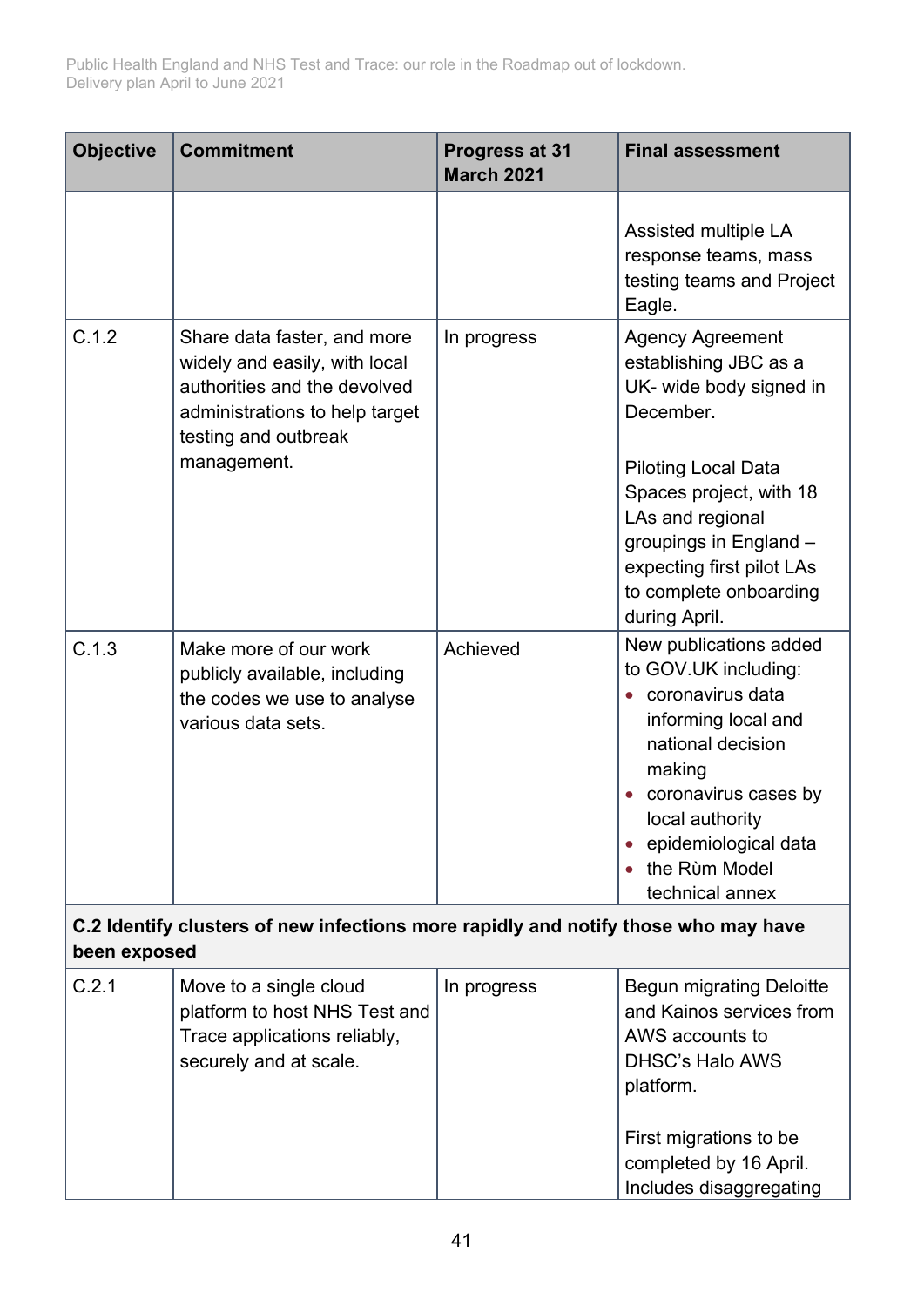| <b>Objective</b> | <b>Commitment</b>                                                                                                                                                                                                                                  | Progress at 31<br><b>March 2021</b> | <b>Final assessment</b>                                                                                                                                                                                                                                                                                                                                                |
|------------------|----------------------------------------------------------------------------------------------------------------------------------------------------------------------------------------------------------------------------------------------------|-------------------------------------|------------------------------------------------------------------------------------------------------------------------------------------------------------------------------------------------------------------------------------------------------------------------------------------------------------------------------------------------------------------------|
|                  |                                                                                                                                                                                                                                                    |                                     | Deloitte services to allow<br>re-procurement as<br>independent<br>components.                                                                                                                                                                                                                                                                                          |
| C.2.2            | Provide further data and<br>support to local Health<br><b>Protection Teams and local</b><br>authorities to identify clusters<br>and high-risk events as close<br>to real time as possible.                                                         | Achieved beyond<br>target date      | <b>JBC Complex Network</b><br>Analysis Tool currently<br>ready for deployment on<br>7 April to allow outputting<br><b>Common Exposure</b><br>Alerts to<br>local teams.                                                                                                                                                                                                 |
| QR code system   | C.3 Continue to promote widespread adoption and use of the NHS COVID-19 app and                                                                                                                                                                    |                                     |                                                                                                                                                                                                                                                                                                                                                                        |
| C.3.1            | Increase our use of staff,<br>customer and visitor logbooks<br>and app check-in data to warn<br>and inform people who have<br>been to locations linked to<br>multiple cases, enabling them<br>to adjust their behaviour to<br>reduce transmission. | Achieved                            | Ongoing improvements<br>to data quality and<br>automation to identify<br>potential outbreaks<br>quickly and send alerts.<br>Working closely with<br>businesses in hospitality,<br>close-contact, and<br>leisure and tourism<br>sectors to prepare to re-<br>open safely.<br>Researching business<br>support and guidance for<br><b>Contact Details</b><br>Regulations. |
| C.3.2            | Continue to promote uptake<br>and usage of the NHS<br>COVID-19 app.                                                                                                                                                                                | In progress                         | Updated comms and<br>marketing campaign live<br>from April in line with<br>Roadmap.<br>LA breakdown of app-<br>related data to be<br>published so LAs can                                                                                                                                                                                                              |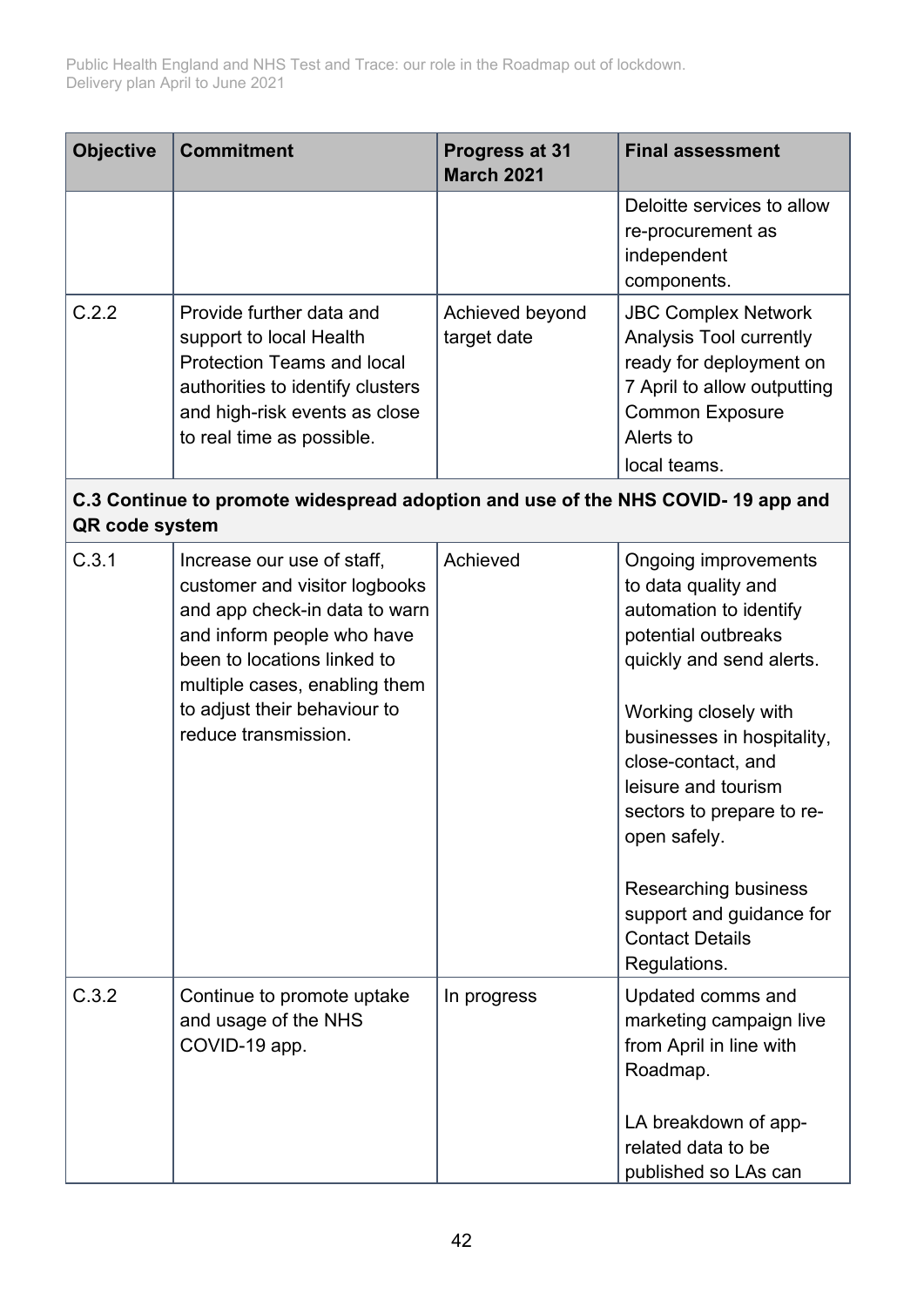| <b>Objective</b> | <b>Commitment</b>                                                                                                                                                          | Progress at 31<br><b>March 2021</b> | <b>Final assessment</b>                                                                                                                                                                         |
|------------------|----------------------------------------------------------------------------------------------------------------------------------------------------------------------------|-------------------------------------|-------------------------------------------------------------------------------------------------------------------------------------------------------------------------------------------------|
|                  |                                                                                                                                                                            |                                     | encourage take-up<br>where needed.                                                                                                                                                              |
| C.3.3            | Share with the public how the<br>app is being used and how<br>aggregated app data helps<br>break transmission - such as<br>helping local authorities to<br>target testing. | Achieved                            | Weekly publication of 5<br>new metrics implemented.<br>Research by Alan Turning<br>Institute and Oxford<br>University published. Peer<br>review is due to be<br>published in Nature<br>shortly. |

#### **Table D. Offering an excellent service to the public**

| <b>Objective</b> | <b>Commitment</b>                                                                                                                                                                           | Progress at 31<br><b>March 2021</b> | <b>Final assessment</b>                                                                                                                                                   |
|------------------|---------------------------------------------------------------------------------------------------------------------------------------------------------------------------------------------|-------------------------------------|---------------------------------------------------------------------------------------------------------------------------------------------------------------------------|
|                  | D.1 Show people how they can use Test and Trace to reduce risk in their community                                                                                                           |                                     |                                                                                                                                                                           |
| D.1.1            | Create simple and compelling<br>information to help people<br>understand their risk and how<br>our services can help them,<br>their families and friends<br>reduce the impact of the virus. | Achieved                            | Released explainer<br>videos and posters.<br>Created simpler, clearer<br>guidance on<br>asymptomatic testing.                                                             |
|                  |                                                                                                                                                                                             |                                     | From April information on<br>NHS website expanded<br>and easier to navigate, to<br>provide primary online<br>channel for general<br>public, addressing trust<br>barriers. |
| D.1.2            | Continue to work with<br>trusted voices locally and<br>nationally to increase the<br>reach of our services,<br>especially among those in<br>disadvantaged and seldom                        | In progress                         | Twenty-three 'listening<br>hours' with advocacy<br>organisations for under-<br>represented and<br>vulnerable communities.                                                 |
|                  | heard groups.<br>This includes drawing on<br>more community<br>partnerships and working<br>with well-known doctors,                                                                         |                                     | Three roundtables with<br><b>NHS Senior Leaders</b><br>and community leaders<br>to bolster engagement.<br><b>Community testing</b>                                        |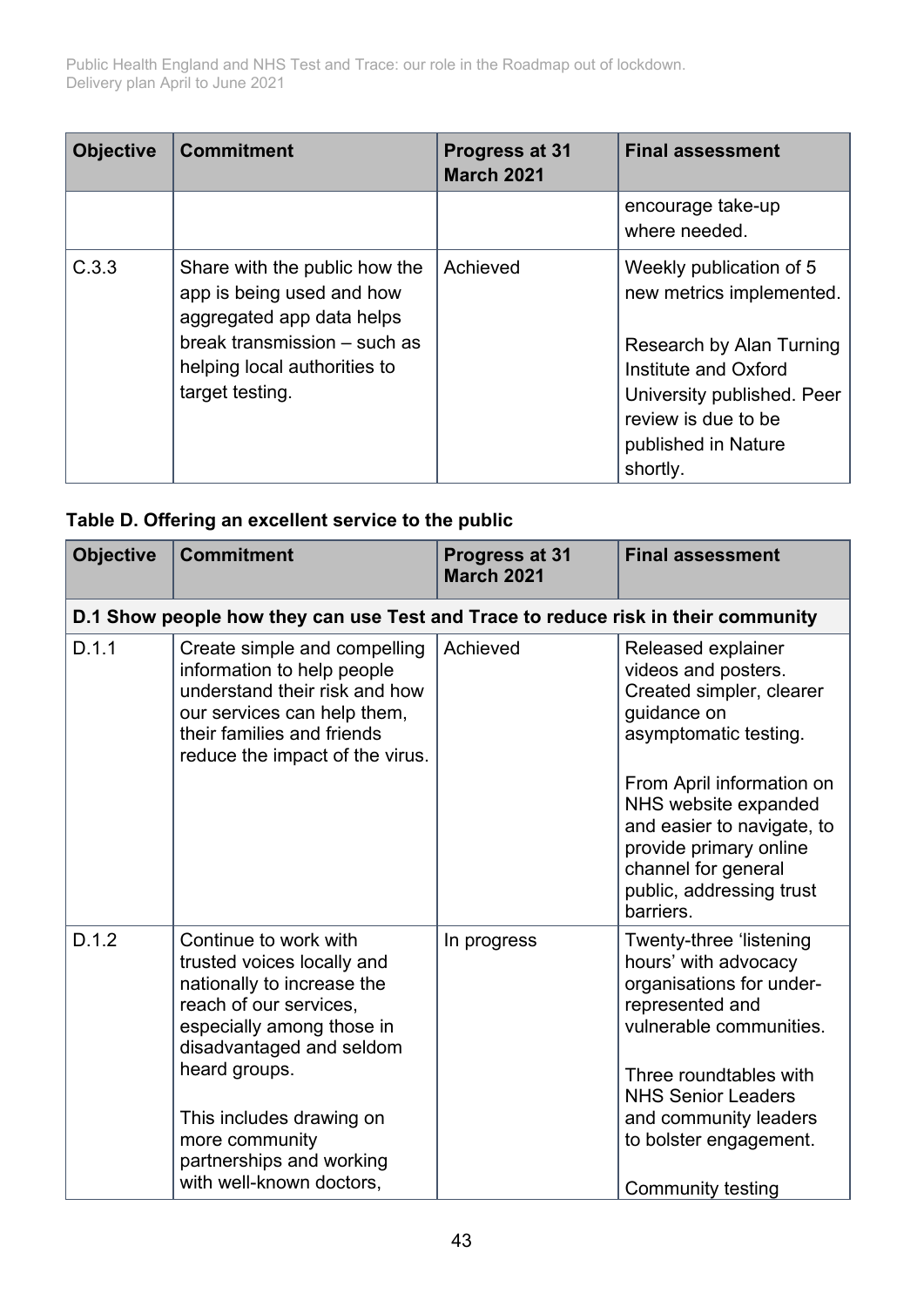| <b>Objective</b> | <b>Commitment</b>                                                                                                                                           | Progress at 31<br><b>March 2021</b> | <b>Final assessment</b>                                                                                                                                                    |
|------------------|-------------------------------------------------------------------------------------------------------------------------------------------------------------|-------------------------------------|----------------------------------------------------------------------------------------------------------------------------------------------------------------------------|
|                  | social media influencers<br>and local radio stations to<br>deliver key messaging.                                                                           |                                     | teams running wide<br>range of pilots with<br>community leaders for<br>'hidden populations'.                                                                               |
|                  |                                                                                                                                                             |                                     | Local Authority 'good<br>communication network'<br>established as forum for<br>local comms<br>professionals to share<br>good practice and<br>commission comms<br>material. |
|                  |                                                                                                                                                             |                                     | Testing best practice<br>models (SOPs and<br>playbooks) published on<br>the Toolkit - virtual<br>sessions delivered to<br>support uptake of<br>models.                     |
| D.1.3            | Translate more guidance<br>nationally, reducing the need<br>for local authorities to<br>translate locally.                                                  | Achieved                            | Increased coverage of<br>translation availability -<br>more planned as<br>material grows with our<br>services and guidance.                                                |
|                  |                                                                                                                                                             |                                     | Recently produced<br>extensive range of<br>translations for LFD self-<br>swabbing posters.                                                                                 |
|                  |                                                                                                                                                             |                                     | Essential app content<br>(including terms of use)<br>translated into 12<br>languages.                                                                                      |
|                  | D.2 Empower the public to help us make our service better                                                                                                   |                                     |                                                                                                                                                                            |
| D.2.1            | Develop accessible advice<br>and support (for self-<br>isolation), specifically for<br>people living in<br>multigenerational and<br>overcrowded households. | Achieved                            | <b>MHCLG</b> now provides<br>extensive list of<br>guidance including:<br>'COVID-19 and<br>renting' guidance for<br>landlords, tenants and<br>local authorities             |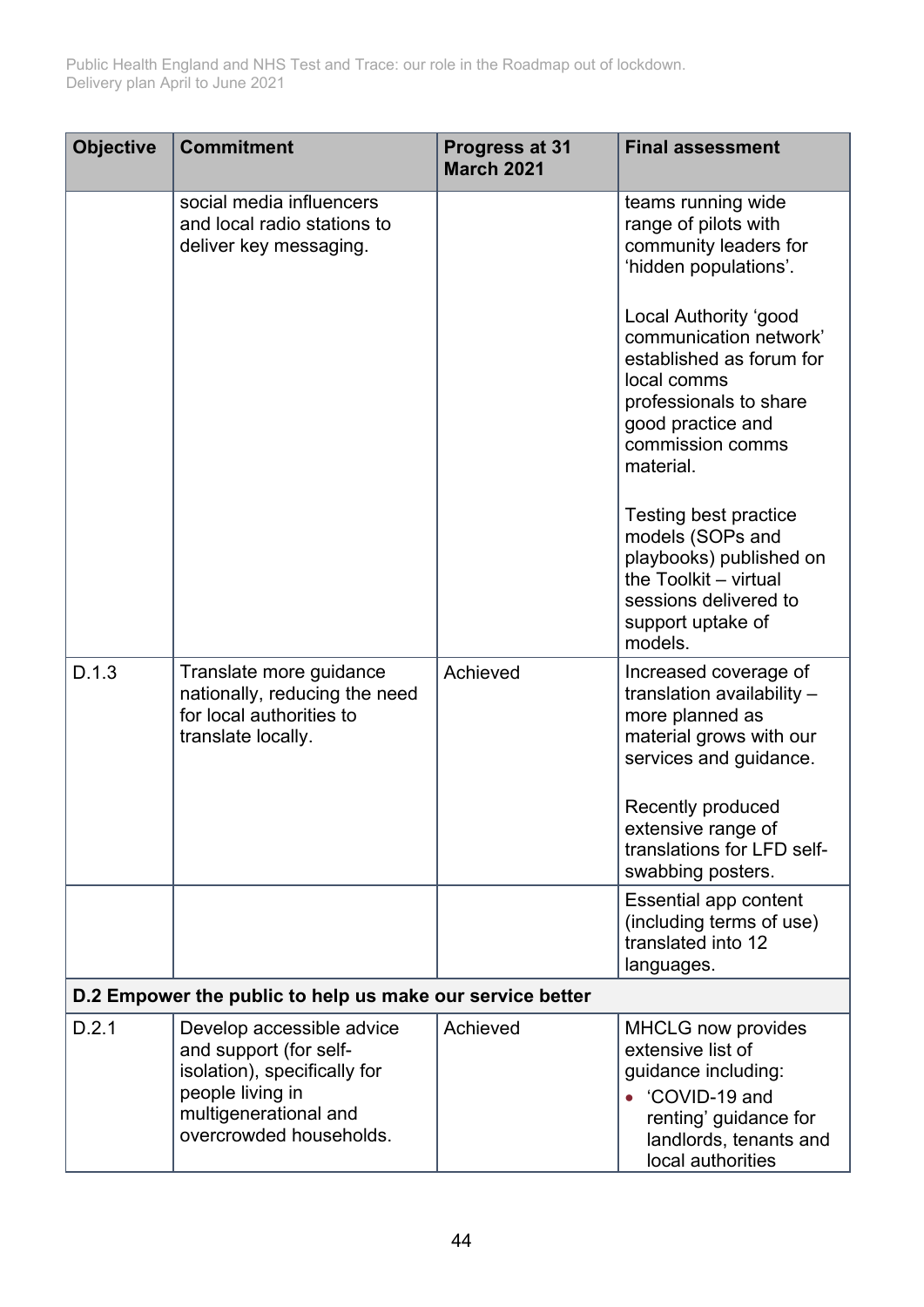| <b>Objective</b> | <b>Commitment</b>                                                                                                                                                                                                                      | Progress at 31<br><b>March 2021</b> | <b>Final assessment</b>                                                                                                                                                                                                                                                                                                                                                                                                        |
|------------------|----------------------------------------------------------------------------------------------------------------------------------------------------------------------------------------------------------------------------------------|-------------------------------------|--------------------------------------------------------------------------------------------------------------------------------------------------------------------------------------------------------------------------------------------------------------------------------------------------------------------------------------------------------------------------------------------------------------------------------|
|                  |                                                                                                                                                                                                                                        |                                     | guidance for people<br>who are clinically<br>extremely vulnerable                                                                                                                                                                                                                                                                                                                                                              |
| D.2.2            | Set up a Citizens Advisory<br>Board to work with us on<br>some of the most challenging<br>policy questions. Create<br>meaningful public policy<br>dialogue, especially with<br>underrepresented groups.                                | In progress                         | <b>Ongoing action</b><br><b>Public Advisory Group</b><br>launched - participants<br>being recruited.<br><b>Winter Listening sessions</b><br>with under-represented<br>groups. Roundtables,<br>webinars and surgeries<br>set up via CTP to share<br>testing models and best<br>practice for URGs with<br>Las. Similar sessions with<br><b>Health Inclusion Groups</b><br>regionally (homelessness,<br>drugs and alcohol, BAME). |
|                  | D.3 Make it easier to use our services                                                                                                                                                                                                 |                                     |                                                                                                                                                                                                                                                                                                                                                                                                                                |
| D.3.1            | Make our policy and design<br>decisions more transparent,<br>including our equality impact<br>assessments.                                                                                                                             | In progress                         | <b>Further action</b><br>required<br>Design history to be<br>published before April-<br>will include accessibility<br>performance of LTS and<br>RTS from 1 February<br>audit.<br><b>DHSC annual PSED</b><br>report due at end March<br>or April.                                                                                                                                                                               |
|                  |                                                                                                                                                                                                                                        |                                     | Still need to agree<br>approach to EIA<br>publication for T&T and<br>UKHSA.                                                                                                                                                                                                                                                                                                                                                    |
| D.3.2            | Make our user experience<br>simpler, easier and more<br>convenient, including through<br>extensive user research and<br>testing and piloting new ideas,<br>with partners such as seldom<br>heard groups and advocacy<br>organisations. | Achieved                            | Implemented RNIB<br>accessible formats<br>service. Quantitative<br>customer feedback for<br><b>PCR</b> tests now<br>collecting 20,000<br>responses per week at<br>test site level.                                                                                                                                                                                                                                             |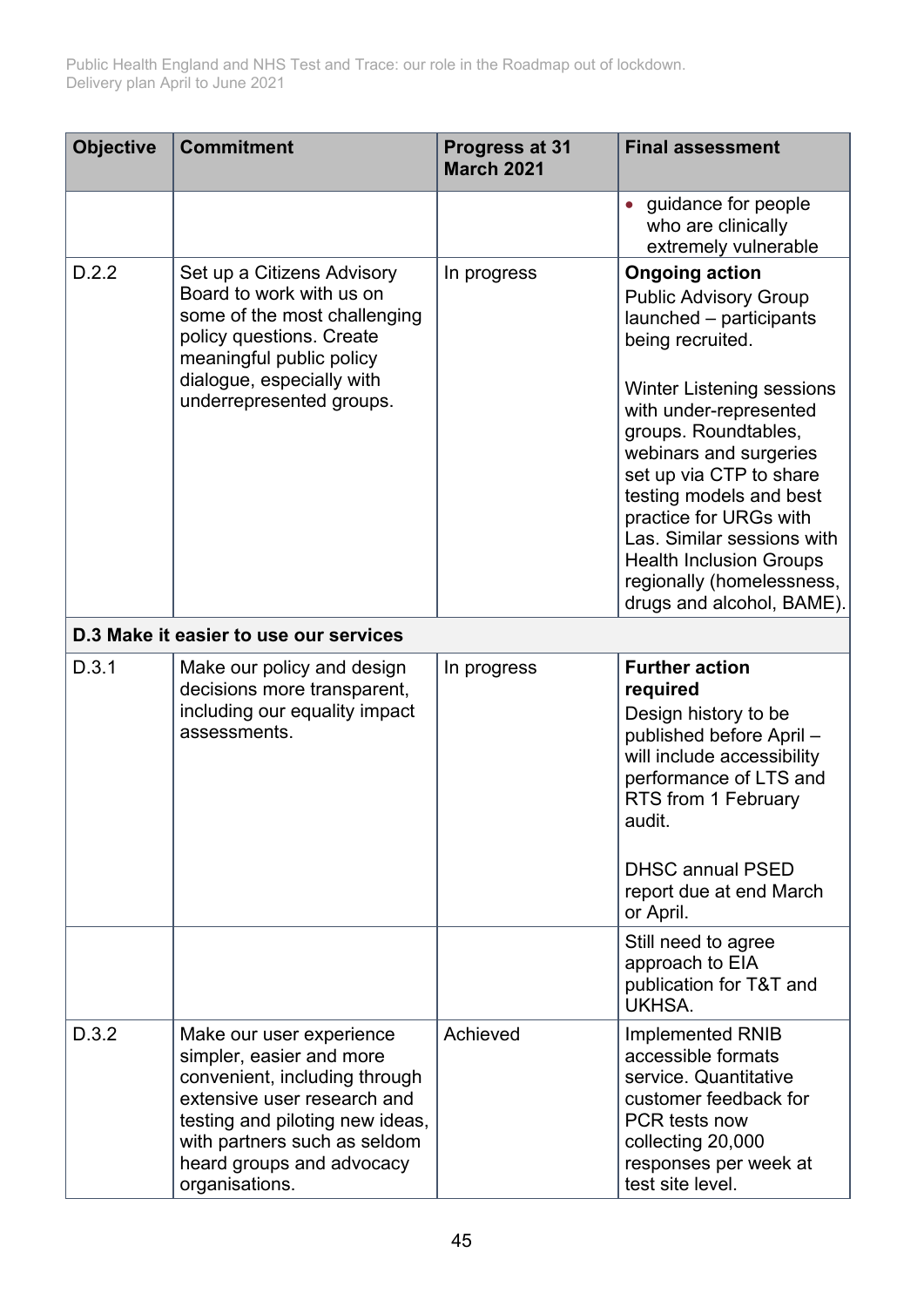| <b>Objective</b> | <b>Commitment</b>                                                                                                                                                                                                                                                                                                                              | Progress at 31<br><b>March 2021</b> | <b>Final assessment</b>                                                                                                                                                                                                                                                                                                                                                                                                                                                                                |
|------------------|------------------------------------------------------------------------------------------------------------------------------------------------------------------------------------------------------------------------------------------------------------------------------------------------------------------------------------------------|-------------------------------------|--------------------------------------------------------------------------------------------------------------------------------------------------------------------------------------------------------------------------------------------------------------------------------------------------------------------------------------------------------------------------------------------------------------------------------------------------------------------------------------------------------|
|                  |                                                                                                                                                                                                                                                                                                                                                |                                     | In-house user research<br>function supports more<br>than 30 user<br>researchers, 40 or more<br>hours of user research<br>per week across 15<br>workstreams, including<br>around 30% from<br>under-served<br>audiences. Improved<br>design of more than 20<br>online journeys and<br>designed and evaluated<br>more than 20 live pilots<br>for businesses and<br>communities. Winter<br>Listening sessions with<br>advocacy organisations<br>fed insights into policy,<br>design and<br>communications. |
| D.3.3            | Work with people to better<br>understand how to support<br>them to make choices that<br>help keep them and others<br>safe – including through using<br>testing registration processes<br>to provide guidance on<br>contact tracing and self-<br>isolation so that users get the<br>information they need, when<br>and where they need it most. | In progress                         | Working with the<br>NHS.UK team to publish<br>revised guidance in mid-<br>April to meet identified<br>user needs for self-<br>isolation.<br>Iterative improvements<br>to guidance and content<br>in contact tracing digital<br>and phone services.<br>Equity and Inclusion<br>team planning end-to-<br>end journey guidance in<br>alternative formats.                                                                                                                                                 |